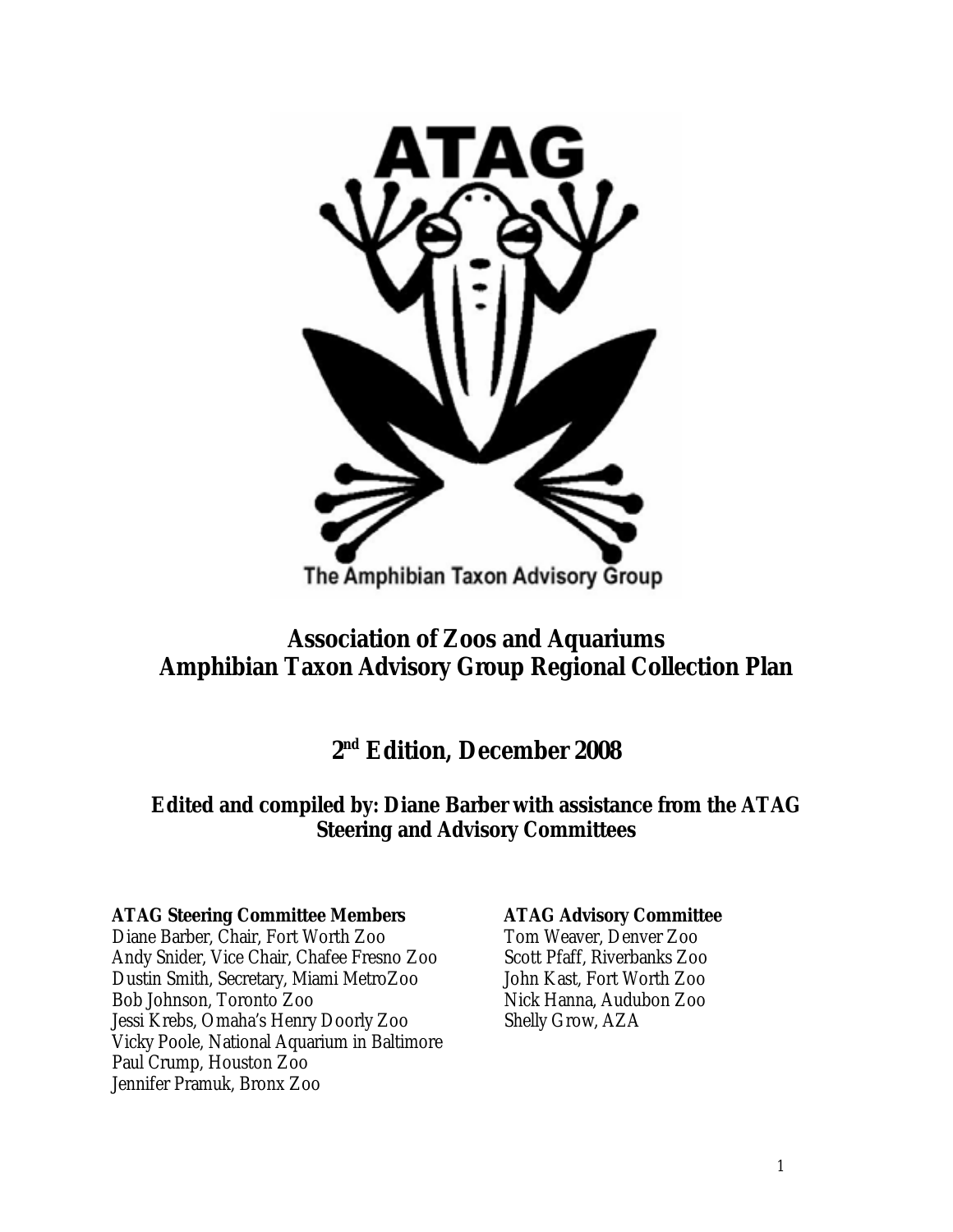| Selection Tool: Amphibian Ark's Prioritization Tool for Ex Situ Conservation11             |  |
|--------------------------------------------------------------------------------------------|--|
|                                                                                            |  |
|                                                                                            |  |
|                                                                                            |  |
| Table 2: Recommeded Priority 1 Taxa with Mandate for Ex Situ Conservation 14               |  |
|                                                                                            |  |
| Table 3: Recommended Priority 2 Taxa Without Existing Mandate for Ex Situ Conservation  15 |  |
|                                                                                            |  |
|                                                                                            |  |
|                                                                                            |  |
|                                                                                            |  |
|                                                                                            |  |
|                                                                                            |  |
|                                                                                            |  |
|                                                                                            |  |
|                                                                                            |  |
|                                                                                            |  |
|                                                                                            |  |
|                                                                                            |  |
|                                                                                            |  |
| <b>Contact Information</b>                                                                 |  |
|                                                                                            |  |
|                                                                                            |  |
|                                                                                            |  |
|                                                                                            |  |
|                                                                                            |  |
| Appendix 1: AArk Prioritization and Implementation process for Ex situ Conservation of     |  |
|                                                                                            |  |
|                                                                                            |  |
|                                                                                            |  |
|                                                                                            |  |
|                                                                                            |  |

# **Table of Contents**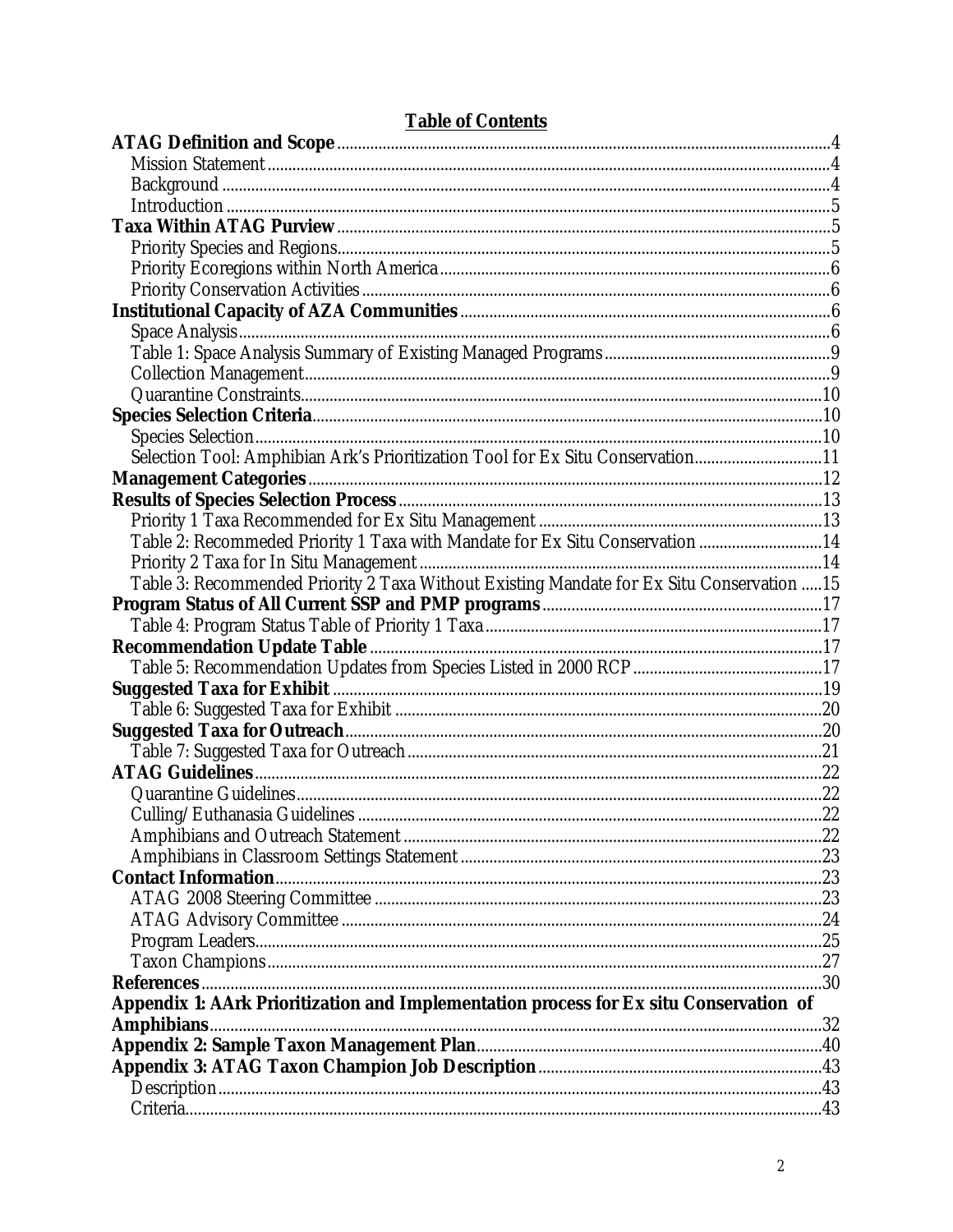| Appendix 4: Recommendations for Amphibians Used for Outreach Programs 47 |  |
|--------------------------------------------------------------------------|--|
|                                                                          |  |
|                                                                          |  |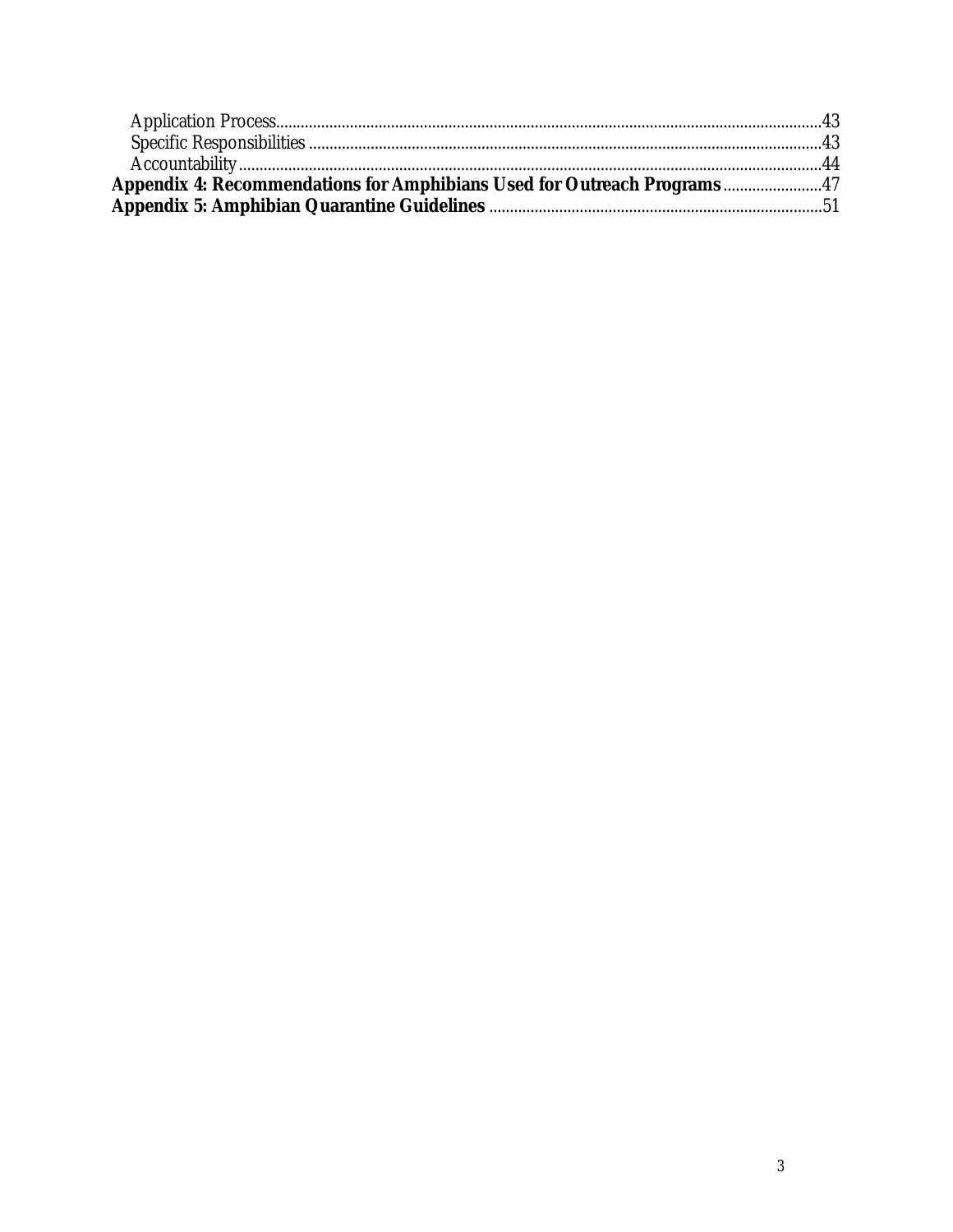# <span id="page-3-0"></span>**ATAG Definition and Scope**

*"If we continue on our current course, the accelerating loss of amphibians and other groups can only lead to losses in human comfort and quality of life, not to mention ecosystem function."* (McCallum, 2007)

### Mission Statement

To support the conservation of amphibians, both *in situ* and *ex situ,* through scientific management of assurance colonies, education and research.

### **Background**

The World Conservation Union's (IUCN) Global Amphibian Assessment (GAA), a comprehensive conservation status and distribution assessment of 5,918 amphibian species, has shown that almost one-third (32% or 1,896 species) of amphibians worldwide are threatened with extinction and that 165 amphibian species may have already been lost to extinction (IUCN, 2006). This represents the highest percent extinction rate of any vertebrate group, including that of birds and mammals (Regan et al., 2001).

Globally and in North America, habitat degradation and destruction, chemical pollutants, invasive species and climate change have been the driving culprits behind species declines. A rapidly dispersing infectious disease chytridiomycosis, caused by *Batrachochytrium dendrobatidis* (*Bd*, the amphibian chytrid fungus) has now been identified as the responsible agent behind many declines, including those found in relatively pristine and protected habitats.

The IUCN is calling on zoos and aquariums to participate in the global response to this conservation crisis. Recognizing that the rate of decline far outpaces the ability to respond to environmental problems *in situ*, captive assurance populations have been recognized as the only hope for survival for many amphibian species and will buy time to respond to threats in the wild. The IUCN, WAZA (World Association of Zoos & Aquariums), CBSG (Conservation Breeding Specialist Group), the ASG (Amphibian Specialist Group), and regional zoological associations have hosted a series of workshops and developed a number of resources to support the zoological community's *ex situ* response to this crisis.

Key among these initiatives and resources are:

• IUCN Technical Guidelines on the Management of *Ex Situ* Populations for Conservation (IUCN, 2002).

• *CBSG/WAZA Amphibian Ex Situ Conservation Planning Workshop - Final Report* which was held in El Valle, Panama and includes best practices recommendations for quarantines and housing (Zippel *et al*., 2006).

• The development of the Amphibian Ark (AArk), a joint initiative of WAZA, the CBSG, and the ASG, to implement the *ex situ* components of the *Amphibian Conservation Action Plan* (ACAP). Amphibian Ark's web site (www.amphibianark.org) is a great resource.

• The ACAP, published in 2007 in response to the 2005 Amphibian Conservation Summit in Washington, D.C. is a comprehensive response to amphibian population declines, of which *ex situ*  captive breeding is one component.

•The identification of priorities and action steps by regional zoological associations. Species prioritization workshops have taken place in the United States, Europe, Madagascar, Mexico, Costa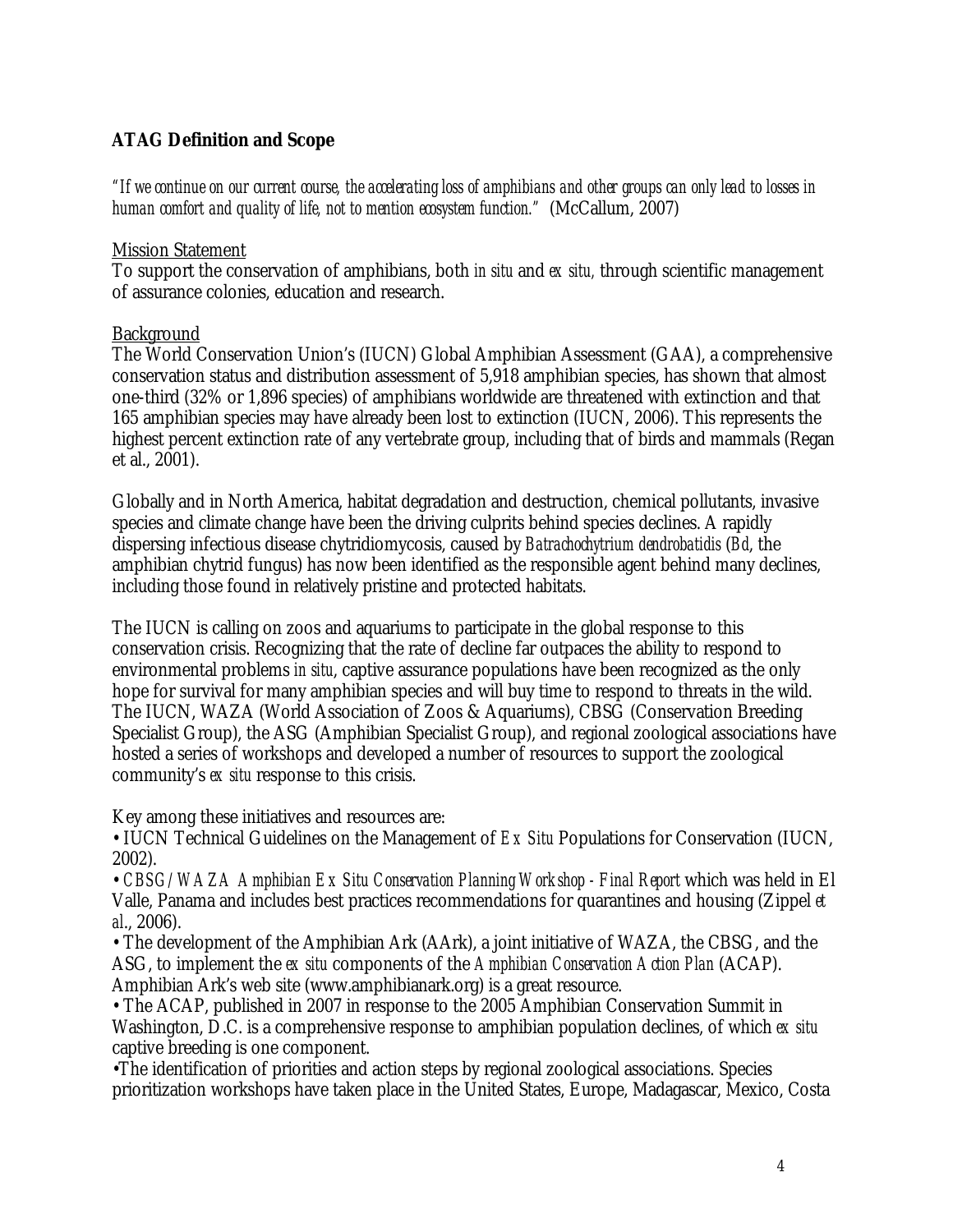<span id="page-4-0"></span>Rica, Malaysia, and South Africa. A regional action plan was published for the Australasian zoological community in June 2007, a Costa Rican Amphibian Conservation Strategy was released in July 2007, and a Regional Collection Plan was completed by the European zoological community in January 2008.

The Association of Zoos & Aquariums (AZA) community has been directly and indirectly active in many of these efforts. AZA and its members have attended and helped sponsor some of these workshops, AZA has partnered with the Amphibian Ark, and AZA's Amphibian Taxon Advisory Group (ATAG) and the AZA-member supported organization Zoo Conservation Outreach Group (ZCOG) have paid for international colleagues to attend workshops and be trained at AZA's *Amphibian Biology and Management* course; ZCOG and Cameron Park Zoo have developed an annual scholarship specifically for this course. The AZA Board of Directors has supported member participation and leadership by declaring 2008: the Year of the Frog, in cooperation with the global community, creating a conservation biologist position dedicated to amphibian work, and developing an Amphibian Fund within the AZA's reputable Conservation Endowment Fund.

### Introduction

Since the completion of the first edition of the ATAG Regional Collection Plan (RCP) in August 2000, much of the ATAG's direction has changed due to increased awareness about the extent and causes behind rapid amphibian population declines and the role zoos and aquariums could play in this crisis by developing assurance colonies of at-risk species. Current data indicates that the general trend of amphibian extinctions is accelerating at an unprecedented rate and future catastrophic loses are inevitable. Within this context, the second edition of the ATAG's RCP reflects a more tightly defined scope for suggested amphibian programs in AZA institutions that will enable colleagues to utilize their resources to their fullest potential and respond in chorus with the rest of the global amphibian community as we face the challenges that lie ahead. While using this RCP to develop institutional collection plans and conservation programs, keep in mind that collectively resources are limited and space is at a premium for managed programs. Never before has the zoological community been tasked to conserve so many species at such a rapid pace. It has been and will continue to be a challenge for us all, but we remain optimistic, as we know AZA institutions are up to the task. Please consider following the recommendations within this RCP and help develop new amphibian programs and strategies through partnerships on a global scale to conserve these unique and important creatures.

Due to the quarantine and spatial requirements of amphibian assurance colonies, the ATAG views exhibit space outside of the periphery of usable space for captive programs with reintroduction potential. Therefore, while this RCP will provide limited guide regarding species exhibited in institutions, the RCP focuses on species of conservation concern.

### **Taxa within ATAG Purview**

### Priority Species and Regions

In accordance with the global *Amphibian Conservation Action Plan*, critically endangered species in need of immediate conservation concern action should be subject to *ex situ* management, as appropriate, to insure recovery of wild populations. Under this directive, ATAG was directed by IUCN/ASG to prioritize and help manage the 353 Critically Endangered amphibian species found in the Caribbean and North, South, and Meso America. The ATAG has identified priority species for *ex situ* managed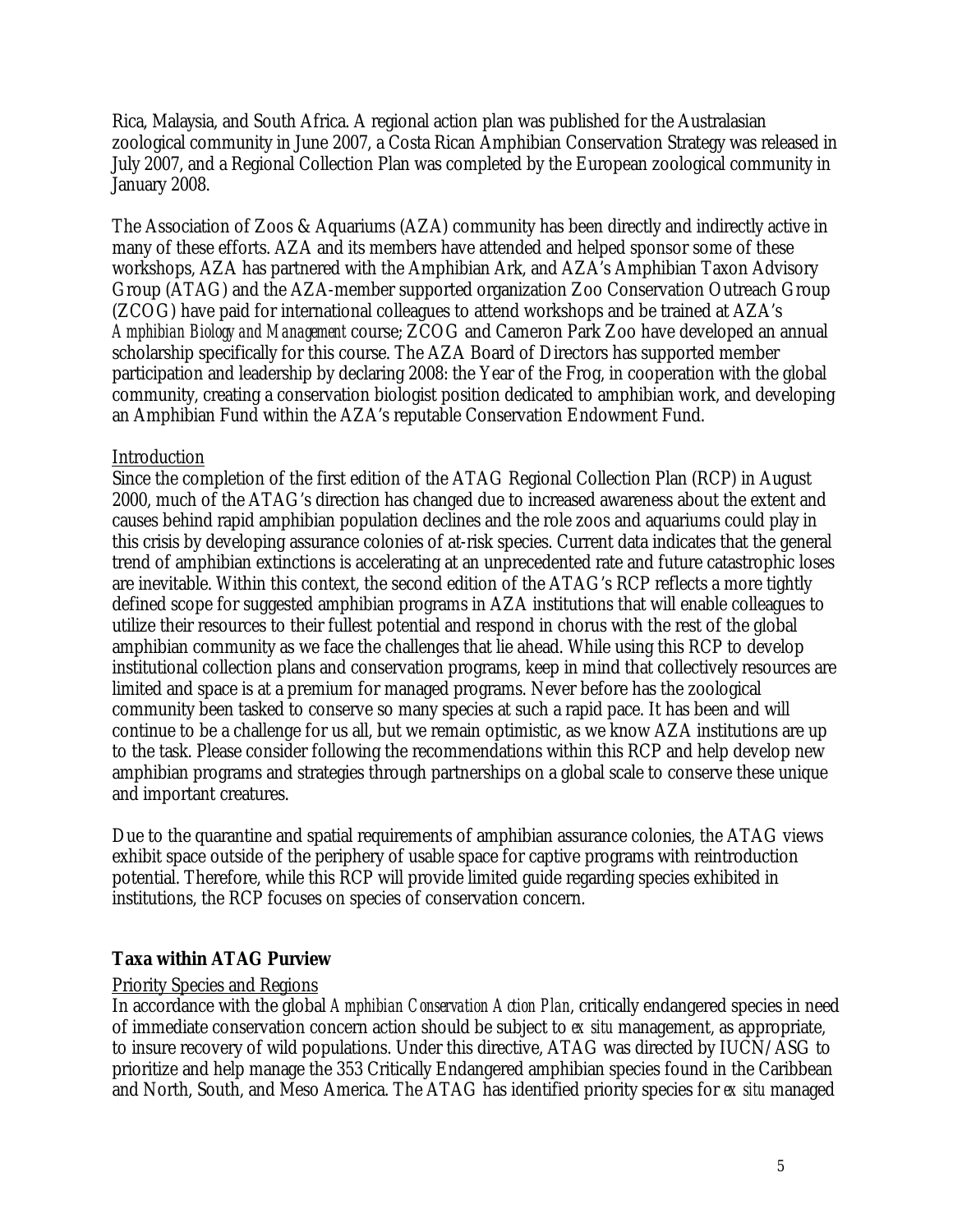<span id="page-5-0"></span>programs within North America, Canada and the Caribbean. The ATAG is asking AZA institutions to focus amphibian conservation efforts on New World species, with an emphasis on North America. The ATAG recognizes that AZA institutions may currently have on-going projects and commitments to other regions of the world and does not discourage those institutions from their continued involvement in those areas. However, the ATAG encourages and will endorse and support programs developed for New World species above those in other regions. The scope of this edition of the RCP covers North America, Canada and Puerto Rico. Species from the Caribbean, Meso America and South America will be analyzed in additional meetings in various range countries with experts in their field. Once this is done the species identified for priority action by zoos and aquariums will be reviewed and integrated into our RCP as addendums and programs for those species will be encouraged. The ATAG anticipates that most of the new programs for animals from range countries without AZA facilities will require in-country action, including both *in situ* and *ex situ*  management. The ATAG anticipates that most of these programs will not include import of animals to AZA facilities for additional *ex situ* management, unless it is specifically requested by the governing agencies in each country.

### Priority Ecoregions within North America

There are 261 described species of amphibians in the United States, 52 of which are threatened. Of the 261 species 186 are salamanders, constituting 35% of the world's known salamander species. AZA-accredited zoos and aquariums are encouraged to support *in situ* amphibian conservation programs throughout the United States, particularly in regions rich in amphibian diversity and areas under development pressure. Ecoregions of high amphibian diversity and threatened species include: the Appalachian, Ozark, and Southwestern Mountains; the Pacific Northwest; and the West and Southeastern coasts.

### Priority Conservation Activities

AZA zoos and aquariums should continue providing long-term financial, technical, physical and logistical support to programs and projects identified as priorities by the ATAG. Resources should be pooled with other facilities, or form regional consortiums to address regional amphibian projects. Every effort should be made to reach out to local agencies and to form partnerships for amphibian conservation. *In situ* amphibian conservation centers, such as El Valle Amphibian Conservation Center (EVACC) in Panama, should be created and funded and biologists conducting field research should be supported. Capacity building at home institutions and in range countries should be expanded and amphibian facilities should be updated to reflect the needs of conservation-oriented collections. Staff should receive appropriate training, which can be obtained by attending AZA's *Amphibian Biology Management* course, or by participating in internships at institutions with existing capacity. The ATAG's *Amphibian Husbandry Resource Guide*

[\(www.aza.org/ConScience/Amphibians\\_Intro/index.html\)](http://www.aza.org/ConScience/Amphibians_Intro/index.html) can be used to reinforce lessons learned.

# **Institutional Capacity of AZA Communities**

### Space Analysis

In January 2008, space surveys were sent to 152 AZA institutions and 125 (82%) responses were received. The survey queried institutions for their current and future capacity to display and hold amphibians in both isolated and non-isolated space.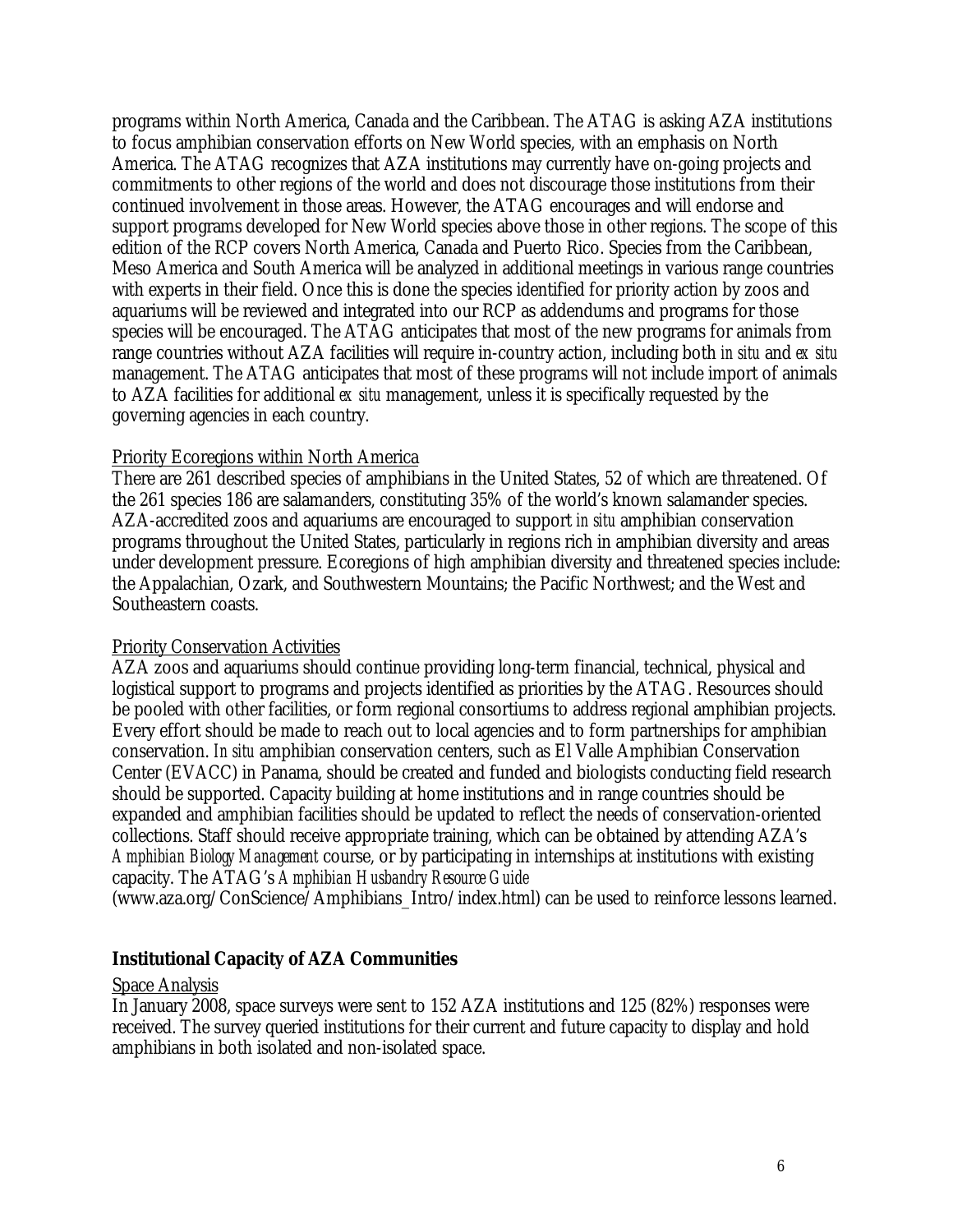Based on previous ATAG space surveys, a 5 gallon equivalent was used as the organizing subunit to determine current and future amphibian housing space. Although this method is not ideal in deciphering precise space for all species of amphibians in AZA facilities, it is a simple way to standardize housing units in a comprehensible manner. A 5 or 10 gallon enclosure is adequate for raising many larval amphibians, as well as breeding smaller anurans. Typically these units hold no more than 6 adult specimens. A 20 gallon enclosure is adequate for breeding and housing many larger anuran species and salamanders. Typically this space houses no more than 6 specimens. An enclosure over 20 gallons is required for housing larger amphibians such as caecilians, or those that require complex environments such as stream dwelling salamanders (e.g., Cryptobranchus alleganiensis). Therefore, 40 gallon enclosures were assigned for the larger taxa. However, it is recognized that enclosures used at facilities may be larger than the assigned values.

Survey results revealed that current exhibit (33,300 gallons) and non-isolated holding space (40,730 gallons) has the potential to be expanded by an additional 26,970 and 54,930 gallons, respectively. This nearly doubles exhibit space over the next 1-5 years and more than doubles non-isolated holding space.

Institutions stated that 199 isolated rooms or quarantine units are available for either individual species or species assemblages. In these isolated rooms, the current available space is 14,075 gallons. Within six months, institutions estimated that space could be expanded by 18,305 gallons to 32,380 gallons. An additional 22,335 gallons could be added within one year, and a further 17,920 gallons available within 2 years. Therefore, total space two years from now could total as much as 72,635 gallons. This represents more than a five-fold increase (516%) in isolated holding space within two years.

Regional institutions said they would support capacity building in-country for species in the United States (73 institutions), Canada (34), Mexico (48), the Caribbean (42), Central American (60), and South America (50). Sixty-three (41%) institutions said they would support capacity building incountry even if it were not possible to link their conservation activities directly to their display animals. This in-country support would come from financial donations (58 institutions), donation of supplies and/or equipment (60), donation of staff time and travel expenses (55), participation in and/or support of facility construction (47), and training of local staff (34). Seventy-five institutions said they would prefer to collaborate with one or more institutions to pool funds for a project or capacity building.

Target population numbers for existing managed amphibian programs (Table 1) have been developed by the individual managed groups and their SPMAG advisors. Maximum target population size (N) was based on the number of facilities currently involved in each program, the available appropriate spaces at these institutions, and the genetic and demographic goals for the species. Goals for reintroduction are largely based on maximizing offspring production, limited only by logistics. Program species for current or future reintroduction must be kept in bio-secure isolated rooms to prevent the introduction of diseases into the wild. Specimens used for exhibit purposes only are considered surplus to the managed populations (unless they can be maintained in bio-secure exhibits), but are included in the target population numbers. For example, Puerto Rican crested toads are housed at 21 facilities and the target population remains at 300. However, on average, only 50 pairings are made per breeding cycle due to the limitations of breeding and larval holding tanks.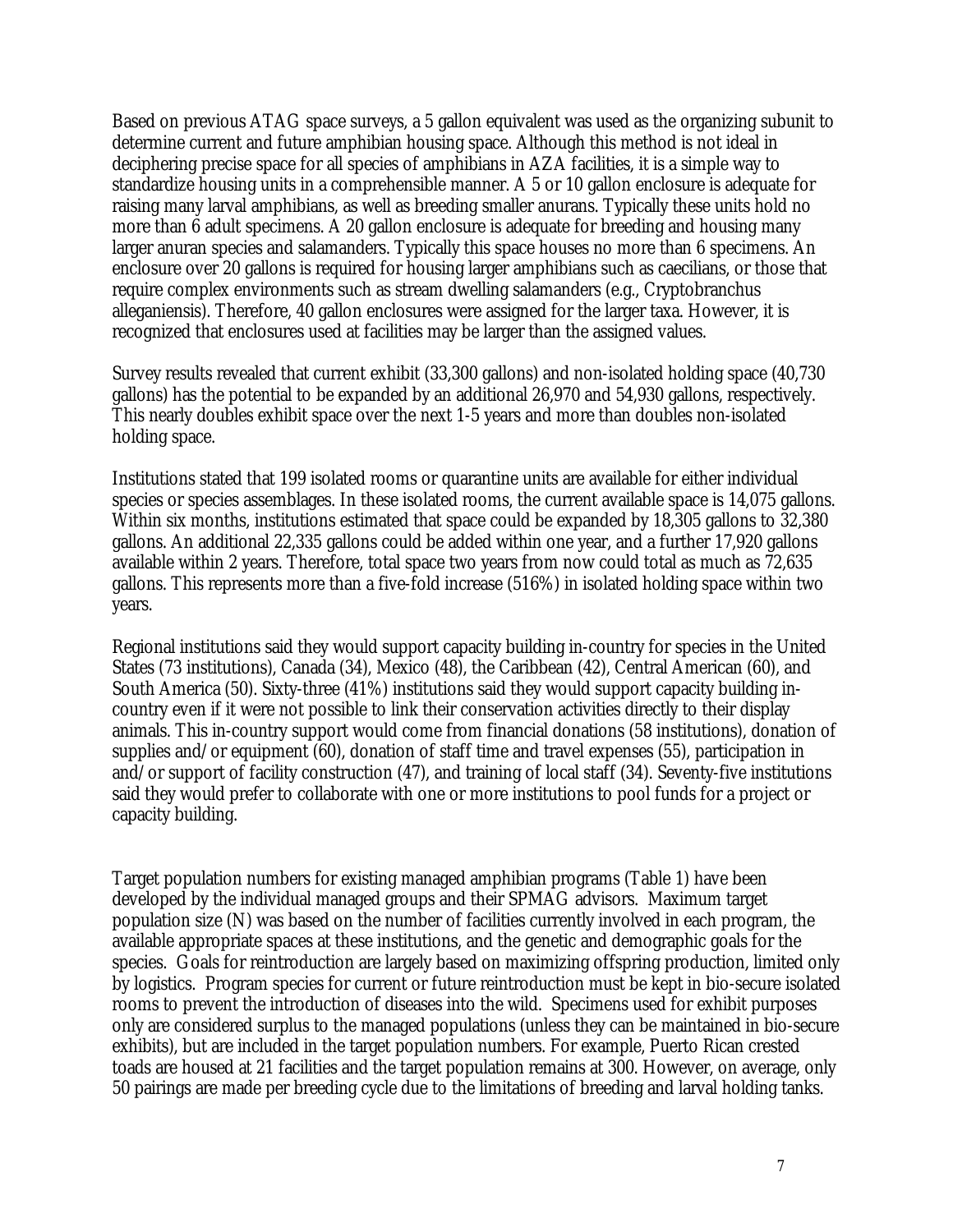"Breeding space" varies from institution to institution and throughout the year. If animals that are recommended to breed are not healthy, they may be pulled from the breeding pool and if possible replaced with equivalents. There is also limited breeding success. For example, only  $\sim$ 10-20% of the pairings may produce offspring in the crested or Wyoming toad programs for a single breeding cycle.

The biology of many of the amphibian species requires special consideration in their management. Many anuran species have relatively short reproductive lifespans (usually 5-7years). These animals are also generally very fecund, producing thousands of offspring in a single clutch. This creates great population size variance over short periods of time when population numbers may increase 100+ fold between pre and post breeding numbers. The new IUCN ex-situ population guidelines have been used for guidance in establishing population sizes. The most important consideration is not the total N, but the effective population size  $(N<sub>e</sub>)$ , which is relative to the numbers of animals that actually produce descendants. For amphibian programs, maximum captive population numbers are not as relevant to the success of the program as breeding population. For programs with a reintroduction component, excess offspring are usually released, eliminating the usually limitations of captive carrying capacity that is an essential management criterion for many other programs.

Some species, such as the Panamanian golden frog currently have a large target population due to their inability to be able to import potential founders and the responsibility of managing 35-40 bloodlines from three unique wild populations. These animals are also in great demand as amphibian ambassadors in education/conservation exhibits. Several of the SSP/PMP programs are scheduled for a PMC session in the near future. Therefore, target populations may change at that time.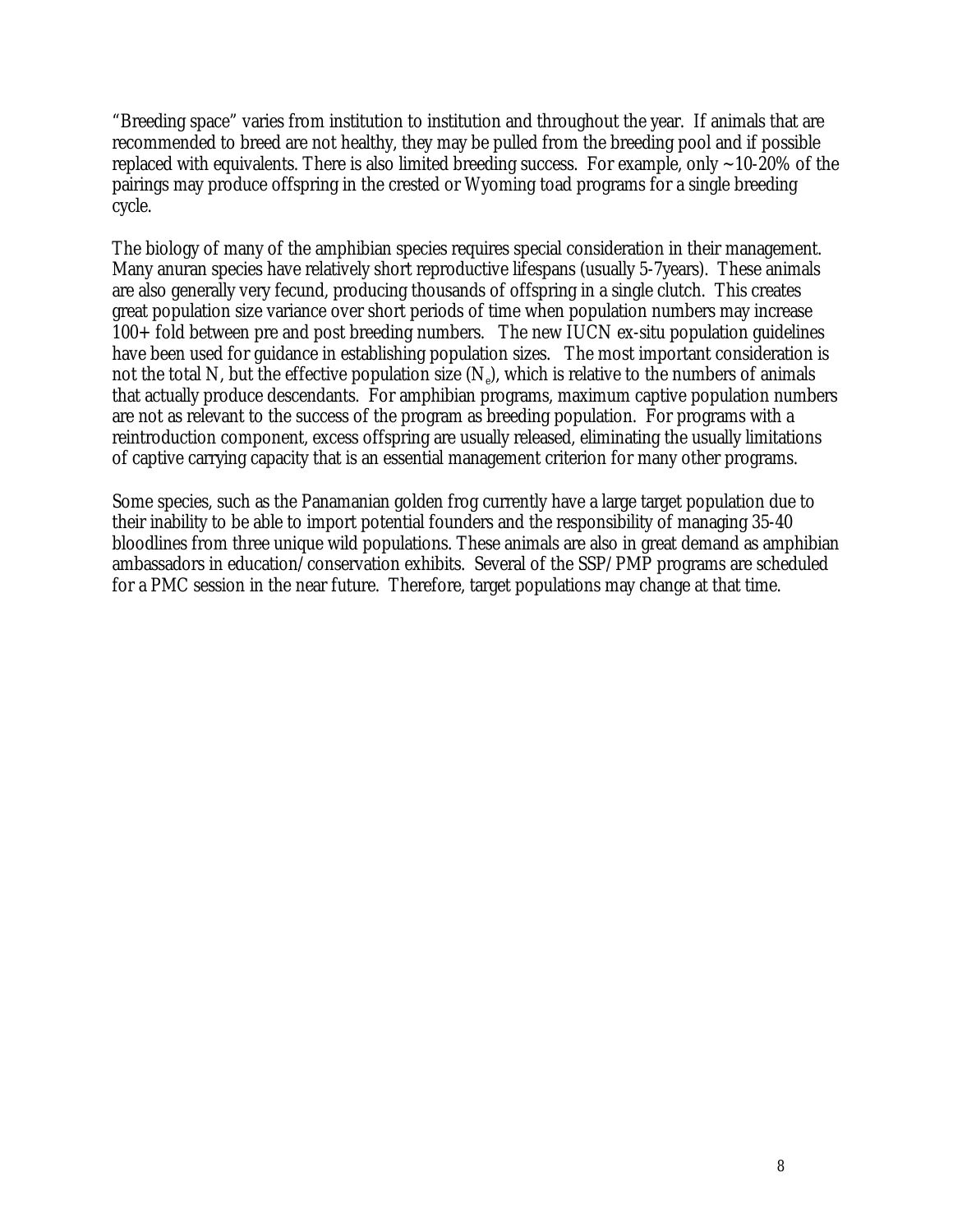| Common<br><b>Name</b>                                   | Scientific<br><b>Name</b>                                         | <b>Current</b><br><b>Population</b><br>Size (per<br>program<br>head) | <b>Target</b><br><b>Population</b><br>Size (per<br>program<br>head)                      | <b>Gallons</b><br>per Adult<br><b>Individual</b>                  | <b>Total</b><br>Program<br><b>Space</b><br><b>Needs</b> | <b>Total</b><br><b>Space</b><br>Available<br>(per 2008)<br>Survey) | <b>PMC</b><br><b>Approved</b><br>Plan              | <b>Isolated</b><br><b>Space</b><br><b>Needed (if so</b><br>why?)               |
|---------------------------------------------------------|-------------------------------------------------------------------|----------------------------------------------------------------------|------------------------------------------------------------------------------------------|-------------------------------------------------------------------|---------------------------------------------------------|--------------------------------------------------------------------|----------------------------------------------------|--------------------------------------------------------------------------------|
| <b>Wyoming</b><br>Toad                                  | Anaxyrus<br>(Bufo)<br>baxteri                                     | 176.165.78                                                           | 300.300<br>(600)<br><b>SPMAG</b><br>Advisor<br>R.A. Odum                                 | 3-5 gallons<br>per adult<br>individual.                           | $1.800 -$<br>3,000<br>gallons                           | 3,000<br>gallons                                                   | N <sub>0</sub>                                     | Yes.<br>Reintroducing<br>/ headstarting.                                       |
| <b>Puerto</b><br>Rican<br><b>Crested</b><br><b>Toad</b> | Peltophryne<br><i>lemur</i>                                       | northern-<br>88<br>southern-<br>402<br>$(490 \text{ Total})$         | 350.350<br>(700)<br>(northern<br>and<br>southern)<br><b>SPMAG</b><br>Advisor R.<br>Wiese | 3-5 gallons<br>per adult<br>individual.                           | $2,100 -$<br>3,500<br>gallons                           | 3,500<br>gallons                                                   | Yes                                                | Yes.<br>Reintroduction<br>program                                              |
| Panamanian<br><b>Golden Frog</b>                        | <b>Atelopus</b><br><i>zeteki</i> and<br><b>Atelopus</b><br>varius | A. zeteki -<br>1076<br>A. varius -<br>158                            | 750.750<br>(1500)<br><b>SPMAG</b><br>Advisor A.<br>Snider                                | Males:<br>$5 - 10$ gallon<br>ea.<br>Females;<br>3-5 gallon<br>ea. | $6,000 -$<br>11,250<br>gallons                          | 11.250<br>gallons                                                  | $\rm No$                                           | Preferred for<br>health reasons<br>in breeding<br>groups, but<br>not necessary |
| <b>Mississippi</b><br><b>Gopher</b><br>Frog             | Lithobates<br>(Rana)<br>sevosa                                    | 0.0.75<br>(from ISIS)                                                | n/a                                                                                      | n/a                                                               | n/a                                                     | n/a                                                                | N <sub>0</sub><br>Studbook<br>training<br>pending. | Yes. due to<br>disease issues.                                                 |
| <b>Houston</b><br><b>Toad</b>                           | Anaxyrus<br>(Bufo)<br>houstonensis                                | 42.45                                                                | 175.175<br>(350)<br>P. Crump                                                             | $3 - 5$ gallons<br>per adult<br>individual                        | $1,050 -$<br>1.750<br>gallons                           | 1.750<br>gallons                                                   | No.<br>Studbook<br>training<br>pending             | Yes.<br>Reintroducing<br>/ headstarting.                                       |
| <b>Texas Blind</b><br>Salamander                        | Eurycea<br>rathbuni                                               | 0.0.30                                                               | n/a                                                                                      | n/a                                                               | n/a                                                     | n/a                                                                | <b>PMP</b><br>manager<br>position<br>vacant.       | Unknown                                                                        |
| <b>Total Regional Space Needs</b>                       |                                                                   |                                                                      | $10.950 -$<br>19,500<br>gallons                                                          |                                                                   |                                                         |                                                                    |                                                    |                                                                                |

<span id="page-8-0"></span>Table 1: Space Analysis Summary of Existing Managed (SSP/PMP) Programs

# Collection Management

Management of populations for *ex situ* conservation purposes over long periods of time has its challenges (Snyder *et al*., 1996; Lynch and O'Hely, 2001). The IUCN Policy Statement on Captive Breeding (IUCN, 1987) suggests establishing a captive colony while the total population size of the focal vertebrate taxa number in the thousands. However, consent or resources for *ex situ* conservation are rarely provided with this much forethought and planning. A more typical event is crisis response, and during such an event significant components of the natural genetic diversity of a species can be lost, potentially resulting in a genetic drift-effect during the founding process. Genetic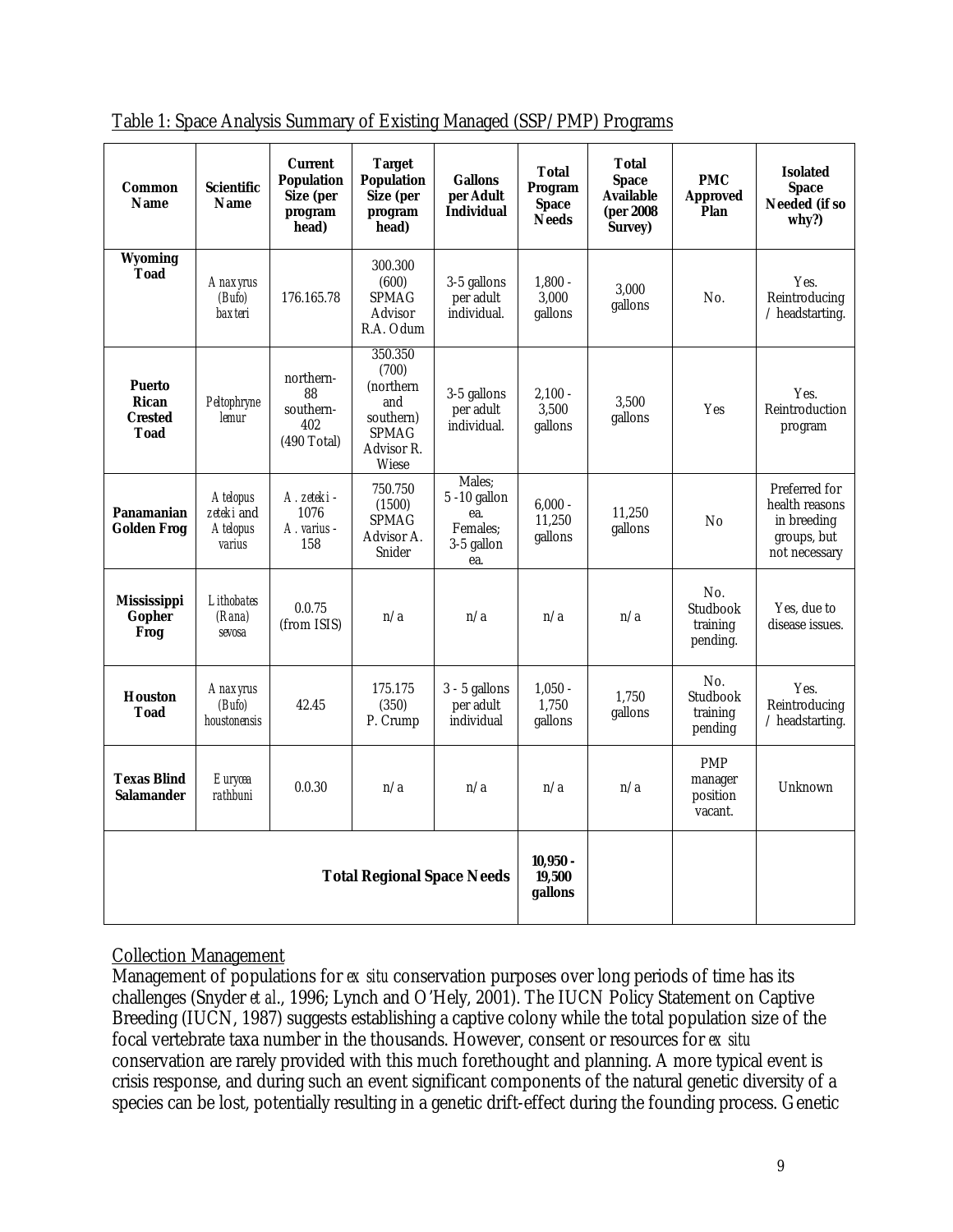<span id="page-9-0"></span>management of the population and the insurance of adequate founder representation in subsequent generations can be an arduous tasks, as is balancing the need to minimize the spatial demands of the program with genetic objectives (Earnhart *et al*., 2001).

New captive husbandry and reproductive research protocols should emphasize data collection and fine tuning of efficient systems with the ultimate goal, at least for reintroduction programs, being the ability to produce large quantities of healthy amphibians in as short amount of time as possible. Data such as egg laying events, egg size, time until hatching and associated water parameters at which these events took place, size at hatching, time until metamorphosis is complete, size at metamorphosis, age and size at first reproduction, and number of eggs should all be collected. For direct developing and neotenic species, similar but appropriate life history data should be recorded. Maximum advantage should be taken from the *in situ* research links, as increasing knowledge of the species in the wild as it applies to *ex situ* management will ultimately yield some rewards. Conversely, data obtained from *ex situ* research should be made readily available to *in situ* researchers.

In summary, genetic management and data collection is essential to ensure the success of the *ex situ* program.

### Quarantine Constraints

North America has a relatively low number of threatened amphibian taxa that desperately require *ex situ* amphibian conservation action when compared with other regions of the New World and given AZA's history of amphibian conservation it is optimistically estimated that the isolated space already exists to fulfill the identified managed programs. It is likely that as time passes isolated space will continue to be created and new and/or existing North American programs can be initiated or expanded as the need arises. It should be noted that the space expansions are based on optimistic projected numbers from the space survey. The constraints that quarantining amphibians subjected to *ex situ* conservation tactics places on a facility obviously go beyond that of just the physical space and include a perceptual shift of management tactics and disease awareness.

# **Species Selection Criteria**

### Species Selection

The captive rearing of amphibians in Canada and the United States is not new. In 1982, six wild Puerto Rican crested toads (*Peltophryne lemur*) were captured, brought into AZA-accredited zoos and aquariums, and managed under AZA's first amphibian Species Survival Plan® (SSP). U.S. Fish and Wildlife Service-developed Recovery Plans dating back to 1991 include captive rearing components, and captive populations are also housed at universities, local and national government facilities, and in private collections. However, until now there has been no strategic approach to the use of *ex situ*  captive rearing for conservation management purposes. Some communities have developed captive rearing programs to respond to local concerns and the participation of AZA-accredited zoos and aquariums in captive rearing programs has frequently reflected the interests of individual facilities and the needs of state wildlife agencies. This RCP is a strategic blueprint for the creation of new and the expansion of existing captive rearing programs at AZA facilities in order to address North American conservation objectives.

In July 2007, twenty-one participants came together in Fort Worth, TX for an Amphibian Species Prioritization for *Ex Situ* Conservation Workshop. The purpose of this workshop was to utilize a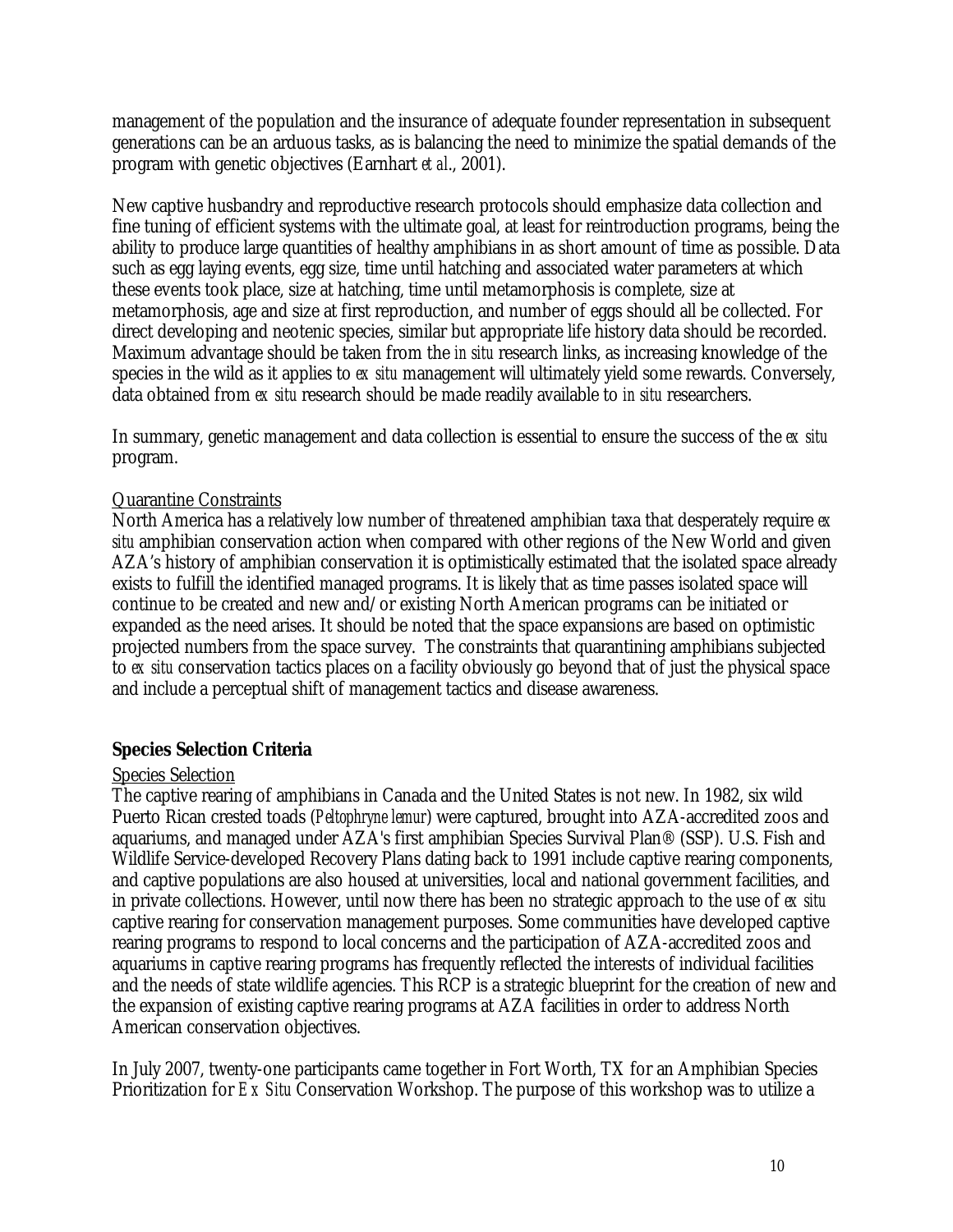<span id="page-10-0"></span>prioritization tool developed by the Amphibian Ark to examine which of the critically endangered, endangered, data deficient, and phylogenetically unique amphibian species in Canada, the U.S. and Puerto Rico could benefit from captive rearing programs. This list has been refined further and incorporated into the RCP.

Based on the list of species generated from this process, members of the ATAG and regional experts drafted preliminary taxon management actions plans for species that received high listings and had existing *ex situ* mandates. These draft plans describe the goals, objectives, and necessary actions for each program, as well as identify a coordinator responsible for ensuring implementation of the plans.

As described in the IUCN's *Amphibian Conservation Action Plan* (ACAP), *ex situ* conservation is only one component of amphibian conservation. All captive rearing programs must be developed in coordination with appropriate government agencies and partners and must be integrated with *in situ*  research and management activities that specifically address and mitigate the threat(s) that caused the population's original decline. Some AZA-accredited zoos and aquariums are already actively engaged in these *in situ* efforts; the partnership building associated with *ex situ* conservation will bring even more opportunities to participate in these efforts. Participation in activities such as population monitoring, research, and habitat management will help integrate the *ex situ* and *in situ* conservation activities, as well as improve and expand on-ground education and public awareness efforts.

### Selection Tool: Amphibian Ark's Prioritization Tool for *Ex Situ* Conservation

Amphibian Ark's *Prioritization and Implementation Process for* Ex Situ *Conservation of Amphibians*  (Appendix 1) was based on a draft initially developed at the February 2006 CBSG/WAZA Amphibian *Ex situ* Conservation Planning Workshop in El Valle, Panama, and was further refined through the widespread solicitation of comments and finalization by Amphibian Ark staff. The Fort Worth meeting was the first time this tool was used in its final form for prioritization purposes.<sup>[1](#page-10-1)</sup> The tool asks a set of questions about each species and assigns points to each answer. These points form the prioritization rankings at the end of the process. Questions cover new and emerging conservation threats not incorporated in the GAA listing, threat mitigation possibilities, socio/economic importance, phylogenetic uniqueness, scientific and biological importance, and other factors.

The tool differentiates among captive rearing programs and their primary conservation purpose: • *Ark* programs are few and far between, requiring that the target species be already extinct (or functionally extinct) in the wild. Under this scenario, any survivors discovered would be candidates for an emergency captive rearing program.

• R*escue/supplementation* captive programs support populations who are in imminent danger of going extinct and whose wild population would benefit from *ex situ* management as part of its recommended conservation action.

• *Farming* programs provide individuals to replace a demand for wild harvested specimens. This situation has not been identified for any Canadian or U.S. species.

<span id="page-10-1"></span><sup>1</sup> <sup>1</sup> Based on this meeting, Amphibian Ark made one more change to the tool, eliminating and disregarding one question at subsequent global prioritization workshops. The prioritization rankings changed slightly when this question was eliminated, so rankings provided here may vary slightly from the ATAG's 2007 publication of the Action Plan for Ex Situ Conservation in the AZA Community, available at:

http://www.aza.org/ConScience/Amphibians\_Intro/index.html.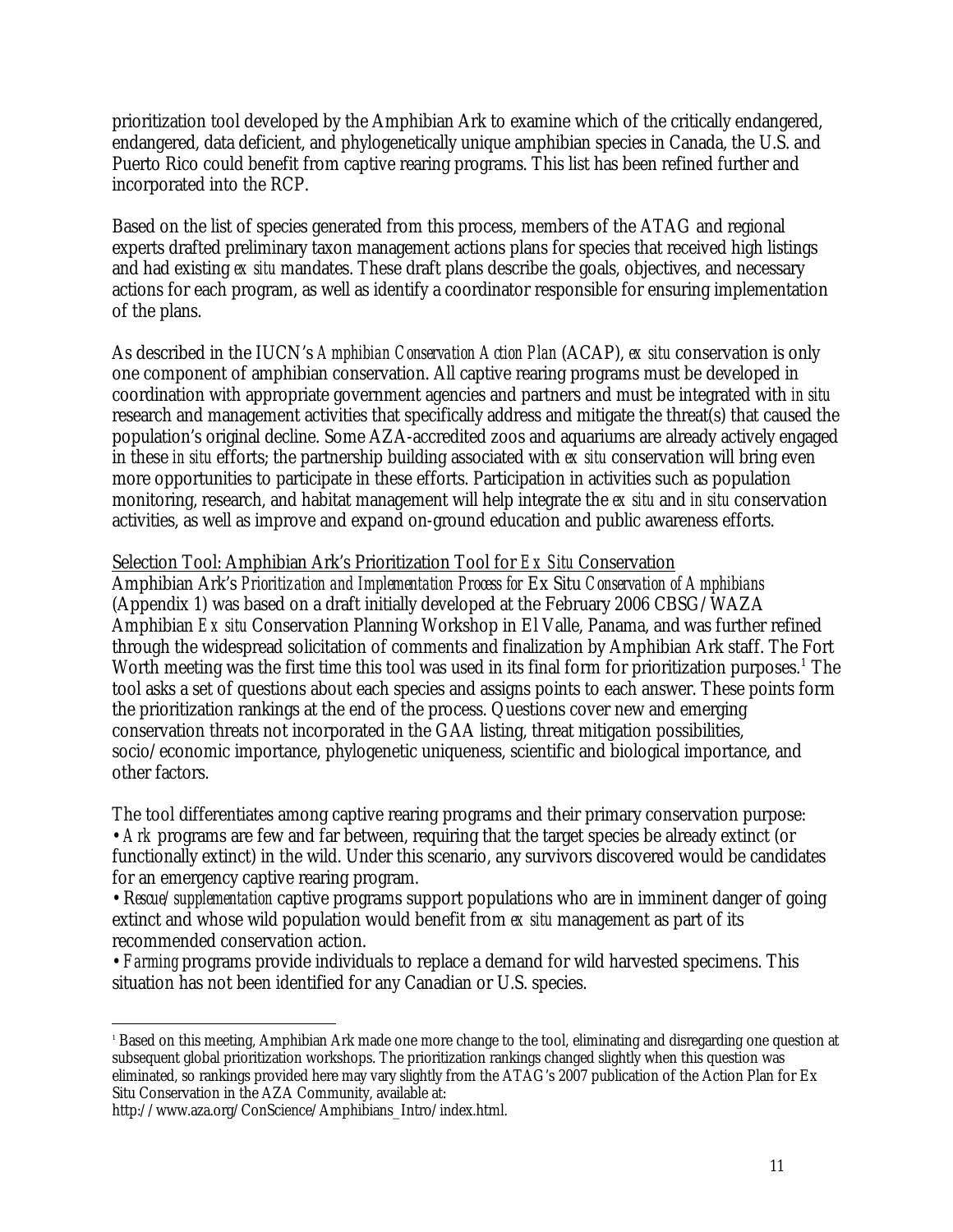<span id="page-11-0"></span>• *Conservation research* programs are meant for species whose conservation could benefit from specific applied research or that could provide needed insight for the conservation and management of a related species.

• *Conservation education* captive programs are for species selected and bred specifically for their educational impact.

Many benefits accrue from using this tool to identify appropriate species for captive rearing programs. One benefit is that the ranking is based on discrete scores that can be discussed among experts and can change as new information (i.e., the presence of *Bd* or the initiation of conservation management) arises. This transparency is helpful for discussions with conservation partners that may be skeptical about a facility's interest in a particular species. A second benefit is that the process can be replicated; the subjectivity of answers is minimized through the use of strictly and clearly defined terms. A third benefit is the potential to compare rankings across regions. The urgency of a captive program has the potential to be shown in relation to the needs of other regions, making resource allocation more efficient.

After analyzing biological and socio/economic criteria, the tool states that further action is contingent on the existence of both an official captive rearing mandate and range state approval. If either of these items is lacking, the first step is to develop the relationships necessary for these requirements to be met or for the zoo and aquarium community to understand the reasons for why a captive program is not an appropriate conservation measure. Additional questions evaluate program feasibility and readiness for program implementation.

# **Management Categories**

SSP Taxa (Species Survival Plan): Studbook required, intense management to maintain captive population, compliance by participating institutions required, breeding and transfer recommendations communicated through a Master Plan, program managed by a Species Coordinator, non-member participants must be approved, conservation of the species a consideration, institutional input through IRs.

PMP Taxa (Population Management Plan): Studbook required, moderate management to maintain captive population, institutional compliance encouraged, breeding and transfer recommendations communicated through a Population Management Plan, program managed by a PMP Manager, institutional input through TAG IRs, non-member participation through AZA and institutional Acquisition/Disposition policies.

DERP Taxa (Display, Education or Research Populations): DERPs are not managed under the auspices of AZA or its programs and are not guaranteed population management advice or support from SPMAG/PMC. No studbook or long-term genetic or demographic management is required for these species, but TAGs may choose to identify species champions who may track DERPs through registries.

POP Taxa (Phase-out Populations) Not viewed as a managed program. Currently in AZA institutions but should be phased out through a breeding moratorium; phase-out may be monitored through a registry and a species champion may be assigned to oversee this process; they have no studbooks and are not guaranteed population advice or support from SPMAG/PMC.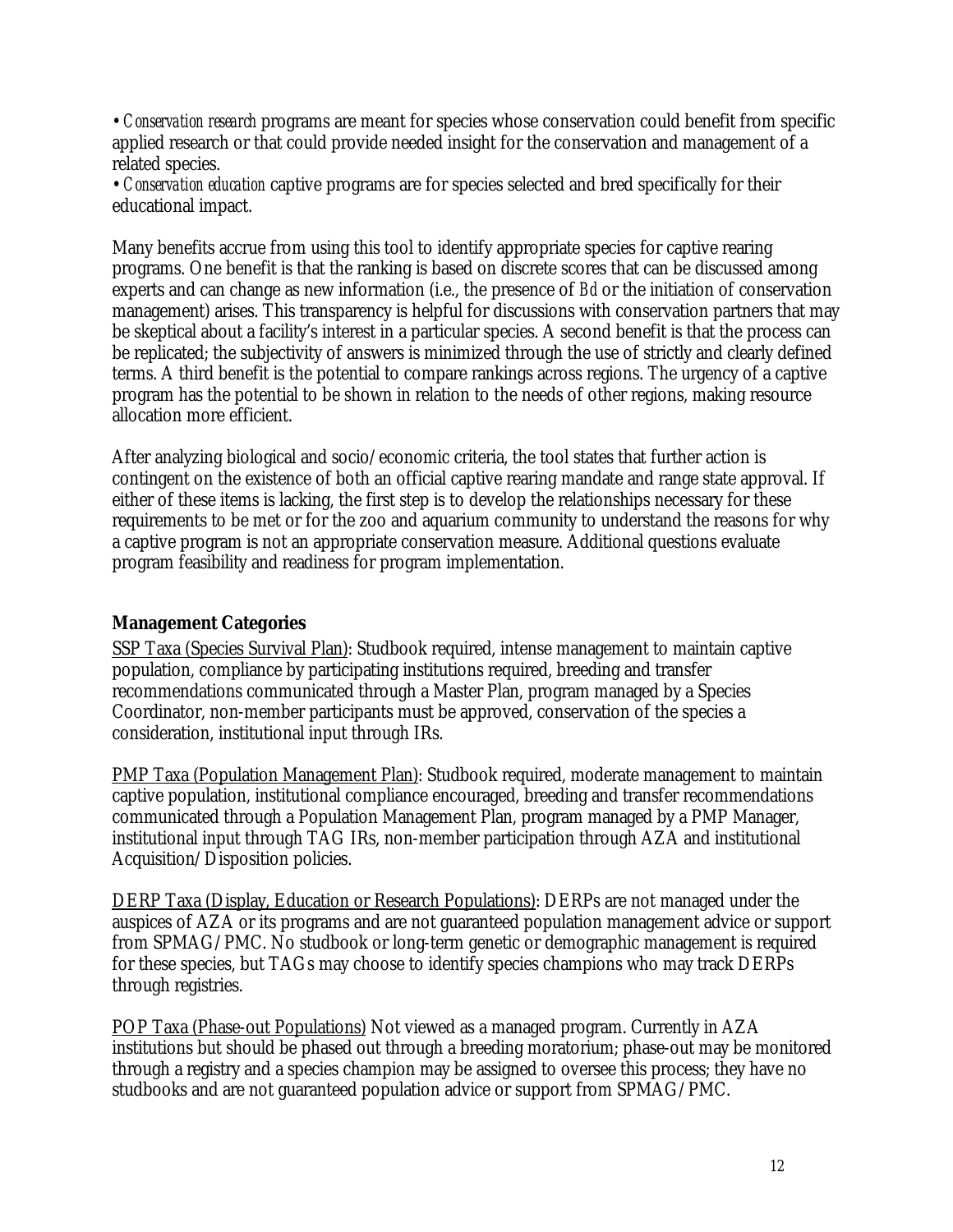<span id="page-12-0"></span>PIP Taxa (Phase-in Populations): Taxon not currently in AZA institutions but for which the TAG plans or hopes to initiate a captive population; they have no studbooks and are not guaranteed population management advice or support from SPMAG/PMC. Once in captivity, the taxon will be reassigned to another category as appropriate.

TMAP Taxa (Taxon Management Action Plan Populations): Taxon not currently in AZA institutions, but for which the TAG has identified as a priority taxon for *in situ* conservation. A Taxon Champion will be assigned by the TAG to complete a TMAP (see example in Appendix 2) and identify conservation needs and coordinate efforts for species recovery, which may or may not include *ex situ* management. A mandate for *ex situ* management must be given by governing agencies prior to reassigning the taxa to PIP category. A Taxon Champion Application Form can be found in Appendix 3.

# **Results of Species Selection Process**

Recommendations Table: Priority 1 Taxa for *Ex Situ* Management

Priority 1 taxa include current SSP and PMP programs, as well as species identified through the species selection process from the United States, Canada and Puerto Rico, that are currently listed in DERP and PIP categories **and possess a mandate from a government agency for ex situ management**.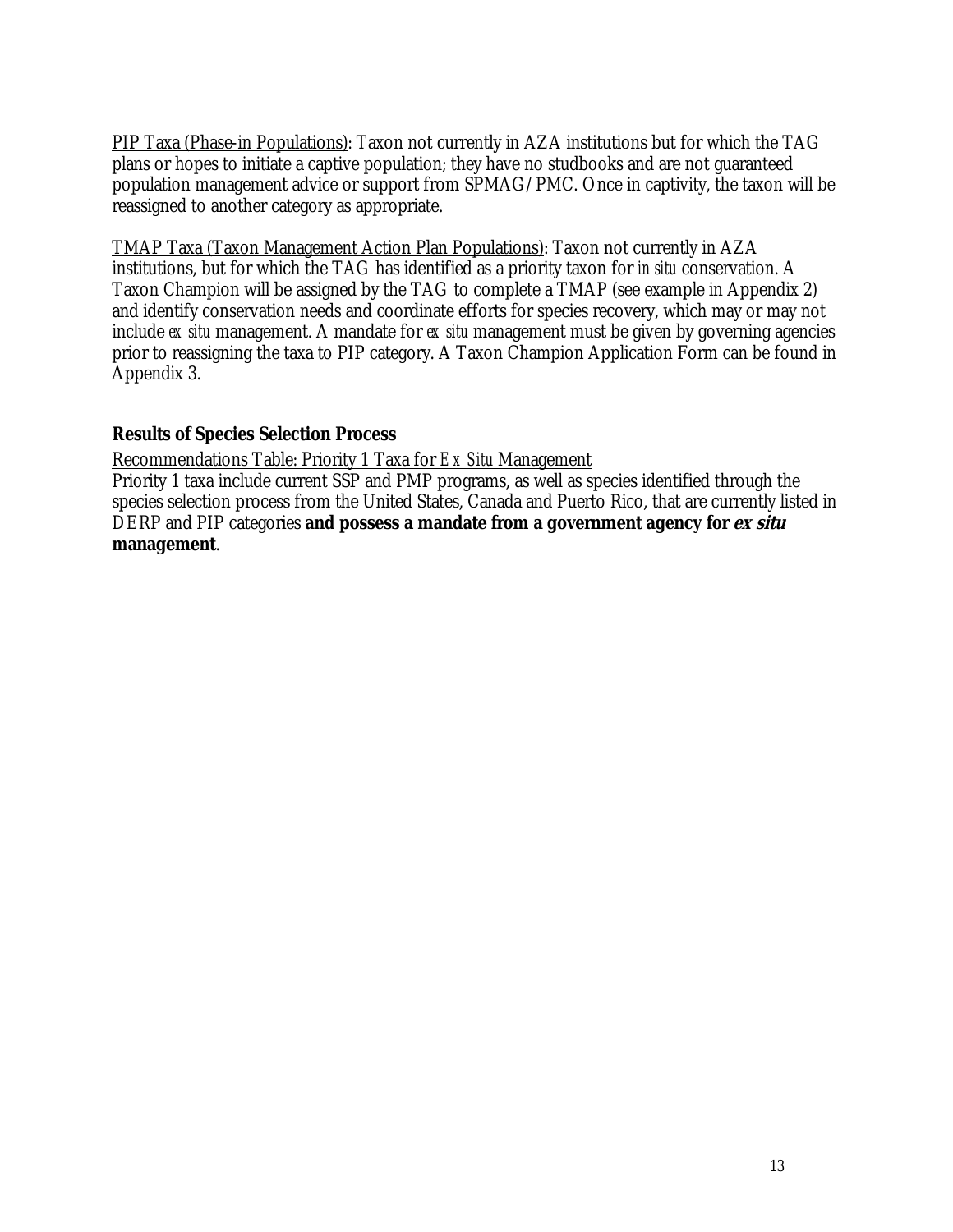| <b>Common Name</b>               | <b>Scientific Name</b>               | <b>Category</b> | <b>Program Leader</b>                               |
|----------------------------------|--------------------------------------|-----------------|-----------------------------------------------------|
|                                  |                                      |                 | Coordinator: Diane Barber                           |
|                                  |                                      |                 | Studbook Keepers: Elaine Gabura and Debbie          |
| Puerto Rican Crested Toad        | Peltophryne lemur                    | <b>SSP</b>      | Martin                                              |
|                                  | Anaxyrus (Bufo)                      |                 | <b>Coordinator: Bruce Foster</b>                    |
| Wyoming Toad                     | baxteri                              | <b>SSP</b>      | Studbook Keeper: Sara Armstrong                     |
|                                  | Atelopus zeteki and<br>A. varius     | SSP             | Coordinator: Vicky Poole<br>Studbook Keeper: Vacant |
| Panamanian Golden Frog           | Lithobates (Rana)                    |                 |                                                     |
| Mississippi Gopher Frog          | sevosa                               | <b>PMP</b>      | Taxon Champion: Steve Reichling                     |
| <b>Texas Blind Salamander</b>    | Eurycea rathbuni                     | <b>PMP</b>      | Population Manager: Nick Hanna                      |
| Houston Toad                     | Anaxyrus (Bufo)<br>houstonensis      | <b>PMP</b>      | Population Manager: Paul Crump                      |
| Ozark hellbender                 | Cryptobranchus<br>bishopi            | <b>DERP</b>     | Taxon Champion: Mark Wanner                         |
| Mountain Yellow-Legged<br>Frog   | Rana muscosa                         | <b>DERP</b>     | Taxon Champion: Andy Sinder                         |
| <b>Barton Springs Salamander</b> | Eurycea sosorum                      | <b>DERP</b>     | Taxon Champion: DeAnn Chamberlain                   |
| <b>Austin Blind Salamander</b>   | Eurycea<br>waterlooensis             | <b>DERP</b>     | Taxon Champion: DeAnn Chamberlain                   |
| San Marcos Salamander            | Eurycea nana                         | <b>DERP</b>     | Taxon Champion: DeAnn Chamberlain                   |
| Chiricahua Leopard Frog          | Lithobates (Rana)<br>chiricahuensis  | <b>DERP</b>     | Taxon Champion: Tara Sprankle                       |
| Oregon Spotted Frog              | Rana pretiosa                        | <b>DERP</b>     | Taxon Champion: Karen Goodrowe                      |
| Locust Coqui                     | Eleutherodactylus<br><b>locustus</b> | PIP             | Taxon Champion: Dr. Raphael Joglar                  |
| Richmond's Coqui                 | Eleutherodactylus<br>richmondi       | PIP             | Taxon Champion: Dr. Raphael Joglar                  |
| Dwarf Coqui                      | Eleutherodactylus<br>unicolor        | PIP             | Taxon Champion: Vacant                              |
| Golden Coqui                     | Eleutherodactylus<br>jasperi         | PIP             | Taxon Champion: Vacant                              |
| Elegant Coqui                    | Eleutherodactylus<br>eneidae         | PIP             | Taxon Champion: Vacant                              |
| Stream Coqui                     | Eleutherodactylus<br>karlschmidti    | PIP             | Taxon Champion: Vacant                              |
| Relict Leopard Frog              | Lithobates (Rana)<br>onca            | PIP             | Taxon Champion: Vacant                              |
| California Red-Legged Frog       | Rana draytonii                       | PIP             | Taxon Champion: Vacant                              |

<span id="page-13-0"></span>Table 2: Recommended Priority 1 Taxa with Mandate for *Ex Situ* Conservation

Recommendations Table: Priority 2 Taxa for *In Situ* Management

Priority 2 taxa include United States, Canada and Puerto Rican species that have been identified through the species selection process and are currently categorized as TMAP species in need of *in situ* support. **Currently these species do not have a mandate from a government agency for ex situ management**. However, many of these species are listed on a state or federal level, listed through IUCN as species of concern, or are phylogenetically unique. The ATAG is recommending that a Taxon Champion be assigned to each of these taxa to assess their *in situ* conservation needs and advise the ATAG on any necessary future support. At this time, it is not advised to form *ex situ* colonies of Priority 2 taxa until assessments are completed by Taxon Champions and mandates are created by government agencies for *ex situ* programs.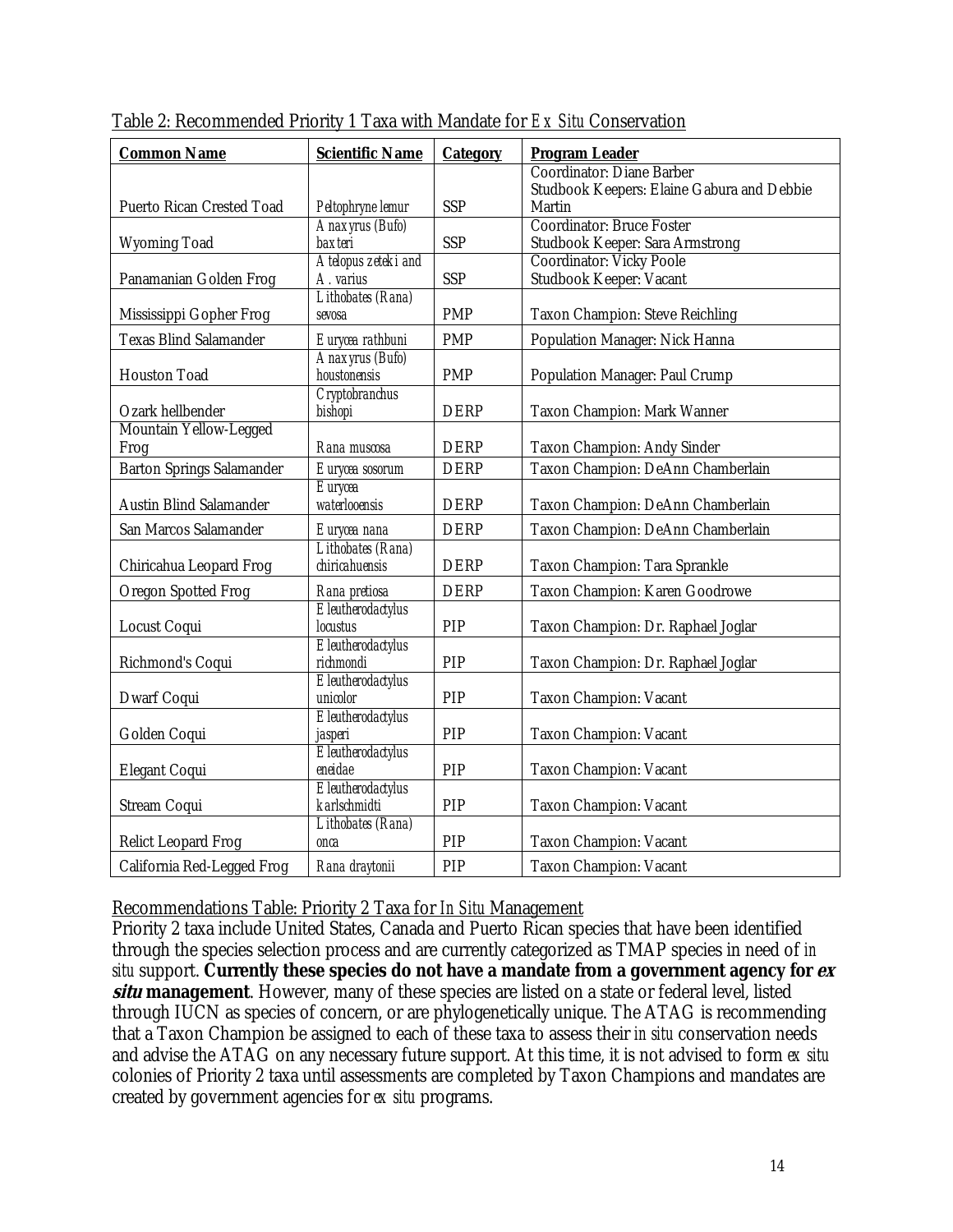| <b>Common Name</b>               | <b>Genus</b>                              | <b>Category</b> | <b>Taxon</b><br><b>Champions</b> |
|----------------------------------|-------------------------------------------|-----------------|----------------------------------|
| Chisholm Trail Salamander        | Eurycea chisholmensis                     | <b>DERP</b>     | Jessica Crowley                  |
| One-Toed Amphiuma                | Amphiuma pholeter                         | <b>DERP</b>     | Jennifer Pramuk                  |
| Arroyo Toad                      | Anaxyrus (Bufo) californicus              | <b>DERP</b>     | Kim Lovich                       |
| Eastern Hellbender               | Cryptobranchus alleganiensis allegaiensis | <b>DERP</b>     | Joe Greathouse                   |
| California Tiger Salamander      | Ambystoma californiense                   | <b>DERP</b>     | Andy Snider                      |
| Narrow-Striped Dwarf Siren       | Pseudobranchus axanthus                   | <b>DERP</b>     | Vacant                           |
| <b>Dwarf Siren</b>               | Pseudobranchus striatus                   | <b>DERP</b>     | <b>Scott Pfaff</b>               |
| <b>Black-Spotted Newt</b>        | Notophthalmus meridionalis                | <b>DERP</b>     | <b>Bradley</b><br>Lawrence       |
| Rivero's Coqui                   | Eleutherodactylus juanriveroi             | <b>TMAP</b>     | Vacant                           |
| Alabama Waterdog                 | Necturus alabamensis                      | <b>TMAP</b>     | Eric Keyster                     |
| Melodious Coqui                  | Eleutherodactylus wightmanae              | <b>TMAP</b>     | Raphael Joglar                   |
| Sierra Nevada Yellow-legged Frog | Rana sierrae                              | <b>TMAP</b>     | Vacant                           |
| Jollyville Plateau Salamander    | Eurycea tonkawae                          | <b>TMAP</b>     | Vacant                           |
| San Gabriel Springs Salamander   | Eurycea naufragia                         | <b>TMAP</b>     | Jessica<br>Crowley               |
| Olympic Torrent Salamander       | Rhyacotriton olympicus                    | <b>TMAP</b>     | Vacant                           |
| Yosemite Toad                    | Anaxyrus (Bufo) carnorus                  | <b>TMAP</b>     | Vacant                           |
| Desert slender salamander        | Batrachoseps aridus                       | <b>TMAP</b>     | Andy Snider                      |
| California Giant Salamander      | Dicamptodon ensatus                       | <b>TMAP</b>     | Vacant                           |
| Cascade Torrent Salamander       | Rhyacotriton cascadae                     | <b>TMAP</b>     | Vacant                           |
| Columbia Torrent Salamander      | Rhyacotriton kezeri                       | <b>TMAP</b>     | Vacant                           |
| Flatwoods Salamander             | Ambystoma cingulatum                      | <b>TMAP</b>     | Dino Ferri                       |
| <b>Coastal Tailed Frog</b>       | Ascaphus truei                            | <b>TMAP</b>     | Nate Nelson                      |
| Idaho Giant Salamander           | Dicamptodon aterrimus                     | <b>TMAP</b>     | Vacant                           |
| Cope's Giant Salamander          | Dicamptodon copei                         | <b>TMAP</b>     | Vacant                           |
| Red Hills Salamander             | Phaeognathus hubrichti                    | <b>TMAP</b>     | Vacant                           |
| Neuse River Waterdog             | Necturus lewisi                           | <b>TMAP</b>     | Vacant                           |
| Cook's Robber Frog               | Eleutherodactylus cooki                   | <b>TMAP</b>     | Vacant                           |
| Frosted flatwoods salamander     | Ambystoma bishopi                         | <b>TMAP</b>     | Dino Ferri                       |
| Berry Cave Salamander            | Gyrinophilus gulolineatus                 | <b>TMAP</b>     | Vacant                           |
| West Virginia Spring Salamander  | Gyrinophilus subterraneus                 | <b>TMAP</b>     | Vacant                           |
| Siskiyou Mountains Salamander    | Plethodon stormi                          | <b>TMAP</b>     | Vacant                           |
| Sonora tiger salamander          | Ambystoma tigrinum stebbin                | <b>TMAP</b>     | Vacant                           |
| Hell Hollow Slender Salamander   | Batrachoseps diabolicus                   | <b>TMAP</b>     | Vacant                           |
| San Gabriel Slender Salamander   | Batrachoseps gabrieli                     | <b>TMAP</b>     | Vacant                           |
|                                  |                                           |                 |                                  |
|                                  |                                           |                 |                                  |

<span id="page-14-0"></span>Table 3: Recommended Priority 2 Taxa Without Existing Mandate for *Ex Situ* Conservation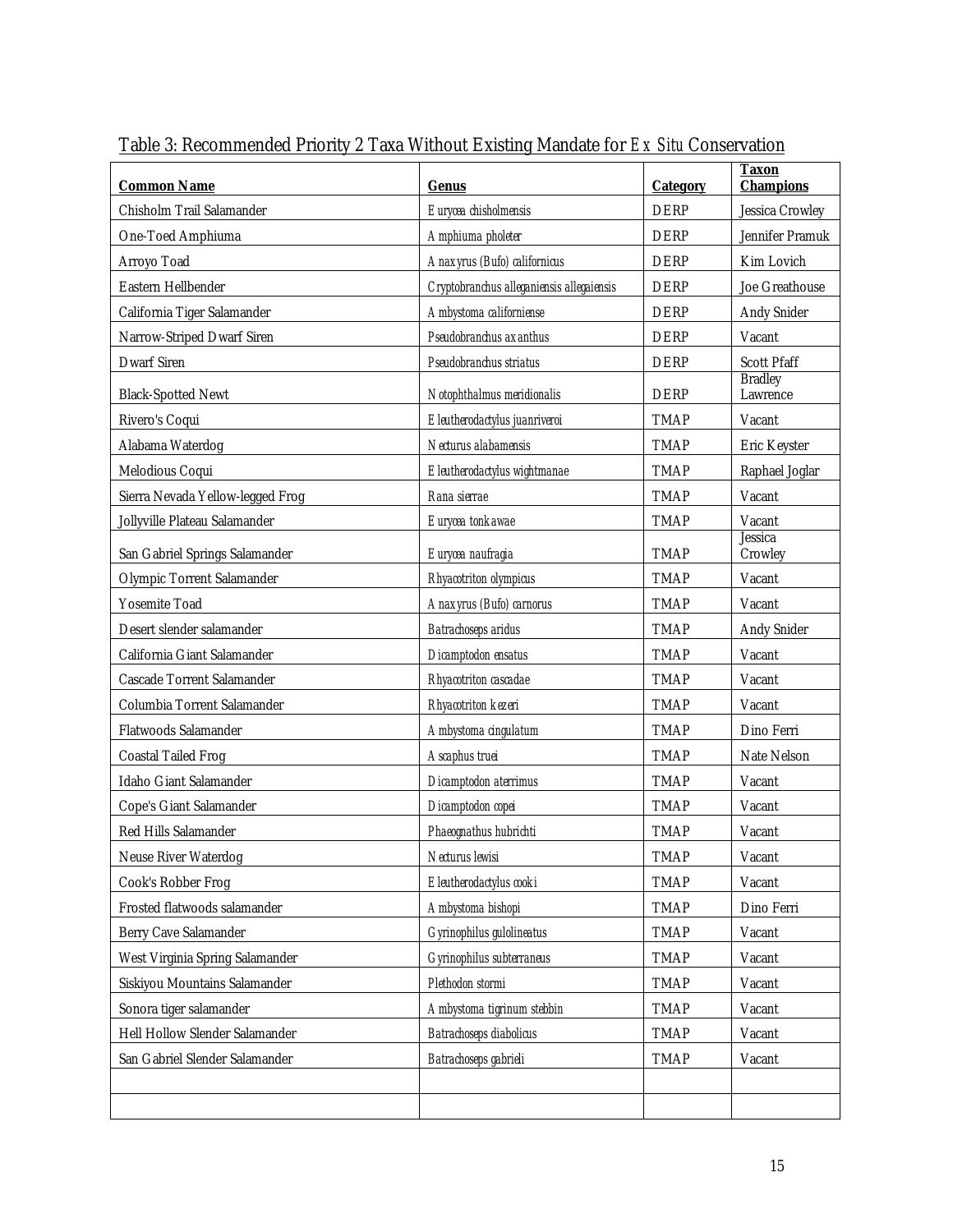| <b>Common Name</b>              | <b>Genus</b>            | <b>Category</b> | <b>Taxon</b><br><b>Champions</b> |
|---------------------------------|-------------------------|-----------------|----------------------------------|
| San Simeon Slender Salamander   | Batrachoseps incognitus | <b>TMAP</b>     | Vacant                           |
| Sequoia Slender Salamander      | Batrachoseps kawia      | <b>TMAP</b>     | Vacant                           |
| Lesser Slender Salamander       | Batrachoseps minor      | <b>TMAP</b>     | Vacant                           |
| Relictual Slender Salamander    | Batrachoseps relictus   | <b>TMAP</b>     | Vacant                           |
| Chamberlain's Dwarf Salamander  | Eurycea chamberlaini    | <b>TMAP</b>     | Vacant                           |
| Blanco River Springs Salamander | Eurycea pterophila      | <b>TMAP</b>     | Vacant                           |
| <b>Blanco Blind Salamander</b>  | Eurycea robusta         | <b>TMAP</b>     | Vacant                           |
| Eurycea Troglodytes Complex     | Eurycea troglodytes     | <b>TMAP</b>     | Vacant                           |
| Tellico Salamander              | Plethodon aureolus      | <b>TMAP</b>     | Vacant                           |
| Shenandoah Salamander           | Plethodon shenandoah    | <b>TMAP</b>     | Vacant                           |
| Amargosa toad                   | Anaxyrus (Bufo) nelsoni | <b>TMAP</b>     | Vacant                           |
| Inyo Mountains Salamander       | Batrachoseps campi      | <b>TMAP</b>     | Vacant                           |
| Weller's Salamander             | Plethodon welleri       | <b>TMAP</b>     | Vacant                           |
| Santa Cruz Long-Toed Salamander | Ambystoma macrodactylum | <b>TMAP</b>     | Vacant                           |
| Dwarf Black-Bellied Salamander  | Desmognathus folkertsi  | <b>TMAP</b>     | Vacant                           |
| Columbia Spotted Frog           | Rana luteiventris       | <b>TMAP</b>     | Vacant                           |
| Cheat Mountain Salamander       | Plethodon nettingi      | <b>TMAP</b>     | Vacant                           |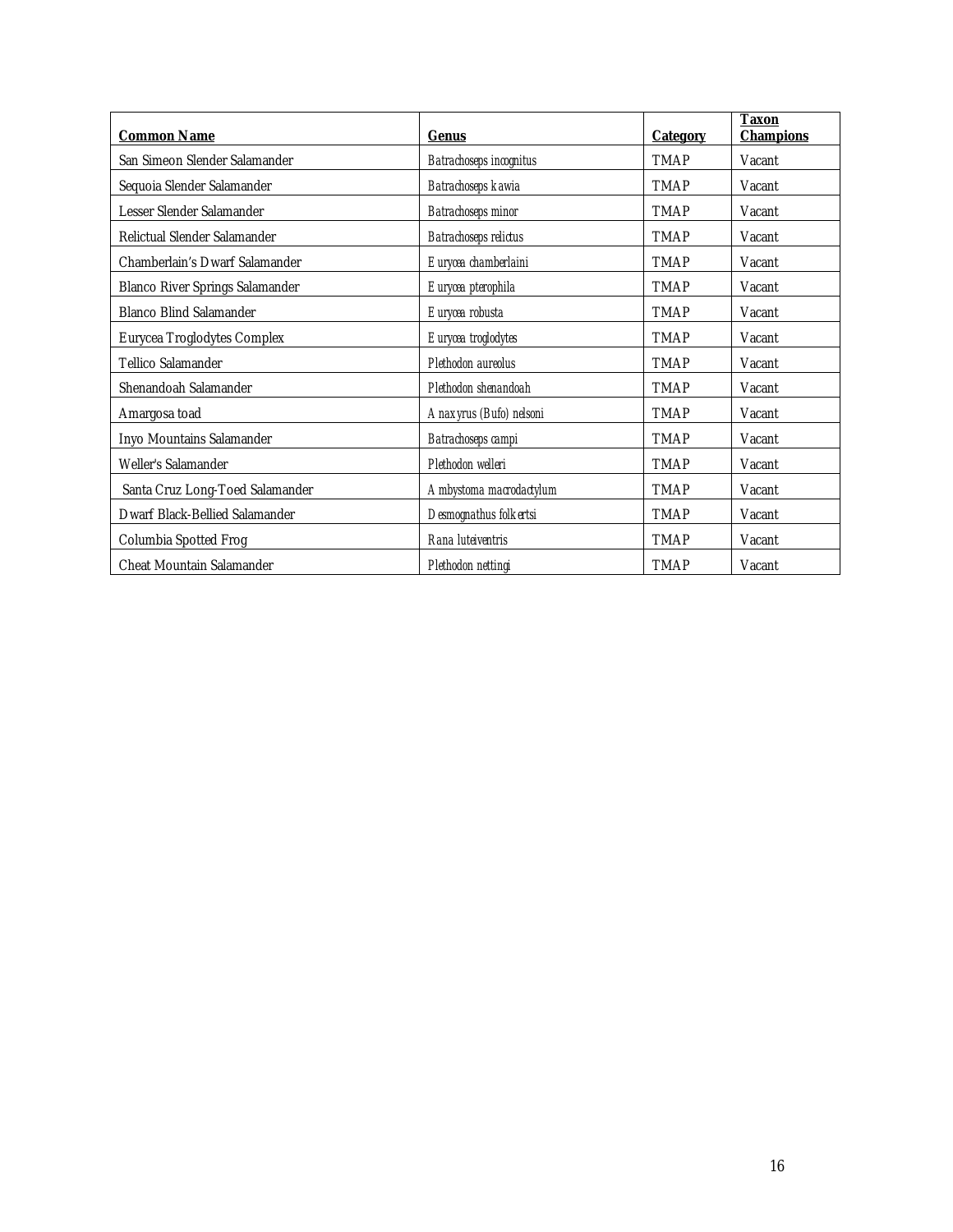# <span id="page-16-0"></span>**Program Status of All Current SSP and PMP programs**

| <u>Program</u>                                         | <b>Date</b><br><b>Program</b><br><b>Initiated</b> | <b>Current</b><br>Program<br><b>Leader</b> | <b>Date</b><br><b>Leadership</b><br><b>Assumed</b> | Date of<br>Last<br><b>Studbook</b><br><u>Update</u> | <b>Studbook</b><br><u>Keeper</u> | Date of last<br><b>PMP</b><br><b>Publication</b>  | Date of<br>Last<br><b>Master</b><br><b>Plan</b>      |
|--------------------------------------------------------|---------------------------------------------------|--------------------------------------------|----------------------------------------------------|-----------------------------------------------------|----------------------------------|---------------------------------------------------|------------------------------------------------------|
| Puerto<br>Rican                                        |                                                   |                                            |                                                    |                                                     | Elaine<br>Gabura/                |                                                   |                                                      |
| Crested<br><b>Toad SSP</b>                             | 1984                                              | Diane<br><b>Barber</b>                     | $Jan-05$                                           | Jan-08                                              | Debbie<br><b>Martin</b>          | N/A                                               | $Nov-06$                                             |
| Wyoming<br><b>Toad SSP</b>                             | Dec-96                                            | <b>Bruce</b><br>Foster                     | Apr-07                                             | $Nov-07$                                            | Sara<br>Armstrong                | N/A                                               | Jul-07                                               |
| Panamanian<br>Golden<br>Frog SSP                       | Mar-08                                            | Vicky<br>Poole                             | Mar-08                                             | Feb-08                                              | Vacant                           | N/A                                               | Not<br>published.<br>Meeting<br>scheduled<br>Fall 08 |
| Houston<br><b>Toad PMP</b>                             | Mar-07                                            | Paul<br>Crump                              | Mar-07                                             | N/A                                                 | Paul Crump                       | <b>Not</b><br>published-<br><b>New</b><br>Program | N/A                                                  |
| <b>Texas Blind</b><br>Cave<br>Salamander<br><b>PMP</b> | 1998                                              | Vacant                                     | N/A                                                | N/A                                                 | Vacant                           | N/A                                               | N/A                                                  |
| Mississippi<br>Gopher<br>Frog PMP                      | Mar-08                                            | Vacant                                     | Mar-08                                             | N/A                                                 | Deanna<br>Lance                  | Not<br>published-<br><b>New</b><br>Program        | N/A                                                  |

Table 4: Program Status Table of Priority 1 Taxa

# **Recommendation Update Table**

The Recommendations Update Table is included to provide an overview of ATAG progress from the previous RCP in 2000. The ATAG has included many recommended changes to focus on amphibian species of conservation concern. Some species that were previously ranked as DERP have remained in that category, but are no longer viewed as candidates for captive management within AZA institutions. Rather than removing them from the population they are left in the DERP category as display or education recommended species.

Table 5: Recommendation Updates from Species Listed in 2000 RCP

|               |                   | <b>Previous</b><br><b>Program</b> |                       | <b>Program</b> | <b>New Program</b>    |                 |
|---------------|-------------------|-----------------------------------|-----------------------|----------------|-----------------------|-----------------|
| <b>Common</b> | <b>Scientific</b> | <b>Status</b>                     | <b>Current</b>        | Leader         | <b>Leader/Species</b> |                 |
| <b>Name</b>   | Name              | $(2000 \text{ RCP})$              | <b>Recommendation</b> | <b>Change?</b> | <b>Contact</b>        | <b>Comments</b> |
| Puerto Rican  | Peltophryne       |                                   |                       |                | Diane Barber,         |                 |
| crested toad  | lemur             | <b>SSP</b>                        | <b>SSP</b>            | Yes            | Fort Worth Zoo        | Captive Program |
|               |                   |                                   |                       |                | Bruce Foster,         |                 |
| Wyoming       | Anaxyrus          |                                   |                       |                | <b>Central Park</b>   |                 |
| toad          | (Bufo) baxteri    | <b>SSP</b>                        | <b>SSP</b>            | Yes            | Zoo.                  | Captive Program |
|               |                   |                                   |                       |                | Vicky Poole,          |                 |
| Panamanian    | Atelopus zeteki   |                                   |                       |                | National Aq in        |                 |
| golden frog   | and A. varius     | <b>PIP</b>                        | <b>SSP</b>            | Yes            | Baltimore             | Captive Program |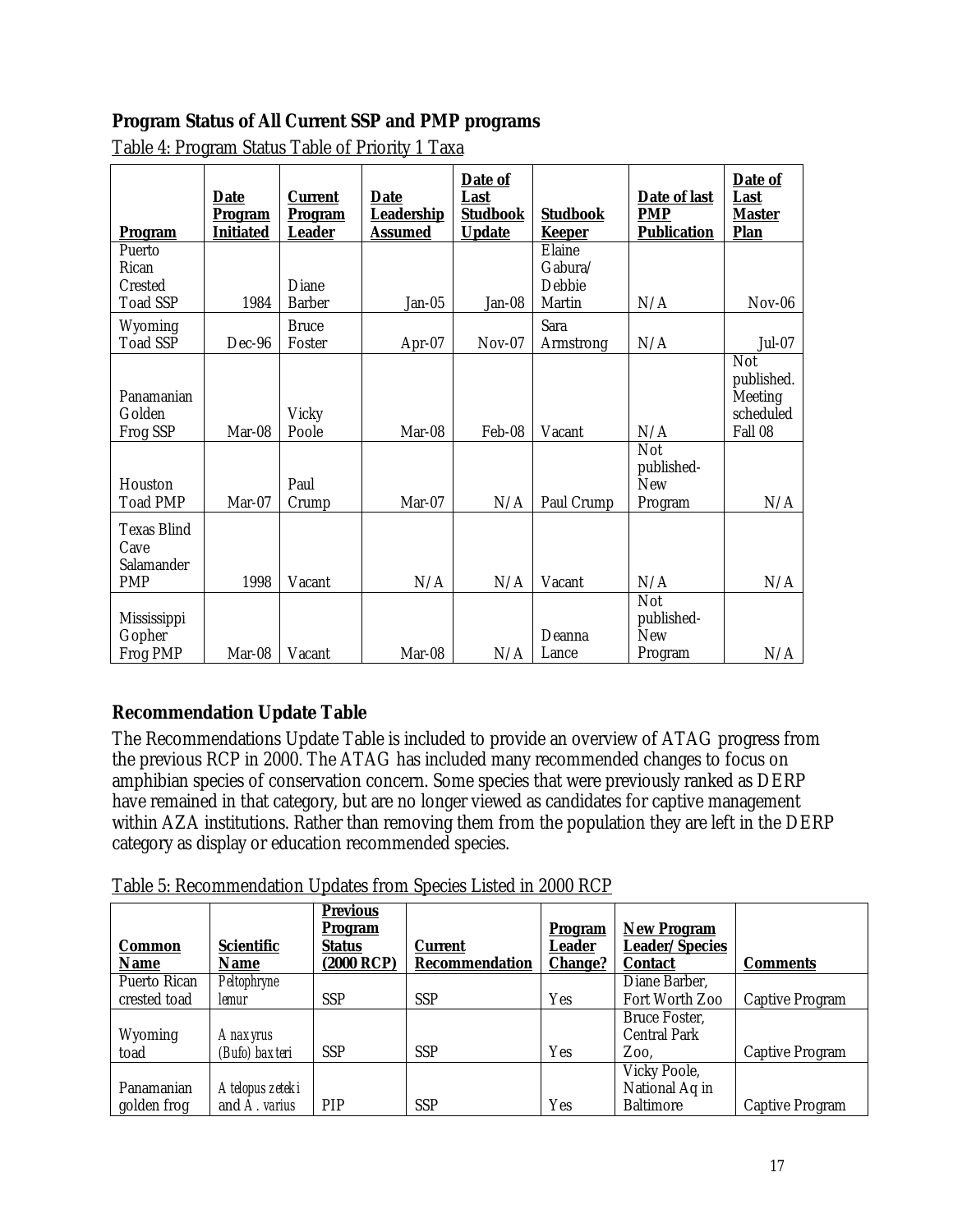|                              |                                  | <b>Previous</b><br>Program    |                                         | Program                         | <b>New Program</b>               |                               |
|------------------------------|----------------------------------|-------------------------------|-----------------------------------------|---------------------------------|----------------------------------|-------------------------------|
| <b>Common</b><br><b>Name</b> | <b>Scientific</b><br><b>Name</b> | <b>Status</b><br>$(2000$ RCP) | <b>Current</b><br><b>Recommendation</b> | <b>Leader</b><br><b>Change?</b> | Leader/Species<br><b>Contact</b> | <b>Comments</b>               |
| Texas blind                  |                                  |                               |                                         |                                 |                                  | Need known                    |
| cave                         | Eurycea                          |                               |                                         |                                 | Nick Hanna,                      | founders to start             |
| salamander                   | rathbuni                         | <b>PMP</b>                    | <b>PMP</b>                              | Yes                             | Audubon Zoo                      | new population                |
| Mandarin                     | Tylotoriton                      |                               |                                         |                                 |                                  |                               |
| newt                         | shanjing                         | <b>PMP</b>                    | <b>DERP</b>                             | Yes                             | N/A                              | Display/Education             |
|                              | Dendrobates                      |                               |                                         |                                 |                                  |                               |
| Blue dart<br>frog            | (azureus)<br>tinctorious         | <b>PMP</b>                    | <b>DERP</b>                             | Yes                             | N/A                              | Display/Education             |
| Golden                       | Mantella                         |                               |                                         |                                 |                                  |                               |
| mantella                     | aurantiaca                       | <b>PMP</b>                    | <b>DERP</b>                             | Yes                             | N/A                              | Display/Education             |
| Central                      |                                  |                               |                                         |                                 |                                  |                               |
| American                     | Dermophis                        |                               |                                         |                                 |                                  |                               |
| caecilian                    | mexicanus                        | <b>DERP</b>                   | <b>DERP</b>                             | N <sub>0</sub>                  | N/A                              | Display/Education             |
| Aquatic                      |                                  |                               |                                         |                                 |                                  |                               |
| caecilian                    | Typhlonectes sp.                 | <b>DERP</b>                   | <b>DERP</b>                             | N <sub>0</sub>                  | N/A                              | Display/Education             |
| Mexican                      | Ambystoma                        |                               |                                         |                                 |                                  |                               |
| Axolotl<br>Mexican lake      | mexicanum                        | <b>DERP</b>                   | <b>DERP</b>                             | N <sub>0</sub>                  | N/A                              | Display/Education             |
| salamander                   | Ambystoma sp.                    | <b>DERP</b>                   | Not recommended                         | No                              | N/A                              | In situ support               |
|                              | Cryptobranchus                   |                               |                                         |                                 | Joe Greathouse,                  |                               |
|                              | alleganiensis                    |                               |                                         |                                 | Oglebay's Good                   |                               |
| Hellbender                   | alleganiensis                    | <b>DERP</b>                   | <b>DERP</b>                             | Yes                             | Z <sub>00</sub>                  | Display/Education             |
|                              | Cryptobranchus                   |                               |                                         |                                 |                                  | Captive Program-              |
| Ozark                        | alleganiensis                    |                               |                                         |                                 | Mark Wanner,                     | upgrade to PMP                |
| Hellbender                   | bishopi                          | <b>DERP</b>                   | <b>DERP</b>                             | Yes                             | Saint Louis Zoo                  | once bred                     |
| Mudpuppy                     | Necturus spp.                    | <b>DERP</b>                   | <b>DERP</b>                             | No                              | N/A                              | Display/Education             |
|                              | Pseudobranchus                   |                               |                                         |                                 |                                  |                               |
| Dwarf siren<br>Red-eyed tree | spp.<br><b>Agalychnis</b>        | <b>DERP</b>                   | <b>DERP</b>                             | N <sub>o</sub>                  | N/A                              | Display/Education             |
| frog                         | callidryas                       | <b>DERP</b>                   | <b>DERP</b>                             | N <sub>o</sub>                  | N/A                              | Display/Education             |
| North                        |                                  |                               |                                         |                                 |                                  |                               |
| American                     |                                  |                               |                                         |                                 |                                  |                               |
| tree frog                    | Hyla sp.                         | <b>DERP</b>                   | <b>DERP</b>                             | N <sub>o</sub>                  | N/A                              | Display/Education             |
| Waxy tree                    | Phyllomedusa                     |                               |                                         |                                 |                                  |                               |
| frog                         | sauvagii                         | <b>DERP</b>                   | <b>DERP</b>                             | N <sub>0</sub>                  | N/A                              | Display/Education             |
| Surinam                      | Ceratophrys                      |                               |                                         |                                 |                                  |                               |
| horned frog<br>Ornate        | cornuta                          | <b>DERP</b>                   | <b>DERP</b>                             | N <sub>0</sub>                  | N/A                              | Display/Education             |
| horned frog                  | Ceratophyrs<br>ornata            | <b>DERP</b>                   | <b>DERP</b>                             | N <sub>0</sub>                  | N/A                              | Display/Education             |
|                              | Eleuthrodactylus                 |                               |                                         |                                 |                                  |                               |
| Coqui                        | coqui                            | <b>DERP</b>                   | <b>DERP</b>                             | N <sub>0</sub>                  | N/A                              | Display/Education             |
| Mountain                     | Leptodactylus                    |                               |                                         |                                 |                                  |                               |
| chicken                      | fallax                           | <b>DERP</b>                   | <b>DERP</b>                             | N <sub>o</sub>                  | N/A                              | Display/Education             |
|                              |                                  |                               |                                         |                                 |                                  | EAZA managed                  |
|                              |                                  |                               |                                         |                                 |                                  | captive program,              |
|                              |                                  |                               |                                         |                                 |                                  | not within New                |
| Northern<br>tomato frog      | Dyscophus<br>antongilii          | <b>DERP</b>                   | Not recommended                         | N <sub>o</sub>                  | N/A                              | World scope of<br><b>ATAG</b> |
| Tomato frog                  | Dyscophus spp.                   | <b>DERP</b>                   | <b>DERP</b>                             | N <sub>0</sub>                  | N/A                              | Display/Education             |
| Malayan leaf                 | Megophrys                        |                               |                                         |                                 |                                  |                               |
| frog                         | montana                          | <b>DERP</b>                   | <b>DERP</b>                             | N <sub>0</sub>                  | N/A                              | Display/Education             |
| Surinam toad                 | Pipa pipa                        | <b>DERP</b>                   | <b>DERP</b>                             | $\rm No$                        | N/A                              | Display/Education             |
|                              |                                  |                               |                                         |                                 |                                  |                               |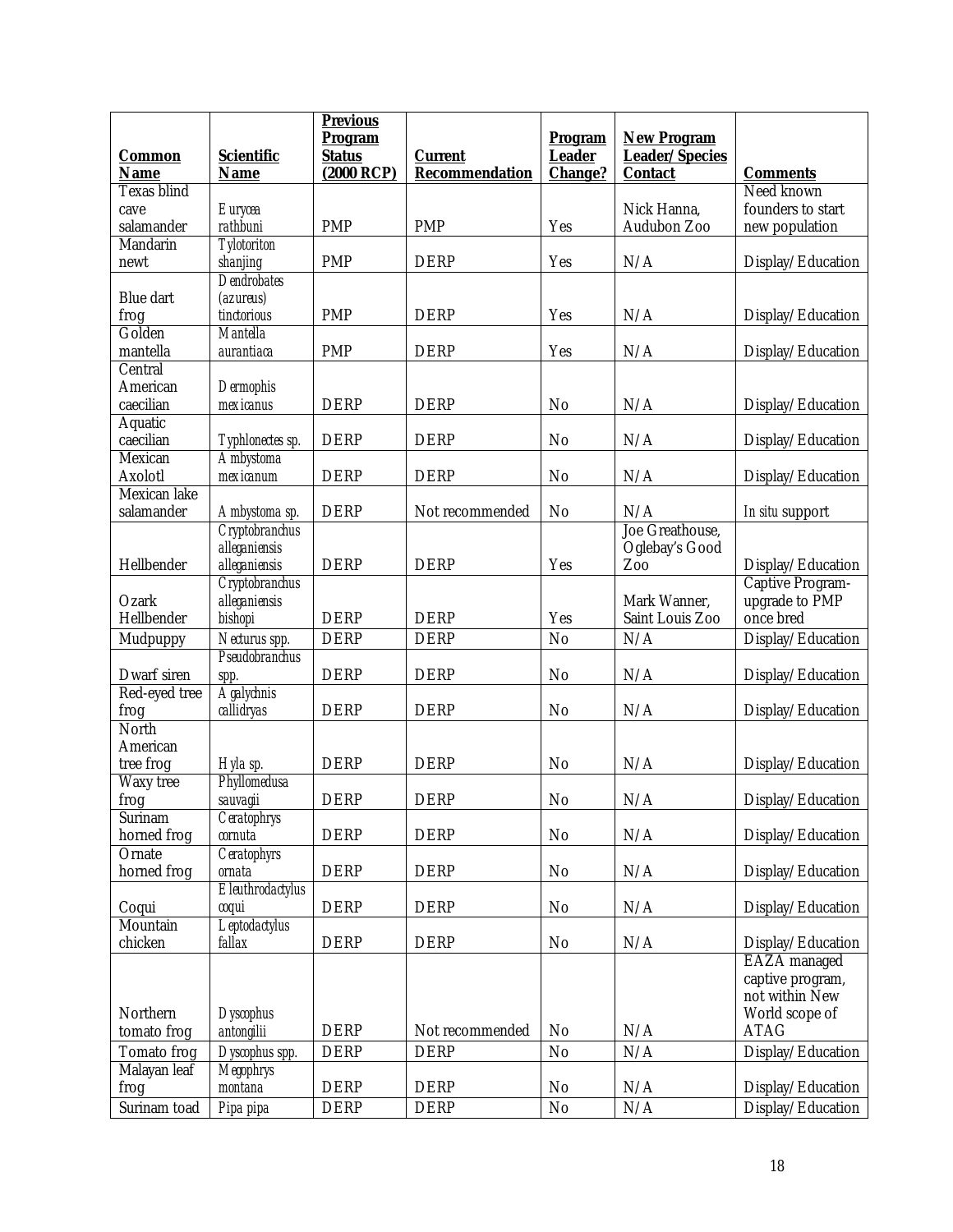<span id="page-18-0"></span>

| <b>Common</b><br><b>Name</b>      | <b>Scientific</b><br><b>Name</b>          | <b>Previous</b><br>Program<br><b>Status</b><br>$(2000 \t RCP)$ | <b>Current</b><br><b>Recommendation</b> | Program<br><b>Leader</b><br><b>Change?</b> | <b>New Program</b><br><b>Leader/Species</b><br><b>Contact</b> | <b>Comments</b>                              |
|-----------------------------------|-------------------------------------------|----------------------------------------------------------------|-----------------------------------------|--------------------------------------------|---------------------------------------------------------------|----------------------------------------------|
| Solomon                           |                                           |                                                                |                                         |                                            |                                                               |                                              |
| Island leaf                       | Ceratobatrachus                           |                                                                |                                         |                                            |                                                               |                                              |
| frog<br>Flatwoods                 | guentheri                                 | <b>DERP</b>                                                    | <b>DERP</b>                             | N <sub>0</sub>                             | N/A<br>Dino Ferri,                                            | Display/Education                            |
| salamander                        | Ambystoma<br>cingulatum                   | PIP                                                            | <b>TMAP</b>                             | Yes                                        | Jacksonville Zoo                                              | In situ support                              |
|                                   |                                           |                                                                |                                         |                                            |                                                               | Captive program-                             |
| Kihansi spray<br>toad             | Nectophrynoides<br>asperigus              | PIP                                                            | <b>DERP</b>                             | Yes                                        | Jennifer Pramuk,<br><b>Bronx Zoo</b>                          | 2 institutions<br>(Bronx and Toledo<br>Zoos) |
| California                        |                                           |                                                                |                                         |                                            |                                                               | Captive Program-                             |
| red-legged                        | Rana (aurora)                             |                                                                |                                         |                                            | <b>Vacant Species</b>                                         | upgrade to PMP                               |
| frog                              | draytoni                                  | <b>DERP</b>                                                    | <b>DERP</b>                             | Yes                                        | Champion                                                      | once bred                                    |
| Foothill                          |                                           |                                                                |                                         |                                            |                                                               |                                              |
| yellow-legged<br>frog             | Rana boylii                               | <b>DERP</b>                                                    | Not recommended                         | N <sub>0</sub>                             | N/A                                                           |                                              |
| Cascades                          |                                           |                                                                |                                         |                                            |                                                               |                                              |
| leopard frog                      | Rana cascadea                             | <b>DERP</b>                                                    | Not recommended                         | N <sub>0</sub>                             | N/A                                                           |                                              |
|                                   | Lithobates<br>$(R$ ana)                   |                                                                |                                         |                                            |                                                               |                                              |
| <b>Bullfrog</b>                   | catesbeianus                              | <b>DERP</b>                                                    | <b>DERP</b>                             | N <sub>o</sub>                             | N/A                                                           | Display/Education                            |
| Chiricahua<br>leopard frog        | Lithobates<br>$(R$ ana)<br>chiricahuensis | <b>DERP</b>                                                    | <b>DERP</b>                             | Yes                                        | Tara Sprankle,<br>Phoenix Zoo                                 | Upgrade to PMP<br>once bred                  |
| Columbian                         | Rana                                      |                                                                |                                         |                                            | <b>Vacant Species</b>                                         |                                              |
| spotted frog                      | luteiventris                              | <b>DERP</b>                                                    | <b>TMAP</b>                             | N <sub>0</sub>                             | Champion                                                      | In situ support                              |
| Mountain<br>yellow-legged<br>frog | Rana muscosa                              | <b>DERP</b>                                                    | <b>DERP</b>                             | Yes                                        | Andy Zinder,<br>Chaffee Fresno<br>Zoo                         | Upgrade to PMP<br>once bred                  |
| Relict                            | Lithobates                                |                                                                |                                         |                                            | <b>Vacant Species</b>                                         | Develop captive                              |
| leopard frog                      | (Rana) onca                               | <b>DERP</b>                                                    | <b>DERP</b>                             | N <sub>0</sub>                             | Champion                                                      | program                                      |
| Northern                          | Lithobates                                |                                                                |                                         |                                            |                                                               |                                              |
| leopard frog                      | (Rana) pipiens                            | <b>DERP</b>                                                    | <b>DERP</b>                             | N <sub>0</sub>                             | N/A<br>Karen                                                  | Display/Education                            |
| Oregon<br>spotted frog            | Rana pretiosa                             | DERP                                                           | <b>DERP</b>                             | Yes                                        | Goodrowe,<br>Point Defiance<br>Aquarium                       | Display/Education                            |
| Ramsey                            | Lithobates                                |                                                                |                                         |                                            |                                                               |                                              |
| Canyon                            | $(R$ ana)                                 |                                                                | N/A subsumed to                         |                                            |                                                               |                                              |
| leopard frog                      | subaquavocalis                            | <b>DERP</b>                                                    | L. Chiricahuensis                       | No                                         | N/A                                                           |                                              |
| Tarahumara<br>frog                | Lithobates<br>(Rana)<br>tarahumarae       | <b>DERP</b>                                                    | Not recommended                         | N <sub>o</sub>                             | N/A                                                           |                                              |

# **Suggested Taxa for Exhibit**

ATAG recognizes there is a need to exhibit amphibians from all regions of the globe for various reasons specific to each institution. Due to the quarantine requirements of assurance colonies of amphibians, the ATAG views exhibit space outside of the periphery of usable space for captive programs with reintroduction potential, therefore is not concerned about the species exhibited in institutions aside from their educational value. Species that are surplus to Species Survival Plan (SSP)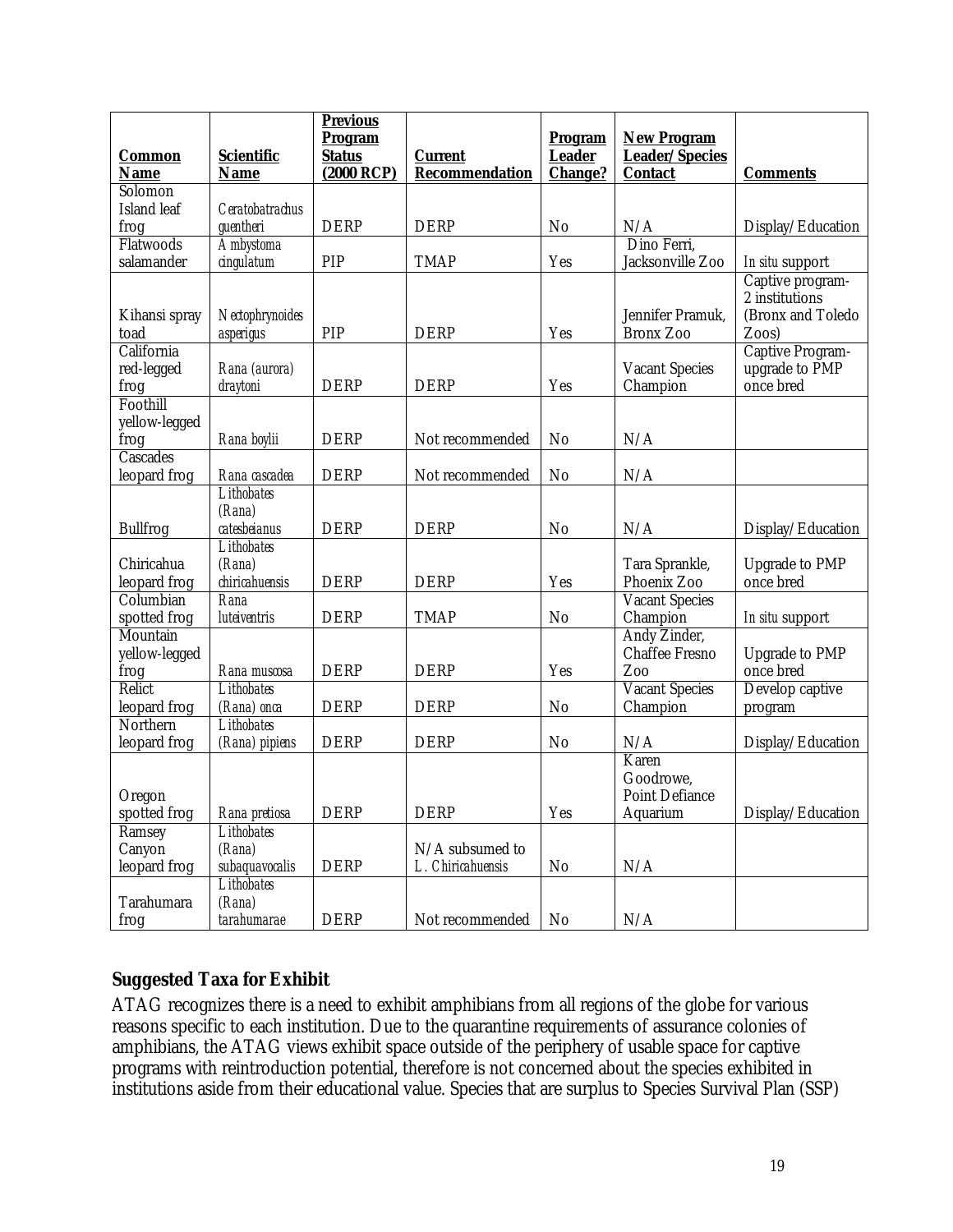<span id="page-19-0"></span>or Population Management Plan (PMP) programs should be exhibited with informative graphics about the recovery efforts for the species. Obviously out of nearly 6,000 species of amphibians, there are a wide variety of animals that can be recommended for exhibit. Included below is a modest list of species that are broad examples of taxa commonly used for exhibit and that are relatively easy to acquire reasonably (i.e., from fellow AZA facilities or through reputable breeders) and/or maintain. For further assistance in choosing species for exhibit to reflect individual institution messaging needs, contact steering committee members directly, or use the amphibian tag or amphibian discussion listservs to inquire which species would be suitable for exhibit under specified requirements.

| <b>Common Name</b>         | <b>Scientific Name</b>                     | <b>Category</b> | <b>Definition</b> |
|----------------------------|--------------------------------------------|-----------------|-------------------|
| Mandarin newt              | Tylototriton shanjing                      | <b>DERP</b>     | Display/Education |
| Blue dart frog             | Dendrobates (azureus) tinctorious          | <b>DERP</b>     | Display/Education |
| Mantella                   | Mantella spp.                              | <b>DERP</b>     | Display/Education |
| Central American caecilian | Dermophis mexicanus                        | <b>DERP</b>     | Display/Education |
| Aquatic caecilian          | Typhlonectes spp.                          | <b>DERP</b>     | Display/Education |
| Mexican Axolotl            | Ambystoma mexicanum                        | <b>DERP</b>     | Display/Education |
| Eastern Hellbender         | Cryptobranchus alleganiensis alleganiensis | <b>DERP</b>     | Display/Education |
| Mudpuppy                   | Necturus spp.                              | <b>DERP</b>     | Display/Education |
| Dwarf siren                | Pseudobranchus spp.                        | <b>DERP</b>     | Display/Education |
| Red-eyed tree frog         | Agalychnis callidryas                      | <b>DERP</b>     | Display/Education |
| North American tree frog   | Hyla spp.                                  | <b>DERP</b>     | Display/Education |
| Waxy tree frog             | Phyllomedusa sauvagii                      | <b>DERP</b>     | Display/Education |
| Surinam horned frog        | Ceratophrys cornuta                        | <b>DERP</b>     | Display/Education |
| Ornate horned frog         | Ceratophyrs ornata                         | <b>DERP</b>     | Display/Education |
| Coqui                      | Eleuthrodactylus coqui                     | <b>DERP</b>     | Display/Education |
| Mountain chicken           | Leptodactylus fallax                       | <b>DERP</b>     | Display/Education |
| Tomato frog                | Dyscophus spp.                             | <b>DERP</b>     | Display/Education |
| Malayan leaf frog          | Megophrys montana                          | <b>DERP</b>     | Display/Education |
| Surinam toad               | Pipa pipa                                  | <b>DERP</b>     | Display/Education |
| Solomon Island leaf frog   | Ceratobatrachus guentheri                  | <b>DERP</b>     | Display/Education |
| Bullfrog                   | Lithobates (Rana) catesbeianus             | <b>DERP</b>     | Display/Education |
| Northern leopard frog      | Lithobates (Rana) pipiens                  | <b>DERP</b>     | Display/Education |

|  |  |  | Table 6: Suggested Taxa for Exhibit |
|--|--|--|-------------------------------------|
|  |  |  |                                     |

# **Suggested Taxa for Outreach**

ATAG appreciates the value in using amphibians in educational outreach programs. This list of species would be appropriate for community outreach and Appendix 4 includes information for safe handling and transportation of amphibians. It is not the intent of the ATAG to produce an allinclusive or restrictive list of species to be used in outreach. Rather, the list is intended for use as a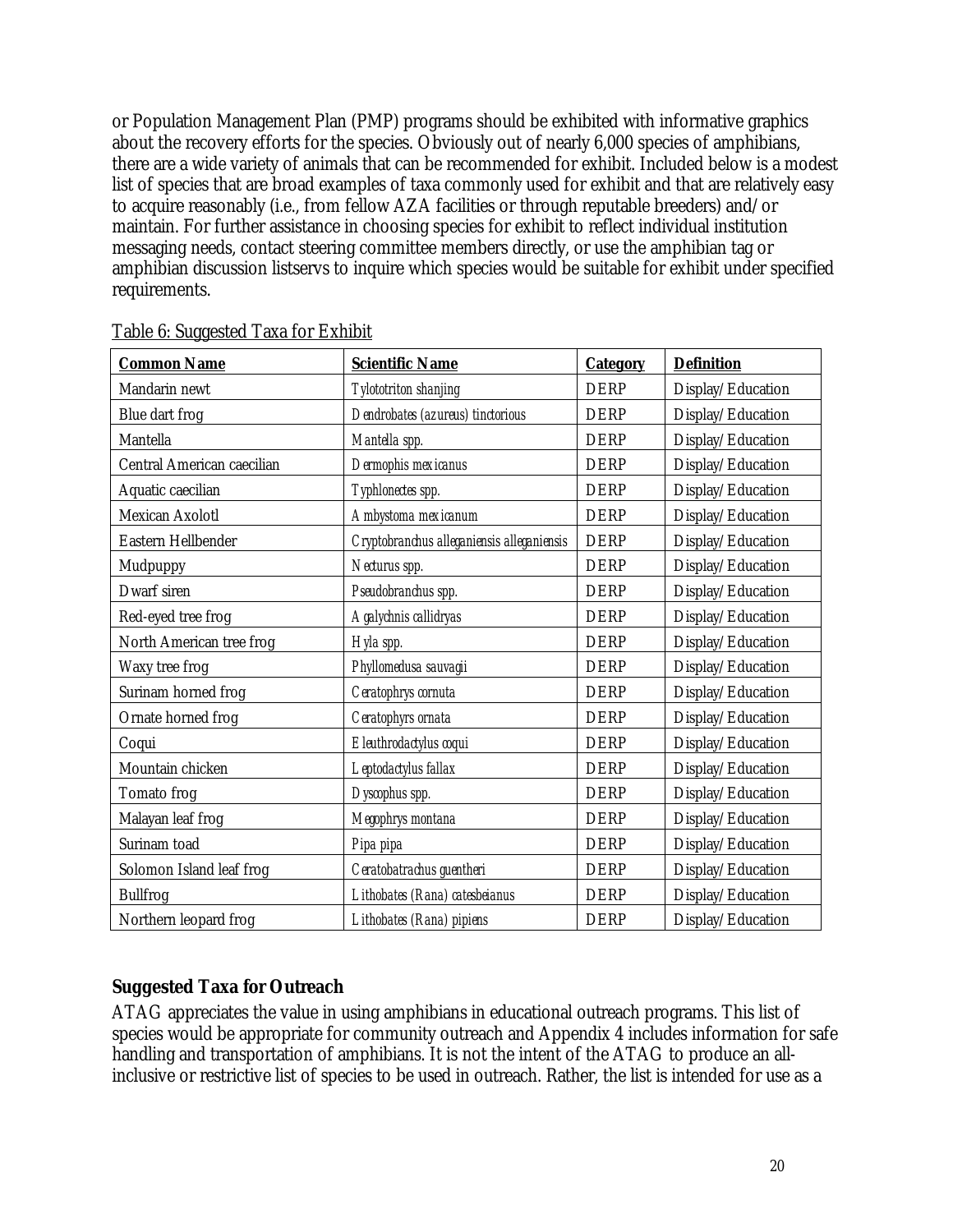<span id="page-20-0"></span>resource and includes some of the more common species that have been safely used in outreach programs.

| <b>Common Name</b>          | <b>Scientific Name</b>                          | <b>Husbandry</b><br><b>Level</b> | <b>Experience Level</b> |
|-----------------------------|-------------------------------------------------|----------------------------------|-------------------------|
| Central American caecilian  | Dermophis mexicanus                             | Moderate                         | Moderate                |
|                             |                                                 |                                  |                         |
| Tiger salamander            | Ambystoma tigrinum                              | Hardy                            | <b>Novice</b>           |
| Red-eyed tree frog          | Agalychnis callidryas                           | Moderate                         | Moderate                |
| White's tree frog           | Litoria caerulea                                | Moderate                         | Novice                  |
| Tomato frog                 | Dyscophus spp.                                  | Moderate                         | Moderate                |
| Ornate horned frog          | Ceratophrys ornata                              | Hardy                            | Novice                  |
| Fire-bellied toad           | Bombina orientalis                              | Hardy                            | Novice                  |
| North American tree frog    | Hyla spp.                                       | Moderate                         | Moderate                |
| African bullfrog            | Pyxicephalus adspersus                          | Hardy                            | <b>Novice</b>           |
| Red-legged walking frog     | Kassina maculata                                | Moderate                         | Moderate                |
| Marine toad                 | Rhinella (Bufo) marina                          | Hardy                            | Novice                  |
| North American toad species | Anaxyrus (Bufo) spp.<br>and Ollotis (Bufo) spp. | Hardy                            | Moderate                |
| Couch's spadefoot           | Scaphiopus couchi                               | Hardy                            | Moderate                |
| <b>Bullfrog</b>             | Lithobates (Rana)<br>catesbeianus               | Hardy                            | <b>Novice</b>           |
| Poison dart frog            | Dendrobates spp.                                | Moderate                         | Moderate                |
| Leopard frog                | Lithobates (Rana)<br>pipiens                    | Hardy                            | Novice                  |
| Wood frog                   | Lithobates (Rana)<br>sylvaticus                 | Moderate                         | Moderate                |

# Table 7: Suggested Taxa for Outreach

#### **Husbandry Level Definitions:**

Hardy - basic diet, lighting and housing needs, easy to handle

Moderate - could require more space, more cleaning, specialized diet, complex environment, will tolerate handling in brief intervals.

Difficult - requires large space or complex environment, UV lighting imperative, intense heating, specialized feeding strategies, will tolerate handling in brief intervals, could potentially be difficult to handle, unpredictable or deliver a potentially dangerous bite.

**Animal Caregiver/Handler Experience Level Needed:**  Novice- very little animal husbandry and handling experience. Moderate- some reptile experience for at least one year. Experienced- diverse reptile experience for more than two years.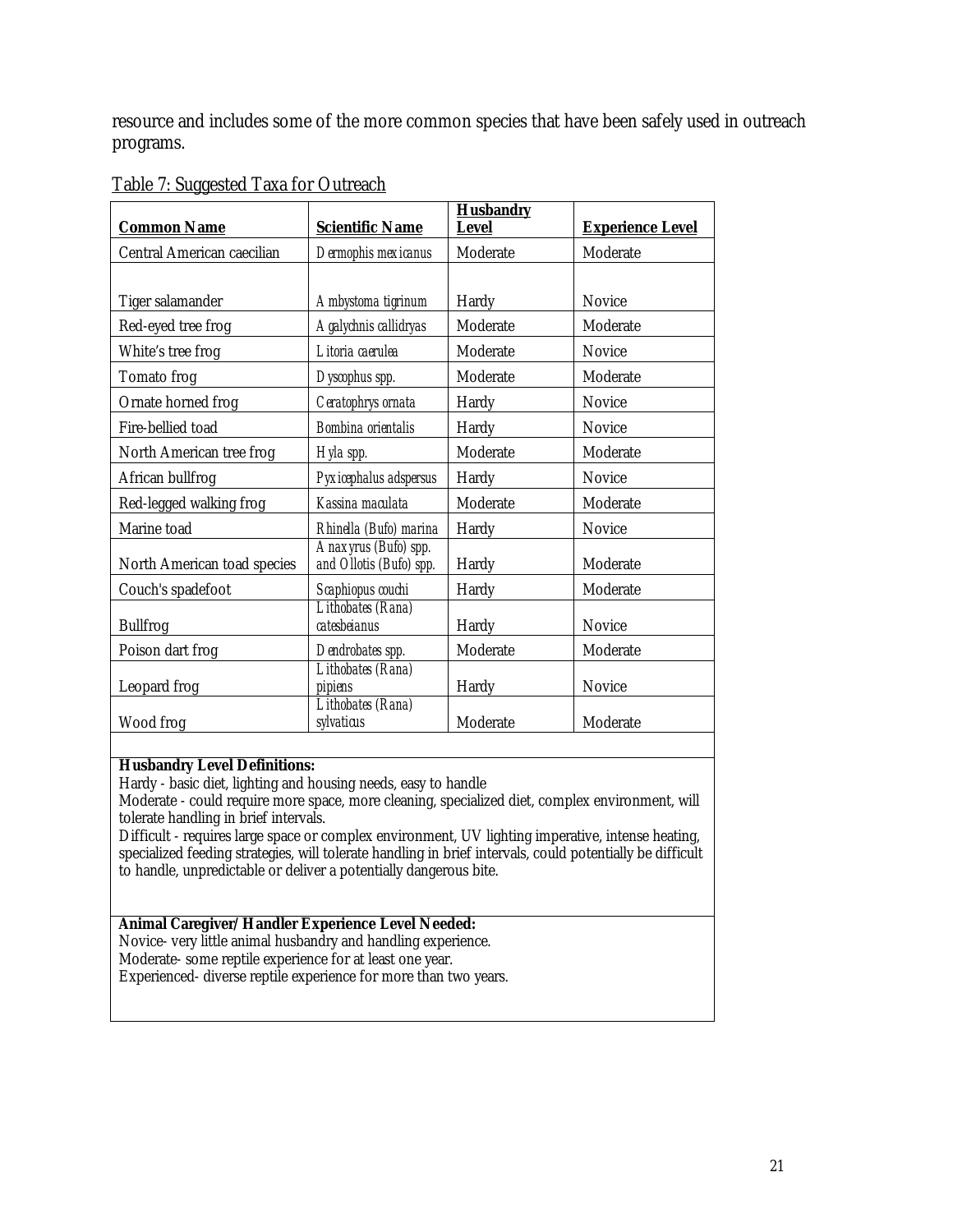# <span id="page-21-0"></span>**ATAG Guidelines**

### Quarantine Guidelines

Newly acquired amphibians should be quarantined from the established collection for a period of 30-90 days to reduce the potential spread of pathogens and parasites (Wright and Whitaker, 2001). It is recommended that all incoming amphibians be tested for the fungus *Batrachochytrium dendrobatidis* (*Bd*; the amphibian chytrid fungus). Amphibian species involved in reintroduction programs and those that are highly likely to be reintroduced in the future should be permanently quarantined from metropolitan collections. The recovery group and governing agencies for each species and situation should determine what level of quarantine and pre-screening measures are acceptable for individual programs. All reintroduced amphibians should be pre-screened prior to release for foreign disease and parasites. Any affected amphibians should be held back from release and treated. Treated amphibians that have been re-tested can be released to the wild (IUCN, 1998). For additional information regarding quarantine protocols in the face of emerging diseases and the creation of new amphibian facilities and exhibits, see Chapter 3 of the *AZA Amphibian Husbandry Resource Guide* (Appendix 5).

### Culling/Euthanasia Guidelines

Many amphibians are explosive breeders and some females (e.g. *Lithobates* (*Rana) catesbeianus and Rhinella (Bufo) marina)* can lay 20,000-35,000 eggs during one spawning event. The ATAG recognizes that the humane culling of eggs or tadpoles may be necessary during the captive management of amphibians, particularly species that are regulated by federal or international laws and cannot be surplused to the general public, and where there is no potential for reintroduction into the wild. Due to their relatively short life span and brief period of reproductive fitness, SSP and PMP managed amphibian species are bred frequently, relative to programs for long-lived species, in order to maintain genetically viable populations. Hundreds to thousands of offspring may be produced from a single breeding and typically only 10-50 offspring per breeding are kept for genetic management. In order to avoid flooding the captive population with overrepresented lineages and to insure adequate space for genetically important animals, removing excess offspring from the group is necessary. If there is a reintroduction component to the captive program, every effort should be made to breed animals according to SSP and PMP recommendations and release all surplus offspring. However, when release is not an option, humane culling is acceptable. When program animals are owned by other agencies, participants are bound by loan agreement and permit stipulations and should follow the culling/euthanasia policies outlined within individual contracts. Euthanasia must be done in accordance with the established policy of the individual institution and the *American Veterinary Medical Association's Guidelines on Euthanasia (*formerly *The Report of the AVMA Panel on Euthanasia)* (AVMA, 2007) as directed by AZA's Acquisition and Disposition policy.

### Amphibians and Outreach Statement

Live amphibians in demonstrations can be powerful ambassadors for conservation messaging. They are loved by many and are seen as harmless creatures by most. Audiences gain a lasting memory of events when they are able to experience animals up close. Using amphibians in outreach is an important tool to create bonds between humans and animals that cannot be created through media and images in books. When choosing amphibians for outreach, important considerations such as staff expertise, husbandry requirements, medical and nutritional requirements, length and types of programs, environmental needs, restraint and transportation methods, species temperament, safety issues, and educational messaging should all factor into sound collection planning. Native species are all too often overlooked in zoo programs. Through the use of locally occurring species in outreach,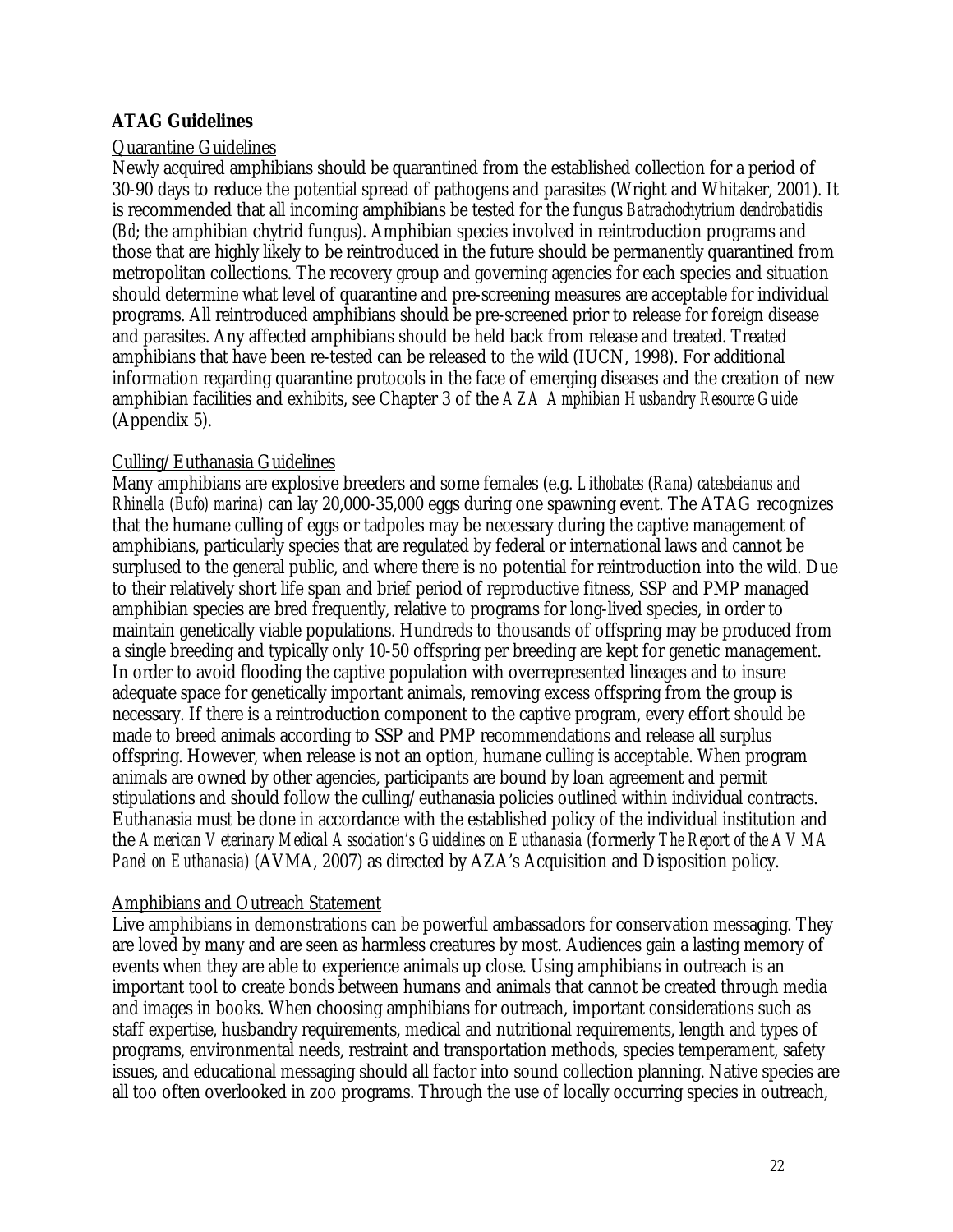<span id="page-22-0"></span>audiences can learn about conservation in their own backyard. Using amphibians for outreach is also a good opportunity to teach audiences about: state protected species, cohabitation, the affects of urban sprawl, pollution, global warming, biomedical applications, amphibians as bioindicators, and of course, the global amphibian crisis. A suggested outreach species list and handling and transportation guidelines are included in the ATAG RCP.

#### Amphibians in Classroom Settings Statement

Live amphibians in classrooms can stimulate students' interest in wildlife and promote respect for animals and their ecosystems. However, it is important that teachers plan for disposition of classroom pets prior to obtaining them. Obviously, it is ideal for teachers to keep the amphibians from semester to semester until their natural death. However, as this is not always possible, it is imperative that teachers seek alternatives to releasing unwanted amphibians into the wild. Releasing larval (e.g. tadpoles and newts) forms and metamorphosed (juvenile and adult) amphibians can have serious impacts on local species and their ecosystems. Released amphibians can introduce harmful pathogens and parasites into the wild. They can also out-compete native species for food and shelter, or act as predators, eating indigenous amphibians. Teachers should act responsibly and plan to keep the pet for its lifetime. If the amphibian can no longer be housed and a suitable home cannot be found, euthanasia is a better alternative than releasing it to the wild.

### **Contact Information**

ATAG 2008 Steering Committee Diane Barber (Chair) Curator of Ectotherms Fort Worth Zoo 1989 Colonial Parkway Fort Worth, TX 76110 Phone: (817) 759-7180 dbarber@fortworthzoo.org

Paul Crump Department of Herpetology Houston Zoo 1513 North Macgregor Drive Houston, TX 77030 Phone: (713) 533-6655 pcrump@houstonzoo.org

Bob Johnson Curator, Reptiles and Amphibians Toronto Zoo 361A Old Finch Avenue Scarborough, Ontario, Canada M1B 5K7 Phone: (416) 392-5968 bjohnson@torontozoo.ca

Jessi Krebs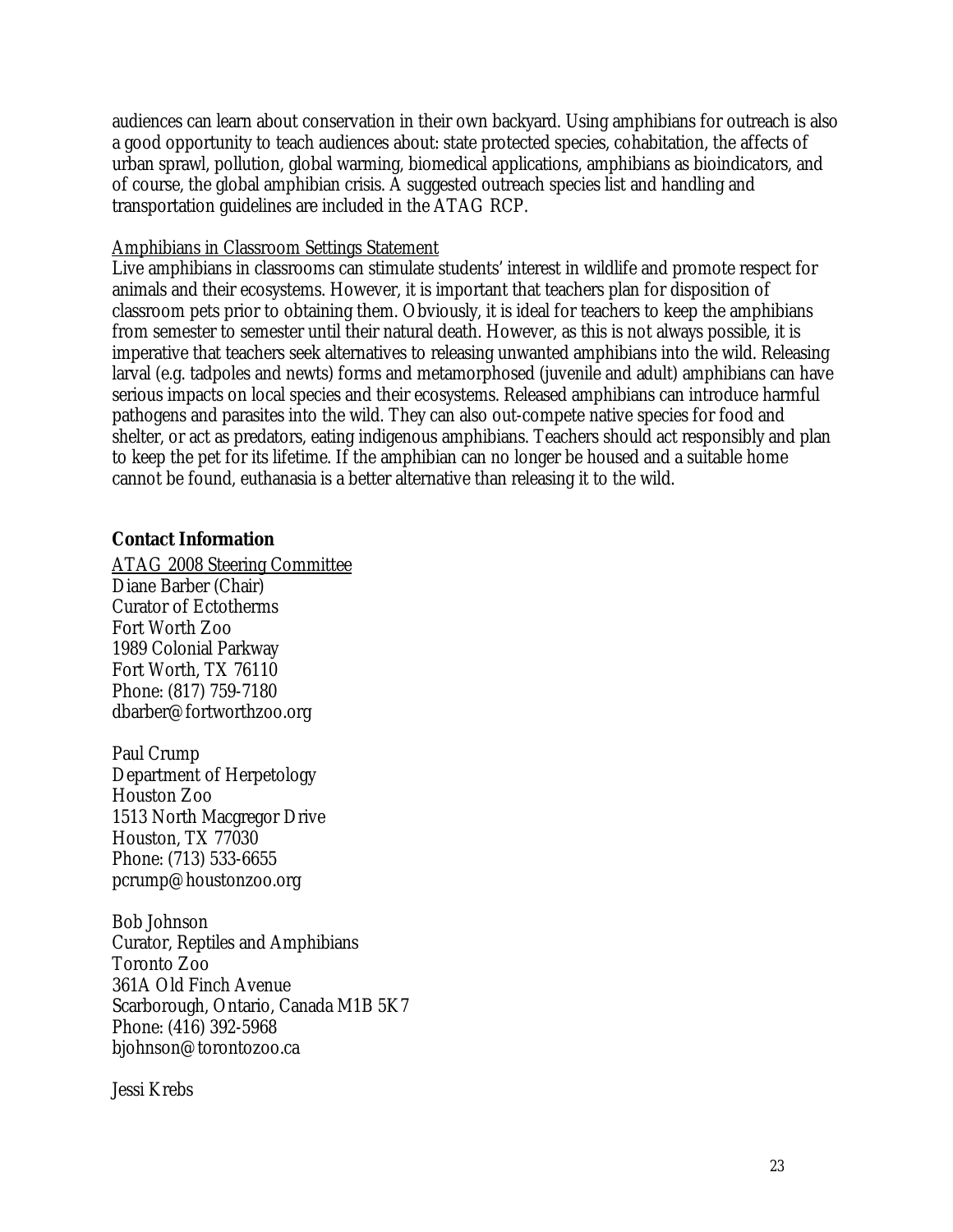<span id="page-23-0"></span>Supervisor of Reptiles and Amphibians Omaha's Henry Doorly Zoo 3701 S. 10<sup>th</sup> Street Omaha, NE 68107 Phone: (402) 738-2043 jkrebs@omahazoo.com

Vicky A. Poole Exhibit Manager - *Changing Exhibits Gallery* National Aquarium in Baltimore Pier 3/ 501 E. Pratt St. Baltimore, MD 21202 Phone: (410) 576-1193 vpoole@aqua.org

Dr. Jennifer Pramuk Curator of Herpetology WCS' Bronx Zoo 2300 Southern Boulevard Bronx, NY 10460 Phone: (718) 220-5157 jpramuk@wcs.org

Dustin Smith (Secretary) Zoological Manager Miami MetroZoo 12400 SW 152nd St. Miami, FL 33177 chondro\_13@yahoo.com

Andy Snider (Vice-chair) Director of Animal Care and Conservation Fresno Chaffee Zoo 894 W. Belmont Avenue Fresno, CA 93728 Phone: (559) 498-5914 asnider@fresnochaffeezoo.com

ATAG Advisory Committee Shelly Grow Conservation Biologist Association of Zoos and Aquariums 8403 Colesville Rd., Suite 710 Silver Spring, MD 20910 Phone: (301) 562-0777 x263 sgrow@aza.org

Nick Hanna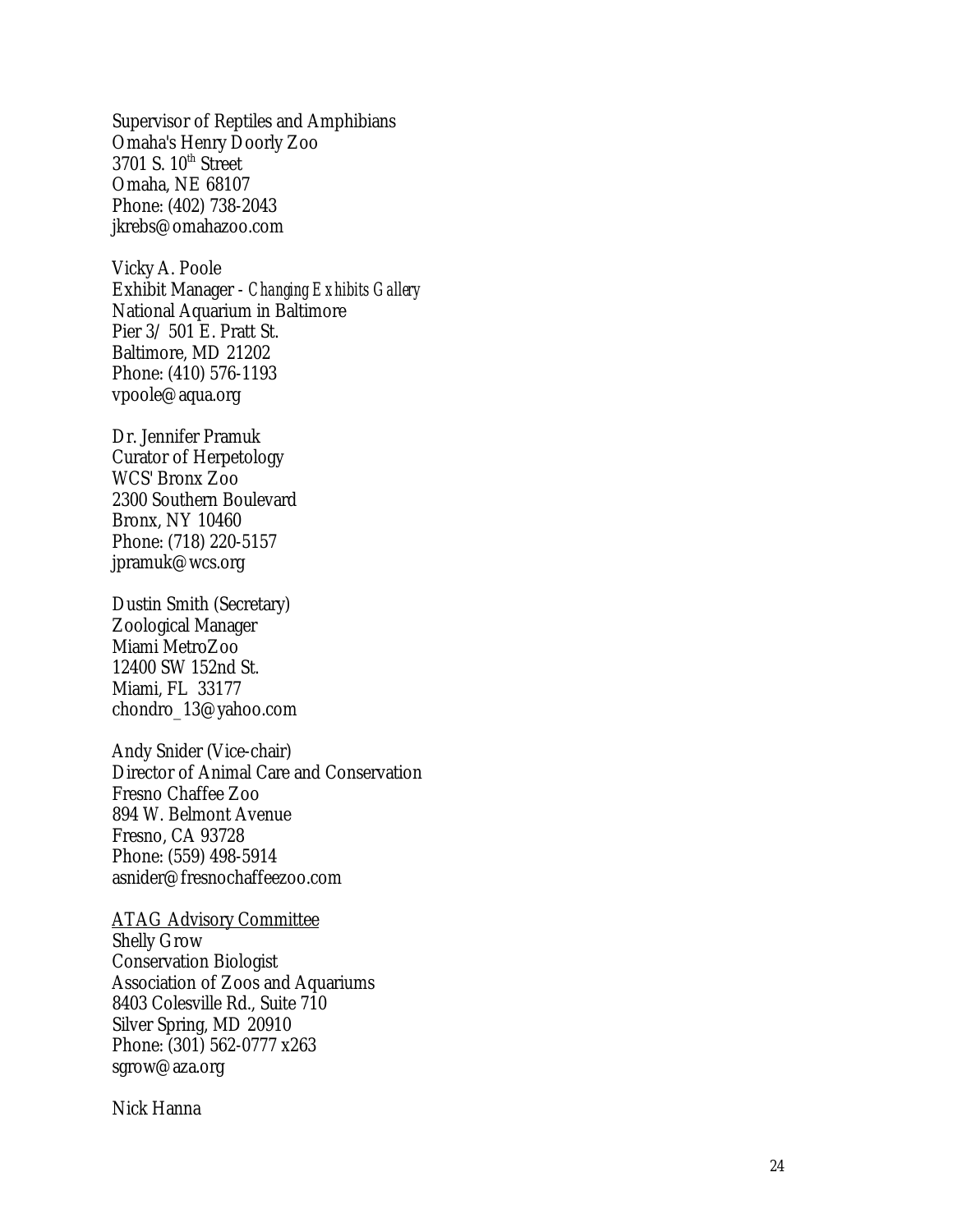<span id="page-24-0"></span>Assistant Curator of Herpetology Audubon Nature Institute P.O. BOX 4327 New Orleans, LA 70178 Phone: (504) 212-5343 nhanna@auduboninstitute.org

John Kast Assistant Curator of Ectotherms Fort Worth Zoo 1989 Colonial Parkway Fort Worth, TX 76110 Phone: (817) 759-7162 jkast@fortworthzoo.org

Scott Pfaff Curator of Herpetology Riverbanks Zoo & Garden PO Box 1060 Columbia, SC 29202-1060 Phone: (803) 779-8717 x1119 spfaff@riverbanks.org

Tom Weaver Zoo Keeper Denver Zoo 2300 Steele Street Denver, CO 80205 Phone: (702) 232-3103 tweaver@denverzoo.org

Program Leaders Sara Armstrong (Wyoming Toad Studbook Keeper) Amphibian Keeper Omaha's Henry Doorly Zoo  $3701$  S.  $10^{th}$  St. Omaha, NE 68107 Phone: (402)-733-8401 kippsara@yahoo.com

Diane Barber (Puerto Rican Crested Toad SSP Coordinator) Curator of Ectotherms Fort Worth Zoo 1989 Colonial Parkway Fort Worth, TX 76110 Phone: (817) 759-7180 dbarber@fortworthzoo.org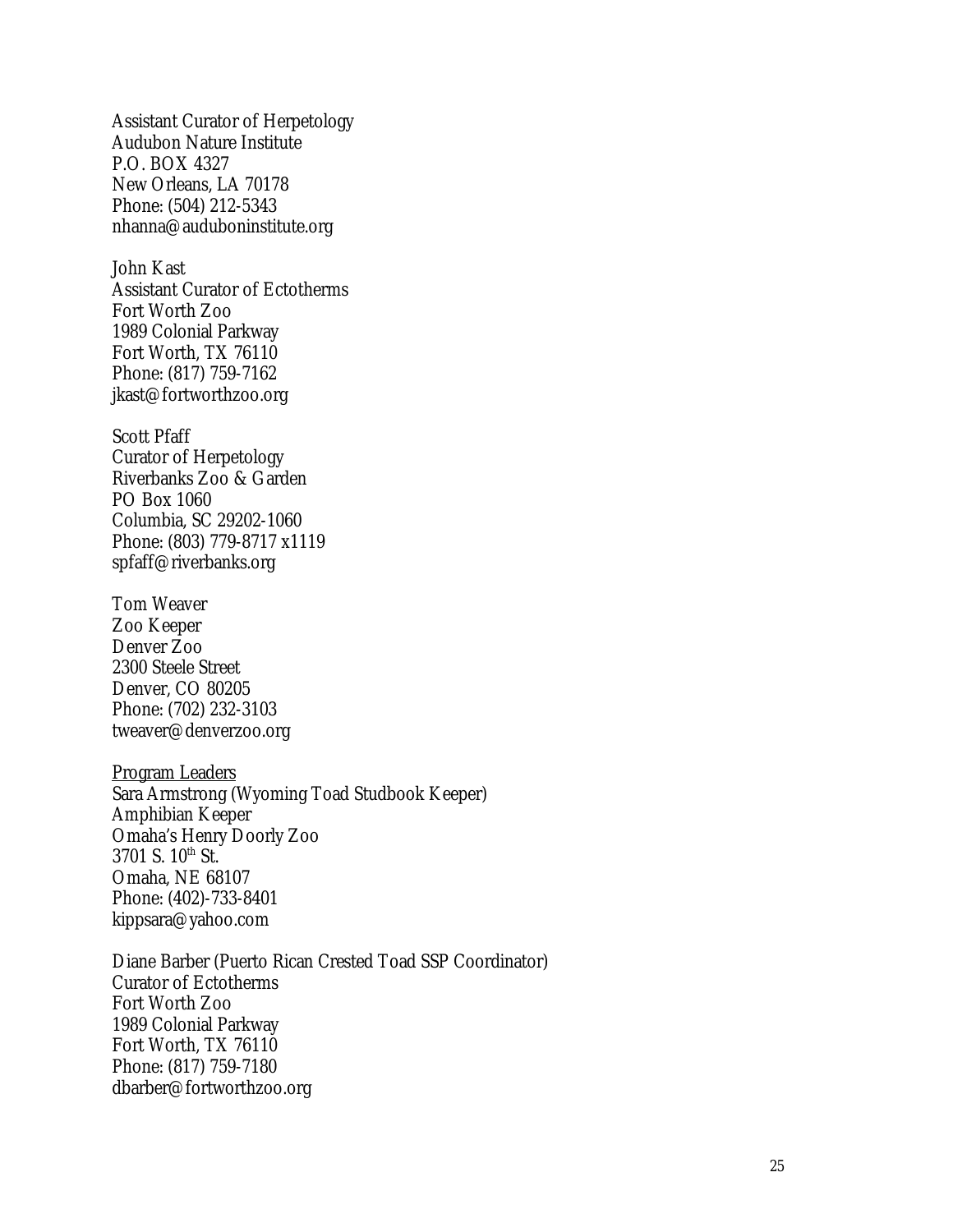Paul Crump (Houston Toad PMP Population Manager) Conservation Department Houston Zoo 1513 North Macgregor Drive Houston, TX 77030 Phone: (713) 533-6594 pcrump@houstonzoo.org

Bruce Foster (Wyoming Toad SSP Coordinator) Collection Manager - Animal Department Central Park Zoo, Wildlife Conservation Society 830 5<sup>th</sup> Avenue New York, NY 10021 Phone: (212) 439-6505 [bfoster@wcs.org](mailto:bfoster@wcs.org)

Elaine Gabura, (Puerto Rican Crested Toad Co-Studbook Keeper) Curatorial Registrar Toronto Zoo 361A Old Finch Avenue Scarborough, Ontario, CANADA M1B 5K7 CAN Phone: (416) 392-5971 egabura@torontozoo.ca

DeAnna Lance (Mississippi Gopher Frog Studbook Keeper) Herpetarium Zoo Keeper Memphis Zoo 2000 Prentiss Place Memphis, TN 38112 Phone: (901) 333-6500 dlance@memphiszoo.org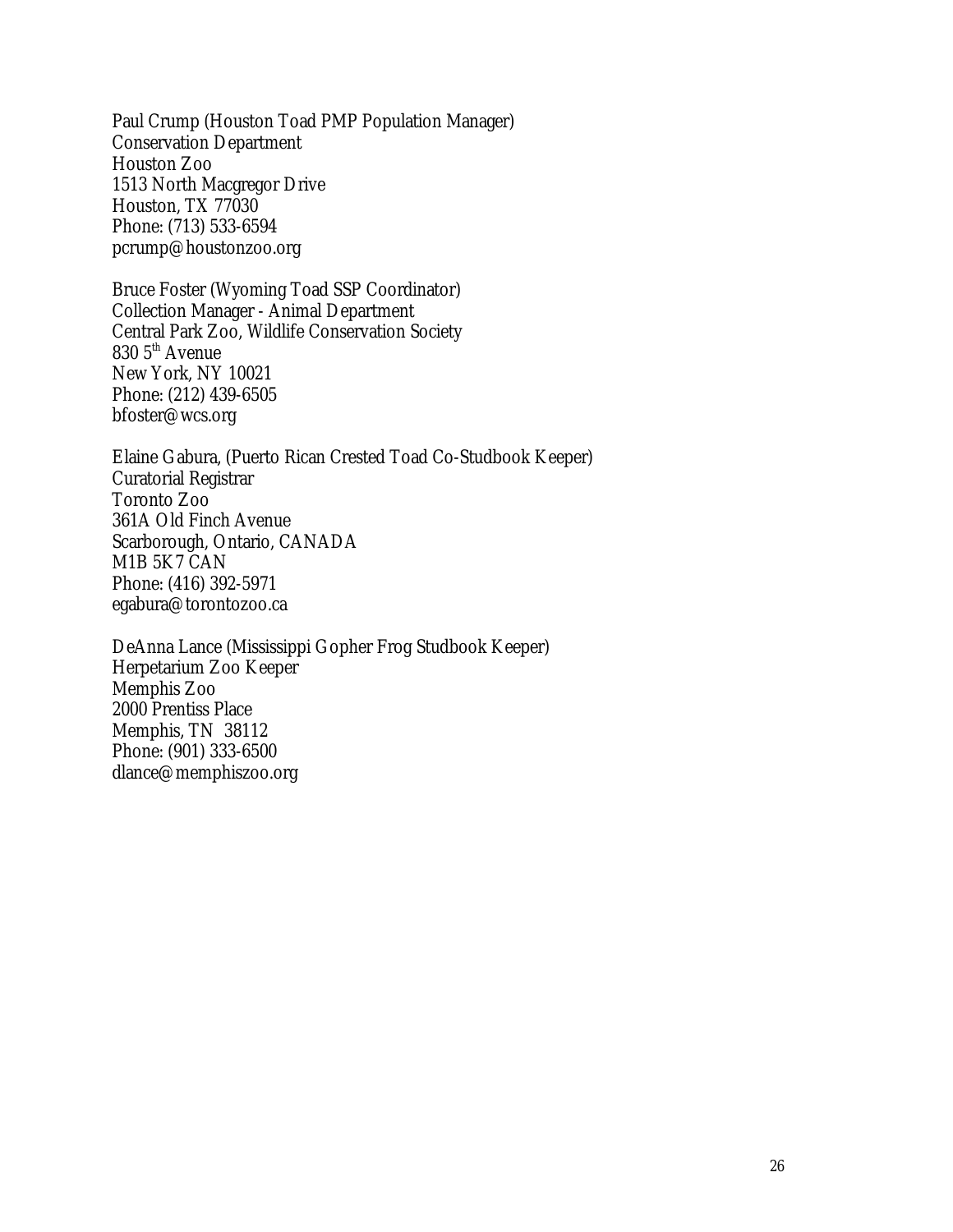<span id="page-26-0"></span>Debbie Martin, (Puerto Rican Crested Toad Co-Studbook Keeper) Curatorial Registrar Toronto Zoo 361A Old Finch Avenue Scarborough, Ontario, CANADA M1B 5K7 CAN Phone: (416) 392-5971 dmartin@torontozoo.ca

Vicky A. Poole (Panamanian Golden Frog SSP Coordinator) Exhibit Manager - *FROGS! A Chorus of Color* National Aquarium in Baltimore Pier 3/ 501 E. Pratt St. Baltimore, MD 21202 Phone: (410) 576-1193 [vpoole@aqua.org](mailto:vpoole@aqua.org)

Taxon Champions Karen Goodrowe Beck (Oregon Spotted Frog) General Curator Point Defiance Zoo & Aquarium 5400 N. Pearl St. Tacoma, WA 98407 Phone: (253) 404-3680 kareng@tacomaparks.com

DeAnn Chamberlain (Barton Springs Salamander, Austin Blind Salamander, San Marcos Environmental Scientist Salamander) Salamander) Watershed Protection and Development Review Department City of Austin Phone: (512) 974-2088 dee.chamberlain@ci.austin.tx.us (Sponsored by Paul Crump, Houston Zoo: pcrump@houstonzoo.org)

Jessica Crowley (Chisholm Trail Salamander and San Gabriel Springs Salamander) Reptile and Amphibian Keeper Dallas Zoo 650 So. R.L. Thorton Freeway Dallas, TX 75203 Phone: (214) 670-7573 [yessie12@hotmail.com](mailto:yessie12@hotmail.com)

Dino Ferri (Flatwoods Salamander and Frosted Flatwoods Salamander) Curator of Herpetology Jacksonville Zoo and Gardens 370 Zoo Parkway Jacksonville, FL 32212 Phone (904) 757-4463 ext. 138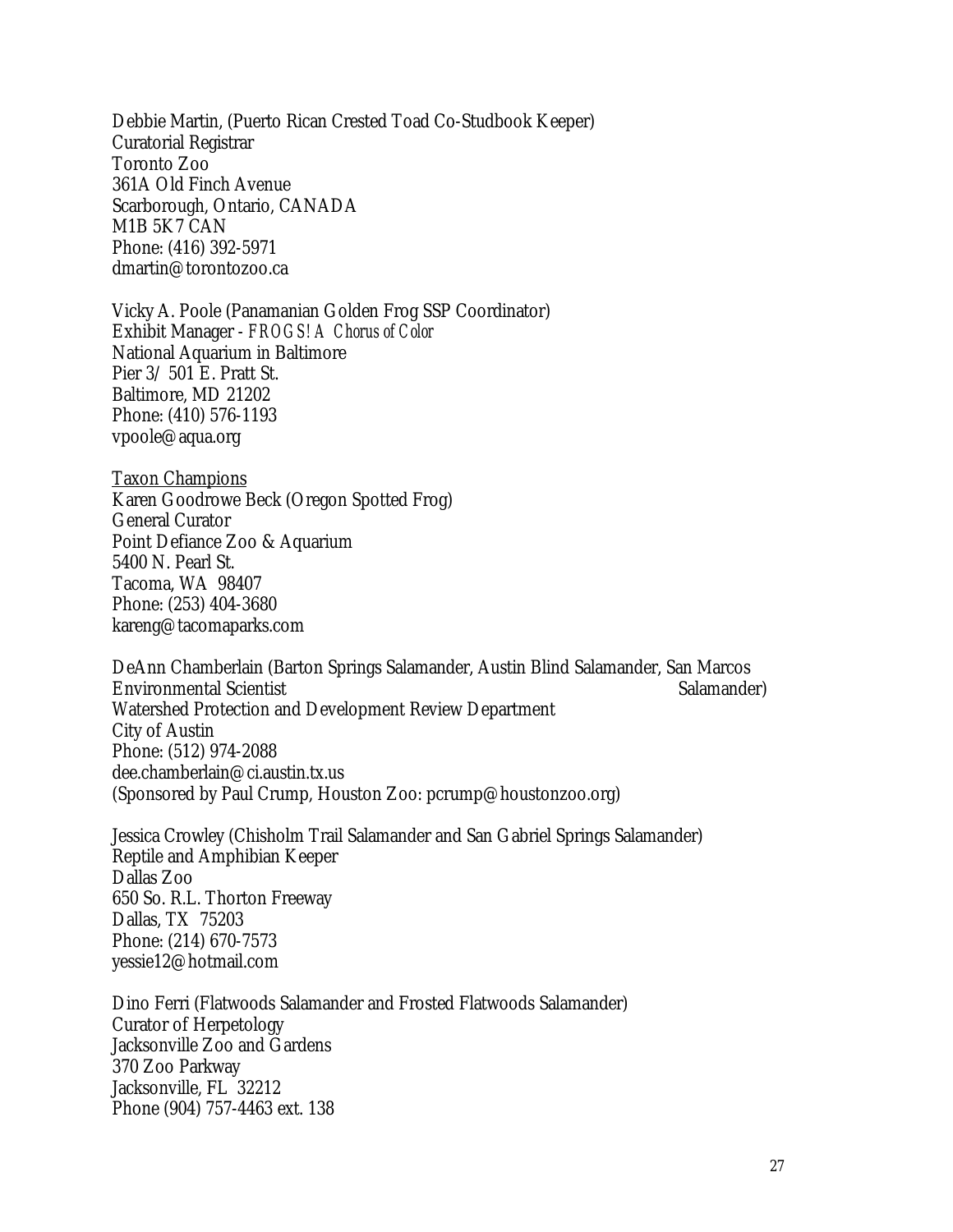Joe Greathouse (Eastern Hellbender) Curator of Animals Oglebay's Good Zoo Route 88, N Wheeling, WV 26003 Phone: (304-243-4068) jgreathouse@oglebay-resort.com

Nick Hanna (Texas Blind Salmander) Assistant Curator of Herpetology Audubon Nature Institute P.O. BOX 4327 New Orleans, LA 70178 Phone: (504) 212-5343 nhanna@auduboninstitute.org

Dr. Rafael Joglar (Locust Coqui, Melodious Coqui, Richmond's Coqui) Professor University of Puerto Rico - Rio Piedras Phone: (787) 764-0000 x3567 [rjoglar@uprrp.edu](mailto:rjoglar@uprrp.edu) (Sponsored by Diane Barber, Fort Worth Zoo: [dbarber@fortworthzoo.org](mailto:dbarber@fortworthzoo.org))

Eric Keyster (Alabama Water Dog) Lead Amphibian Keeper Cincinnati Zoo 3400 Vine Street Cincinnati, OH 45220 Phone (513) 487-3306 [erik.keyster@cincinnatizoo.org](mailto:erik.keyster@cincinnatizoo.org)

Bradley Lawrence (Black-spotted Newt) Supervisor- Department of Herpetology Dallas Zoo 650 So. R.L. Thorton Freeway Dallas, TX 75203 Phone: (214) 670-7573 bradley.lawrence@dallascityhall.com

Kim Lovich (Arroyo Toad) Curator's Department San Diego Zoo 2920 Zoo Drive San Diego, CA 92112 Phone: (619) 685-3209 klovich@sandiegozoo.org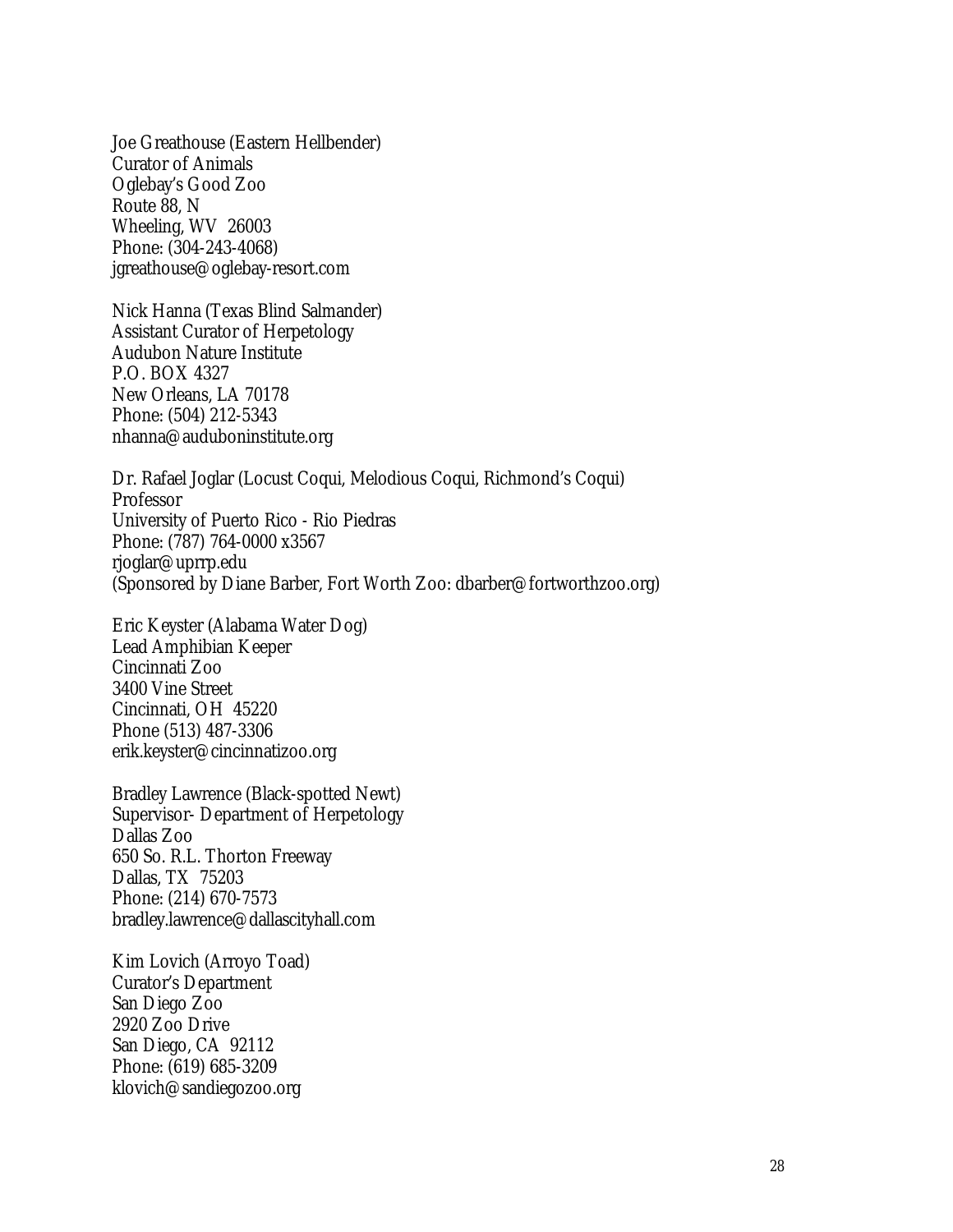Nate Nelson (Coastal-tailed Frog) Curator of Reptiles and Amphibians Sedgwick County Zoo 5555 W. Zoo Blvd. Wichita, KS 67212 Phone: (316) 266-8265 [nnelson@scz.org](mailto:nnelson@scz.org)

Dr. Thomas K. Pauley (Cheat Mountain Salamander and West Virginia Spring Salamander) Professor Department of Biology Marshall University Phone: (304) 696-2376 [pauley@marshall.edu](mailto:pauley@marshall.edu)  (Sponsored by: Joe Greathouse, Oglebay's Good Zoo: jgreathouse@oglebay-resort.com)

Scott Pfaff (Dwarf Siren) Curator of Herpetology Riverbanks Zoo & Garden PO Box 1060 Columbia, SC 29202-1060 Phone: (803) 779-8717 x1119 spfaff@riverbanks.org

Dr. Jennifer Pramuk (One-toed Amphiuma) Curator of Herpetology WCS' Bronx Zoo 2300 Southern Boulevard Bronx, NY 10460 Phone: (718) 220-5157 jpramuk@wcs.org

Steve Reichling (Mississippi Gopher Frog) Curator of Reptiles, Aquarium and Nocturnal Animals Memphis Zoo 2000 Prentiss Place Memphis, TN 38112 Phone: (901) 333-6711 sreichling@memphiszoo.org

Andy Snider (California Tiger Salamander, Desert Salamander and Mountain Yellow Legged Frog) Director of Animal Care and Conservation Fresno Chaffee Zoo 894 W. Belmont Avenue Fresno, CA 93728 Phone: (559) 498-5914 asnider@fresnochaffeezoo.com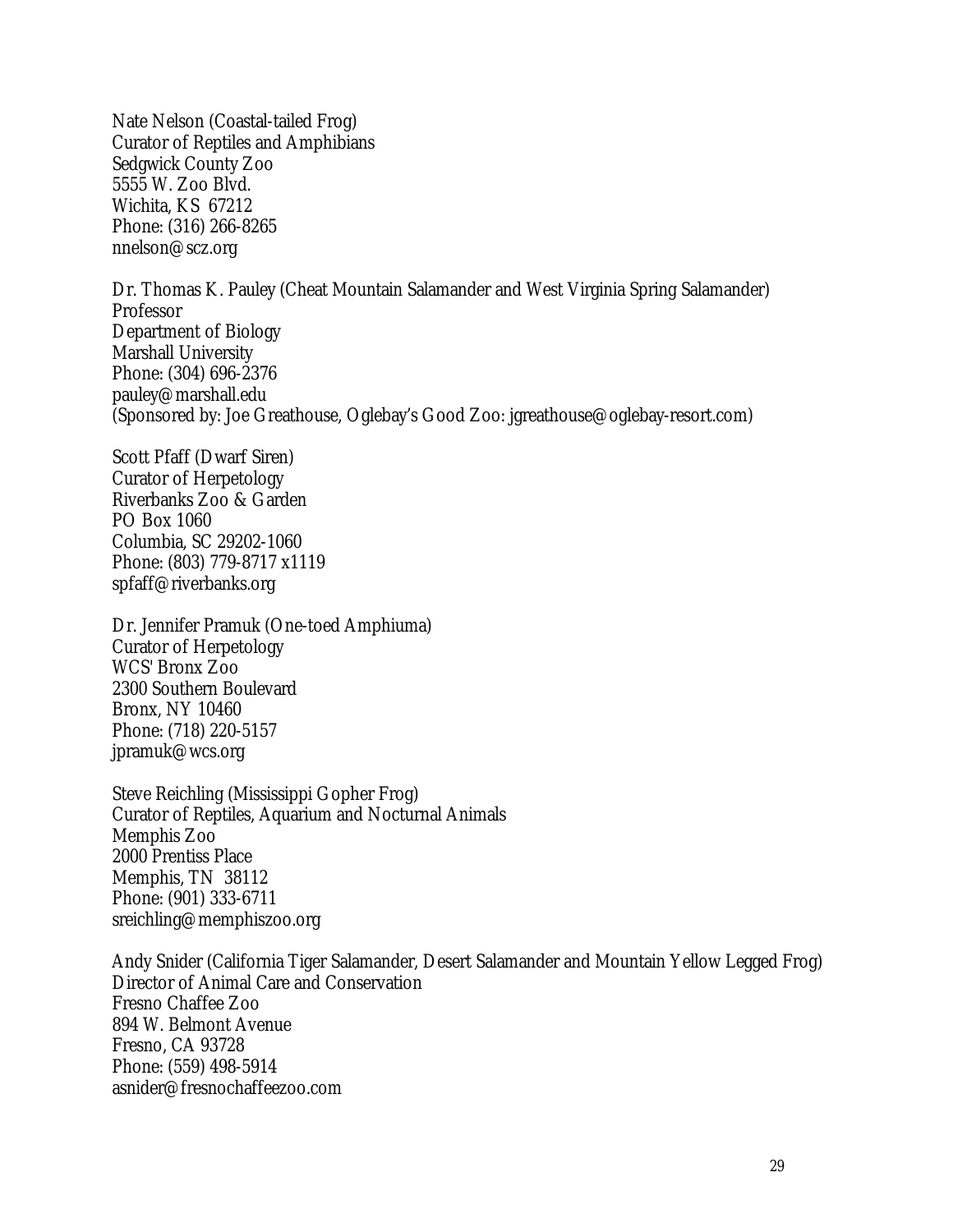<span id="page-29-0"></span>Tara Sprankle (Chiricahua Leopard Frog) Conservation Manager Phoenix Zoo 455 N. Galvin Parkway Phoenix, AZ 85008 Phone: 602-286-3842 [tsprankle@thephxzoo.com](mailto:Pswanson@thephxzoo.com)

Mark Wanner (Ozark Hellbender) Assistant Curator of Herpetology Saint Louis Zoo 1 Government Drive Saint Louis, MO 63110 Phone (314) 646-4785 wanner@stlzoo.org

### **References**

AZA ATAG (Amphibian Taxon Advisory Group). February 2008. Amphibian Husbandry Resource Guide. [http://www.aza.org/ConScience/Amphibians\\_Intro/index.html.](http://www.aza.org/ConScience/Amphibians_Intro/index.html)

AZA ATAG (Amphibian Taxon Advisory Group). 2007. Amphibian Conservation Resource Manual. [http://www.aza.org/ConScience/Amphibians\\_Intro/index.html](http://www.aza.org/ConScience/Amphibians_Intro/index.html).

AZA ATAG (Amphibian Taxon Advisory Group). 2007. Action Plan for Ex Situ Amphibian Conservation in the AZA Community. [http://www.aza.org/ConScience/Amphibians\\_Intro/index.html](http://www.aza.org/ConScience/Amphibians_Intro/index.html).

AVMA Guidelines on Euthanasia (Formerly the Report of the AVMA Panel on Euthanasia), June 2007. [http://www.avma.org/issues/animal\\_welfare/euthanasia.pdf](http://www.avma.org/issues/animal_welfare/euthanasia.pdf)**.** 

Earnhardt, J.M., Thompson, S.D., and Marhevsky, E.A. 2001. Interactions of target population size, population parameters, and program management on viability of captive populations. Zoo Biology  $20(3):169 - 183.$ 

Gascon, C., Collins, J. P., Moore, R. D., Church, D. R., McKay, J. E. and Mendelson, J. R. III (eds). 2007. Amphibian Conservation Action Plan. IUCN/SSC Amphibian Specialist Group. Gland, Switzerland and Cambridge, UK. 64pp.

IUCN. 2006. IUCN, Conservation International, and NatureServe. 2006. Global Amphibian Assessment. <www.globalamphibians.org>. Accessed on 19 May 2008.

IUCN. 2002. IUCN Technical Guidelines on the Management of Ex Situ Populations for Conservation. Approved at the 14th Meeting of the Programme Committee of Council, Gland Switzerland, 10 December 2002.

[http://www.eaza.net/download/doc\\_EEP\\_IUCNGuidelines.pdf](http://www.eaza.net/download/doc_EEP_IUCNGuidelines.pdf).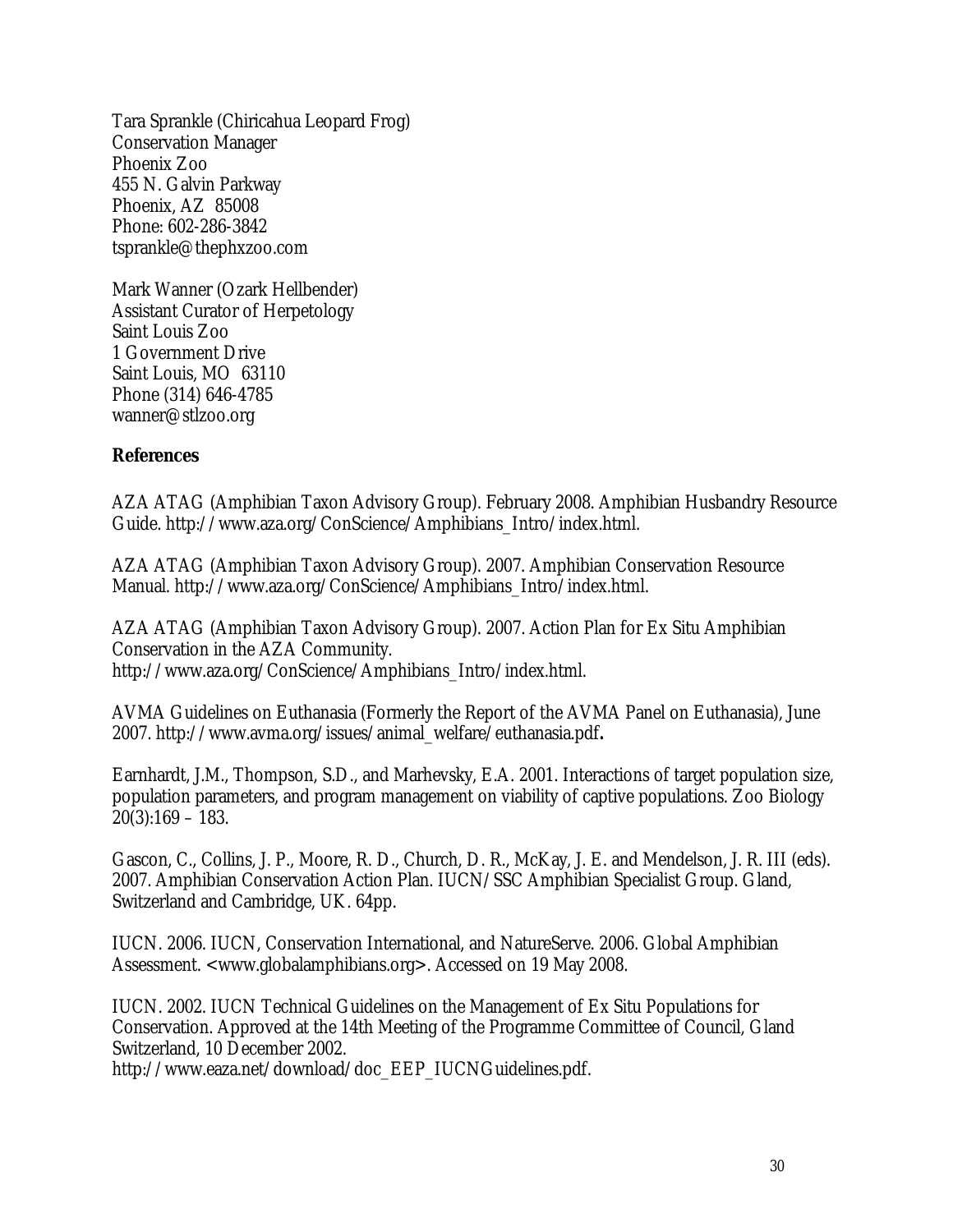IUCN. 1998. Guidelines for Reintroductions. Prepared by the IUCN/SSC Reintroduction Specialists Group. IUCN, Gland, Switzerland and Cambridge, UK. 10pp.

IUCN. 1987. Policy Statement on Captive Breeding. [http://www.iucn.org/themes/ssc/publications/policy/captive\\_breeding.htm#Currently](http://www.iucn.org/themes/ssc/publications/policy/captive_breeding.htm#Currently)

Lynch, M. 2001. Amphibian quarantine protocols Melbourne Zoo. Attachment 6. In: Speare R and Steering Committee of Getting the Jump on Amphibian Disease. Developing management strategies to control amphibian diseases: Deceasing risks to communicable diseases. School of Public Health and Tropical Medicine, James Cook University: Townsville.: 157- 161.

McCallum, Malcolm L. 2007. Amphibian Decline or Extinction? Current Declines Dwarf Background Extinction Rate. Journal of Herpetology, 41(3): 483-491.

Regan, H.M., R. Lupia, A.N. Drinnan, and M.A. Burgman. 2001. The currency and tempo of extinction. American Naturalist 131:611-630.

Snyder, N.F.R., Derrickson, S.R., Beissinger, S.R., Wiley, J.W., Smith, T.B., Toone, W.D., Miller, B. 1996. Limitations of Captive Breeding in Endangered Species Recovery. Conservation Biology 10(2): 338–348.

Wright, K. M. and B. R. Whitaker. 2001 (eds.). Amphibian Medicine and Captive Husbandry. Krieger Publishing Company. Malabar, Florida.

Zippel, K., R. Lacy, and O. Byers (eds.) 2006. CBSG/WAZA Amphibian Ex Situ Conservation Planning Workshop Final Report. IUCN/SSC Conservation Breeding Specialist Group, Apple Valley, MN 55124, USA.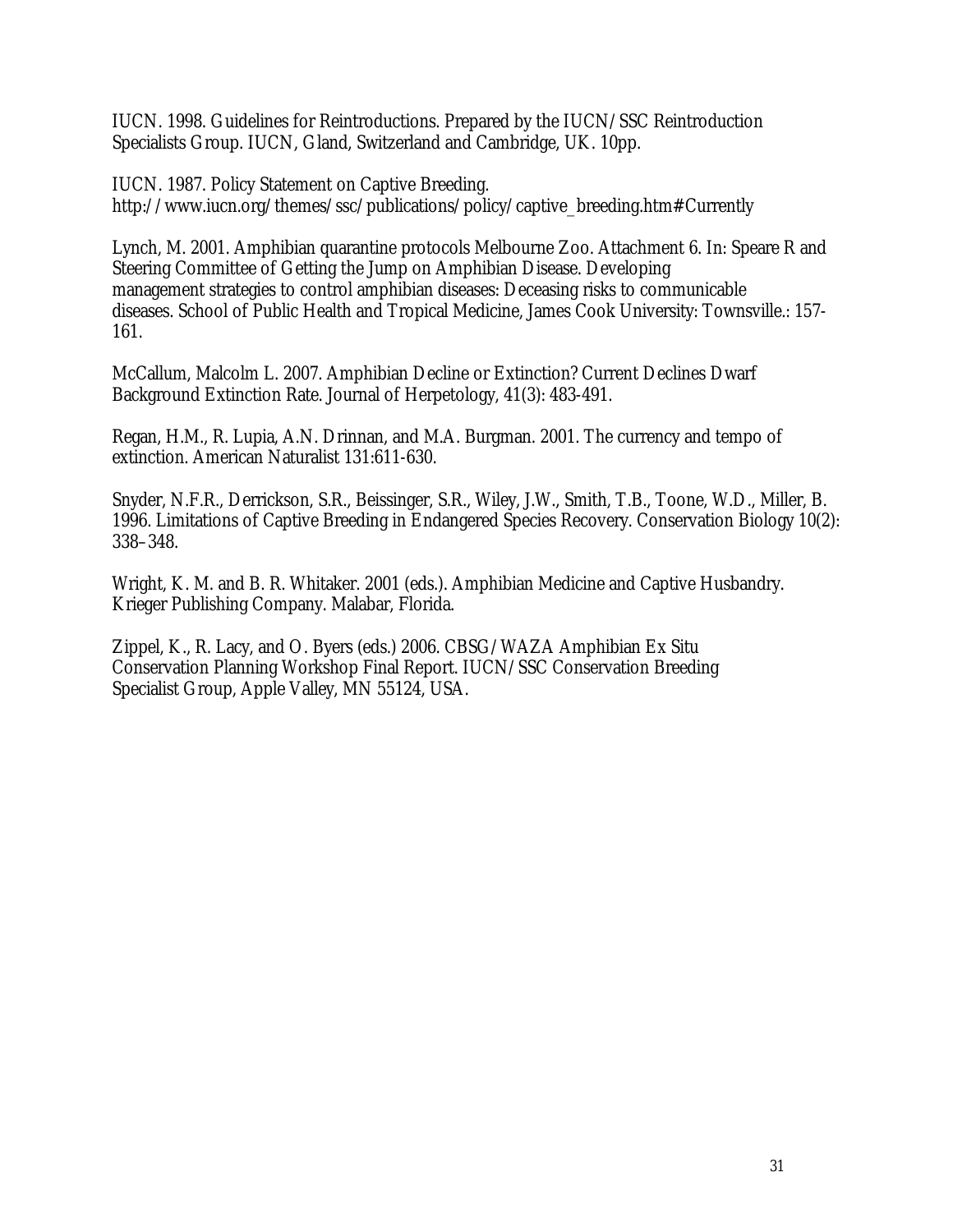### <span id="page-31-0"></span>**Appendix 1: AArk Prioritization and Implementation process for Ex situ Conservation of Amphibians**

Based upon draft prepared by: Taxon selection and prioritization working group – CBSG/WAZA Amphibian *Ex situ* Conservation Planning Workshop, El Vale, February 2006.

# **DRAFT December 2007**

### **Rationale**

*Ex situ* conservation of a threatened amphibian species should be considered a necessity when the imperative of *in situ* conservation cannot by itself ensure the survival of a species and its ecosystem.

When *ex situ* management of an amphibian species is considered necessary and appropriate, the priority should be to establish the initiative within the range State of ecological origin. Emphasis should therefore be placed on developing appropriate capacity within the range State where this does not exist. However, if the perceived urgency of the situation requires it, *ex situ* programs will be set up outside of range State wherever expertise and other resources are forthcoming. Data derived from *ex situ* management of amphibians should be made openly available to workers involved in the *in situ* conservation of the species (or similar species) and *vice versa*.

An *ex situ* initiative should be viewed as just one of the tools that can help in the overall conservation of a species. It therefore follows that strong links between *ex situ* and *in situ*  components are fundamental to the long-term success of species conservation. Full integration between *ex situ* and *in situ* conservation approaches should be sought wherever possible. This is normally best highlighted through the establishment of a formal Taxon Management Plan that explicitly states the short, medium and long term goals of each component of the conservation initiative. In cases where an *ex situ* conservation initiative has been established prior to, or in the absence of, a concurrent *in situ* initiative (e.g. where a political situation currently prohibits *in situ* conservation measures, or where a disease problem currently invalidates measures to protect wild populations), emphasis should be placed on establishing the appropriate *in situ* links as soon as it becomes possible to do so.

This prioritization tool has been structured in three sections:

The first section concerns **Prioritization** of species for *ex situ* conservation initiative - i.e. with limited resources (space, staff, money etc.) which species should have *ex situ* programs established ahead of others. It takes the form of a series of questions with weighted scores. The total score for a species indicates how 'important' an *ex situ* program for the species is in relation to others. Some questions may not be straightforward to answer and will require consultation with colleagues, taxonomic experts and other individuals/groups working with the species.

The second section includes just two questions ensuring that there is **Authorization** for the proposed *ex situ* conservation program.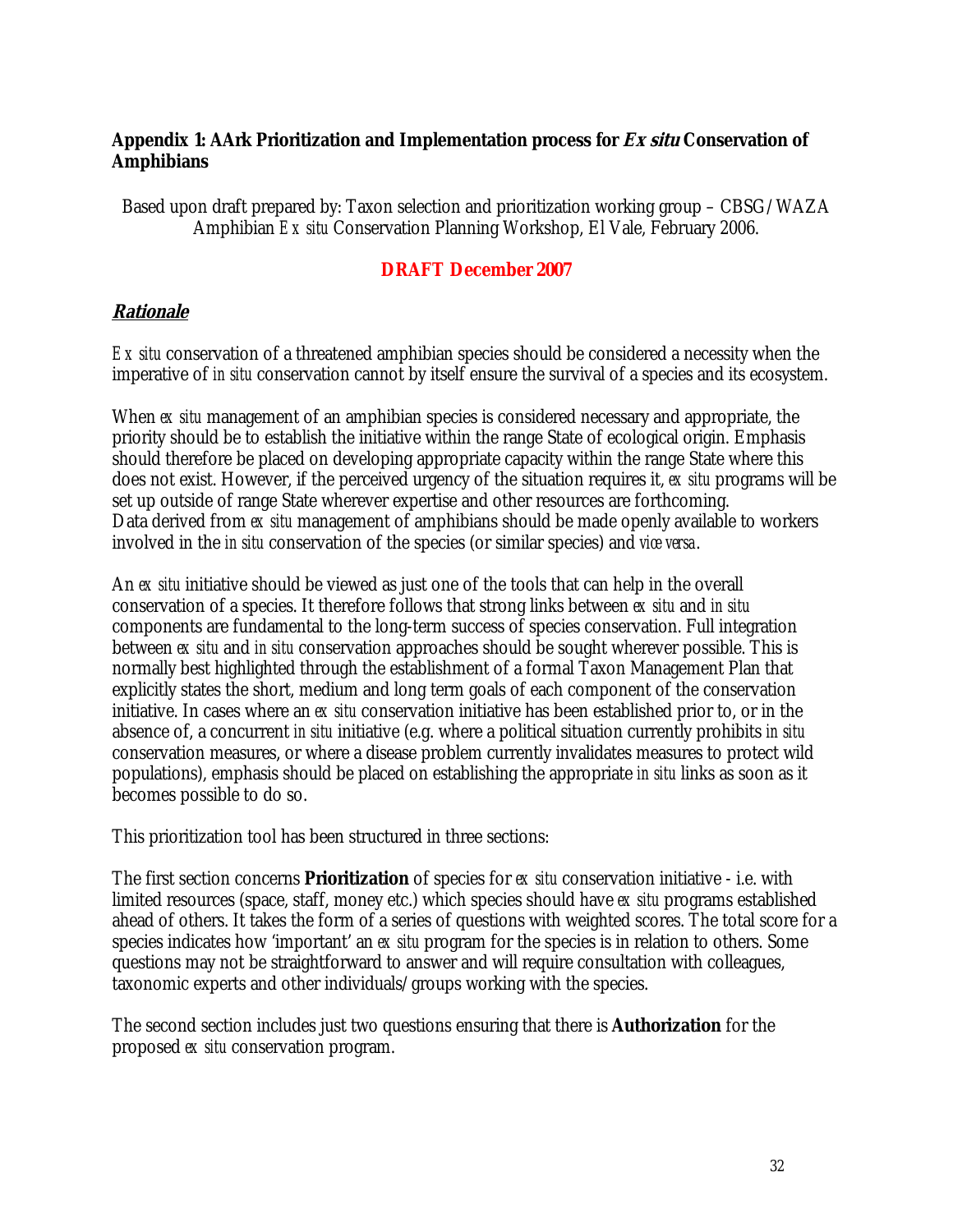The third and final section represents **Implementation** of a program and considers the practical feasibility of initiating and maintaining a priority *ex situ* program – a sort of check list of essential elements prior to initiation.

This prioritization tool should be an evolving protocol. The criteria and their rankings will be adjusted as we gain experience with the process and continue to work with the broader amphibian conservation community to identify goals, threats, and conservation options. In addition, the selection and prioritization of individual species will be revised as we gain knowledge and as the threats to the species change. Thus, there will be a need to constantly assess species status and monitor threats, so that emerging critical situations are responded to sufficiently quickly.

# **SECTION ONE – TAXON PRIORITIZATION**

**1. Extinction risk:** What is the current IUCN Red List category for the taxon? (modified accordingly if new/additional information is available)

| Extinct in wild/Critically endangered                                                                                                                                                                                            | Score 20 |  |
|----------------------------------------------------------------------------------------------------------------------------------------------------------------------------------------------------------------------------------|----------|--|
| Endangered                                                                                                                                                                                                                       | Score 16 |  |
| Vulnerable                                                                                                                                                                                                                       | Score 12 |  |
| Data deficient*                                                                                                                                                                                                                  | Score 8  |  |
| <b>Near threatened</b>                                                                                                                                                                                                           | Score 4  |  |
| <b>Least concern</b>                                                                                                                                                                                                             | Score 0  |  |
| : بالیاب الیاب) الیاب الیاب الیاب الیاب الیاب الیاب الیاب الیاب الیاب الیاب الیاب الیاب الیاب الیاب الیاب الیا<br>الیاب الیاب الیاب الیاب الیاب الیاب الیاب الیاب الیاب الیاب الیاب الیاب الیاب الیاب الیاب الیاب الیاب الیاب ال |          |  |

(\*taxon has been regionally or nationally recognized as 'at risk' despite data deficiency)

**2. Phylogenetic significance**: What is the taxon's Evolutionary

Distinctiveness (ED) score, as generated by the ZSL EDGE program?

| ED value > 100          |  | Score 10 |  |
|-------------------------|--|----------|--|
| ED value 50-100         |  | Score 7  |  |
| <b>ED</b> value 20 - 50 |  | Score 3  |  |
| $ED$ value $<$ 20       |  | Score 0  |  |
|                         |  |          |  |

**3. Threat mitigation:** Are the threats facing the taxon, including any new and emerging threats not considered in the GAA, potentially reversible?

| Score 20        |                               |
|-----------------|-------------------------------|
| <b>Score 10</b> |                               |
| Score 8         |                               |
| Score 5         |                               |
|                 |                               |
|                 |                               |
|                 |                               |
|                 |                               |
|                 |                               |
|                 | Score 2<br>Score 0<br>Score 0 |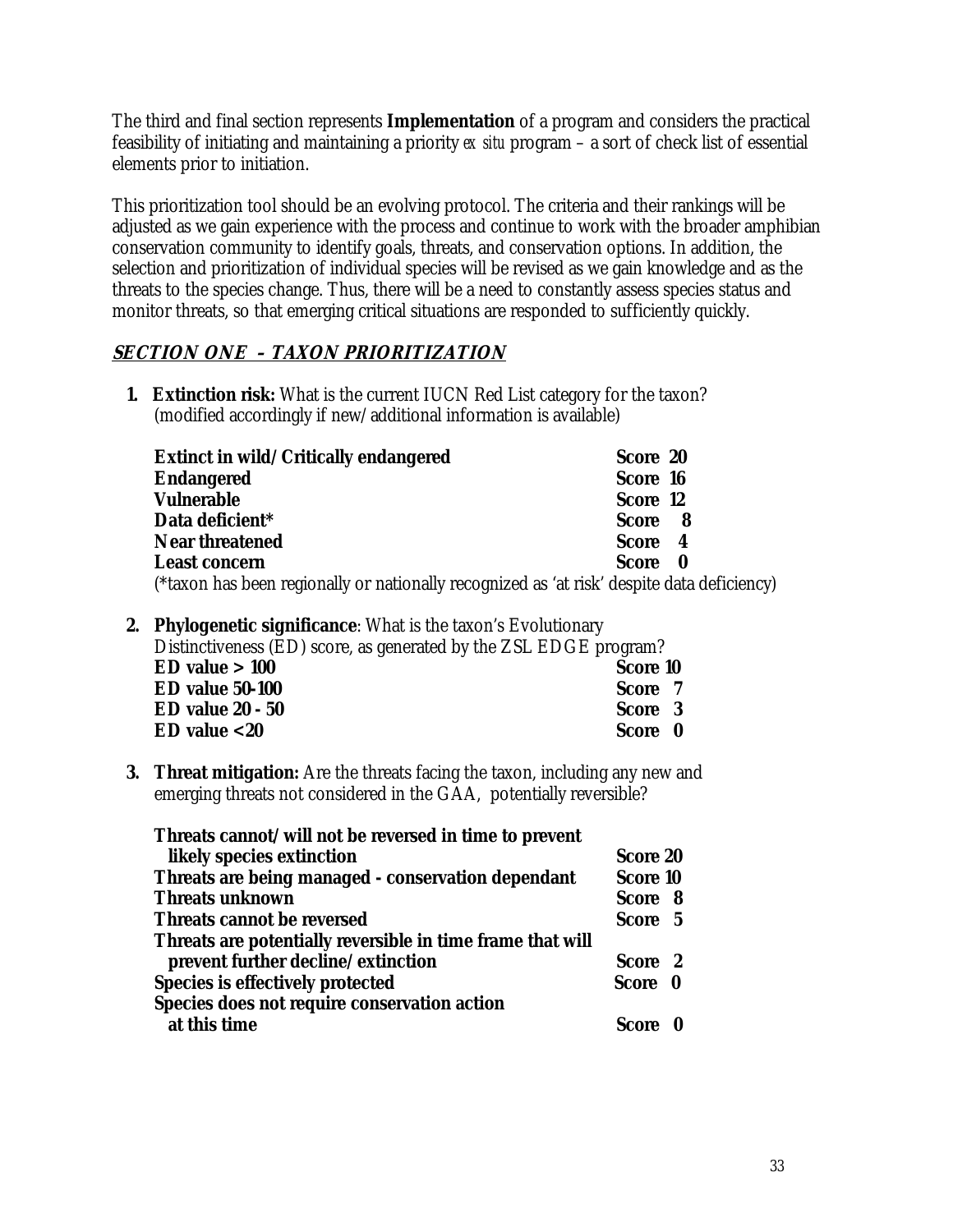**4. Primary conservation role:** What is the primary intended conservation role (see Appendix 1) of the target taxon?

NB – taxon may have other secondary roles which should not be scored

| Ark                                  | Score 20 |
|--------------------------------------|----------|
| <b>Rescue/Supplementation</b>        | Score 16 |
| <b>Conservation Research:</b>        | Score 8  |
| <b>Mass production in captivity:</b> | Score 4  |
| <b>Conservation Education:</b>       | Score 0  |

**5. Biological distinctiveness:** Does the taxon exhibit, for example, a distinctive reproductive mode, behavior, aspect of morphology or physiology, among the Class Amphibia?

| Aspect of biology identified that is unique to species | <b>Score 10</b> |  |
|--------------------------------------------------------|-----------------|--|
| Aspect of biology shared with <6 other species         | Score 5         |  |
| No aspect of biology known to be exceptional           | Score 0         |  |

**6. Cultural/socio-economic importance:** Does the taxon have a special human cultural value (e.g. as a national or regional symbol, in a historic context, featuring in traditional stories) or economic value (e.g. food, traditional medicine, tourism) within its natural range or in a wider global context?

| Yes            | Score 5 |  |
|----------------|---------|--|
| N <sub>0</sub> | Score 0 |  |

 **7. Scientific importance:** Is the species vital to current or planned research other than species-specific ecology/biology/conservation? (e.g. human medicine, climate change, environmental pollutants and conservation-science)

| Research dependent upon species                       | Score 5 |  |
|-------------------------------------------------------|---------|--|
| Research dependant upon <6 species (incl. this taxon) | Score 3 |  |
| Research not dependant upon species                   | Score 0 |  |

# **SCORE = \_\_\_\_ (HIGHER SCORE INDICATES HIGHER PRIORITY)**

# **SECTION TWO – PROGRAM AUTHORIZATION**

**8. Mandate:** Is there an existing conservation mandate (see Appendix 2) recommending the *ex situ* conservation of this taxon?

**Yes: Go to question 10.**

**No:** Insufficient authorization for an *ex situ* initiative at this time. **SEEK MANDATE FROM ASG/AARK OR OTHER AUTHORITY**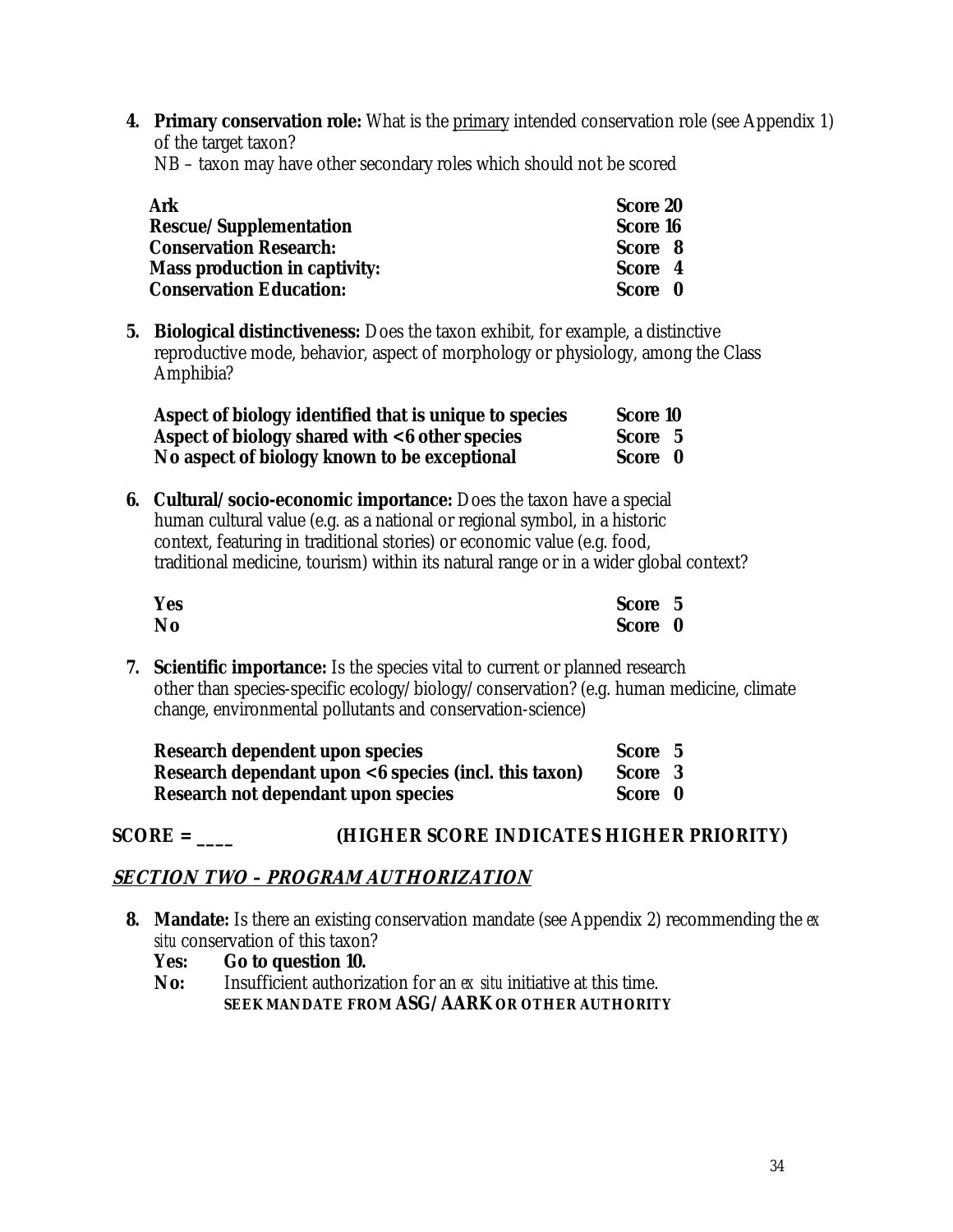- **9. Range State approval:** Is the proposed *ex situ* initiative supported by the range State (either within the range State or out-of-country *ex situ*)?
	- **Yes: Go to Section 3, question 11.**
	- **No:** Insufficient authorization for an *ex situ* initiative at this time. **SEEK APPROVAL FROM RANGE COUNTRY (WITH HELP FROM AARK/ASG AS REQUIRED) BEFORE PROCEEDING**

# **SECTION THREE – PROGRAM IMPLEMENTATION**

*Section Three considers the feasibility of undertaking an* ex situ *program for priority, authorized species. It functions as a form of evaluation/planning with respect to readiness to implement a program.* 

# **POPULATION ESTABLISHMENT**

- **10. Founder specimens:** Are sufficient animals of the taxon available or potentially available (from wild or captive sources) to initiate the **specified** *ex situ* program?
	- **Yes: Go to question 12**
	- **No:** Insufficient potential founder specimens to initiate the *ex situ* program. **EVALUATE OPTIONS FOR ALTERNATIVE CONSERVATION STRATEGY INCLUDING GAMETE CRYOPRESERVATION**

# **PROGRAM STABILITY**

- **11. Financial security:** Is there sufficient financial support for the anticipated life of the *ex situ* initiative? Or is there good reason to believe that further financial support is realistically achievable?
	- **Yes: Go to question 13**
	- **No:** Inadequate resources. **EXPLORE POSSIBILITIES FOR FINANCIAL SUPPORT BEFORE INITIATING PROGRAMME (WITH HELP FROM AARK AS APPROPRIATE)**
- **12. Organizational and political security:** Is the stability of the institution/region/State etc. sufficient to ensure a continued commitment to the *ex situ* program over its anticipated lifespan?
	- **Yes: Go to question 14**
	- **No:** Insufficient stability. **CONSIDER ALTERNATIVE LOCATION/INSTITUTIONS AND PARTNERSHIPS**

# **TAXON KNOWLEDGE**

- **13. Background** *ex situ* **species knowledge:** Is there a history of keeping and breeding this taxon successfully in captivity?
	- **Yes: Go to question 17**
	- **No: Go to question 15**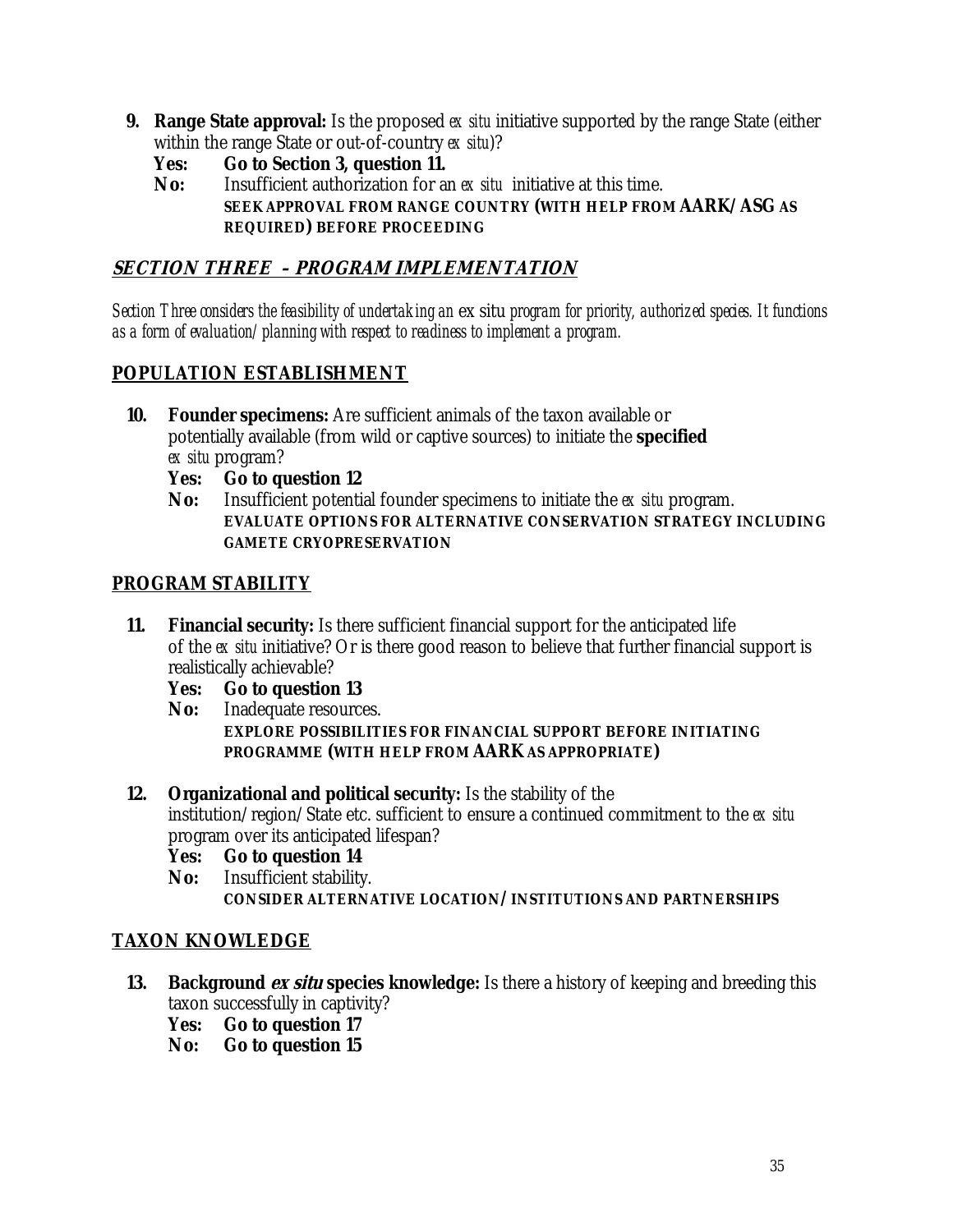**14. Background in situ species knowledge:** Is there sufficient understanding of the ecology, behavior and reproductive mode of the taxon to infer the likely *ex situ*  requirements?

**Yes: Go to question 17 No: Go to question 16** 

- **15. Analogous species:** Despite a lack of direct knowledge of the *ex situ* requirements of the target taxon, can they be inferred with a reasonable degree of confidence from similar/related taxa?
	- **Yes: Go to question 17**
	- **No:** Insufficient knowledge of the taxon and its requirements at this time. **EX SITU PROGRAMME SHOULD BE DELAYED, WHERE POSSIBLE, WHILE RELEVANT EXPERIENCE/INFORMATION IS GATHERED – E.G. BY WORKING WITH ANALOGUE SPECIES**

# **ACCOMMODATION**

- **16.** Current facilities: Is the appropriate quality and quantity of facilities (in country or out of country) currently available? Not just for founder animals, but also for captive bred offspring of all life-stages/sizes (consider space; heating & cooling; water supply, quality, treatment & disposal; lighting; ventilation etc).
	- **Yes: Go to question 19**
	- **No: Go to question 18**
- **17. Planned facilities:** Are there confirmed plans within a specified timeframe to develop the appropriate quality and quantity of facilities to permit the full development of the planned *ex situ* program (in country or out of country)?
	- **Yes: Go to question 19**
	- **No:** Insufficient infrastructure available or planned to permit the likely successful development of the *ex situ* program for this taxon. **CONTACT AARK WITH RESPECT TO POSSIBLE IMPLEMENTATION OF RAPID RESPONSE WHERE URGENT ACTION IS NECESSARY AND/OR WITH RESPECT TO IDENTIFYING SUITABLE PARTNERS/SUPPORTERS**

# **HUSBANDRY & MANAGEMENT**

- **18. Personnel**: Are adequate numbers of skilled staff available with the appropriate *ex situ* amphibian experience?
	- **Yes: Go to question 21**
	- **No: Go to question 20**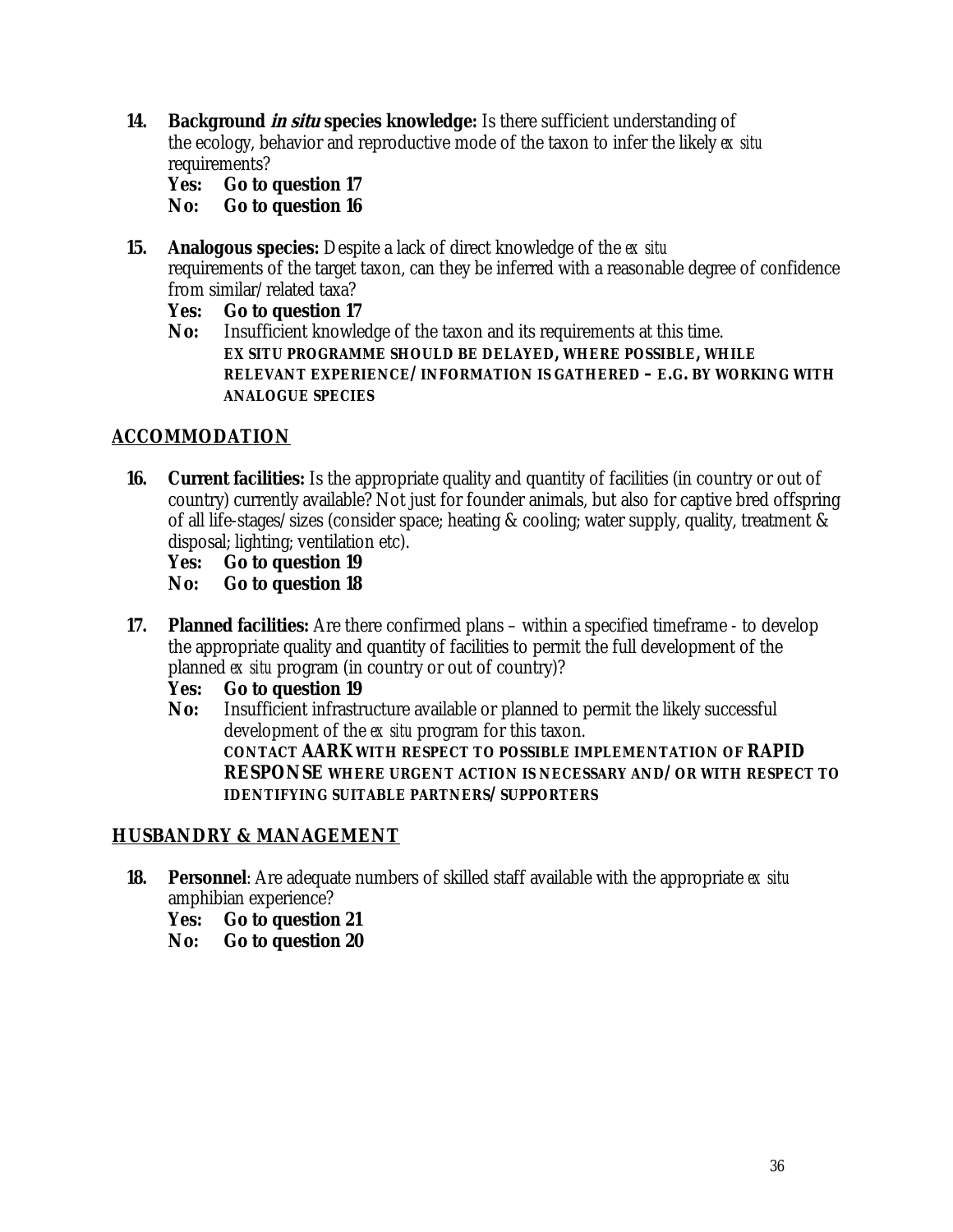- **19.** Training: Can adequate numbers of skilled staff be made available for training in the appropriate *ex situ* amphibian skills?
	- **Yes: Go to Question 21 CONTACT AARK TRAINING OR PROGRAM OFFICER FOR HELP**
	- **No:** Suitable personnel not available. **CONTACT AARK WITH RESPECT TO POSSIBLE IMPLEMENTATION OF RAPID RESPONSE WHERE URGENT ACTION IS NECESSARY AND/OR WITH RESPECT TO IDENTIFYING SUITABLE PARTNERS/SUPPORTERS**
- **20. Food supply**: Is there a reliable food supply in both quality and quantity for adult, immature and larval stages of the taxon?

# **Yes: Go to question 22**

- **No:** Inadequate resources. **EXPLORE FOOD SUPPLY OPPORTUNITIES BEFORE PROCEEDING**
- **21. Management:** Is the appropriate standard of record-keeping and knowledge of small population management available to help minimize the risk of potential deleterious effects such as loss of genetic diversity, artificial selection, pathogen transfer, hybridization etc. (This expertise does not necessarily have to be held at the facility itself, but access to these skills is essential).

# **Yes: Go to question 23**

- **No:** Shortage of skills to support the *ex situ* program. **SEEK SUPPORT FROM AARK AND/OR REGIONAL ZOO &AQUARIUM ASSOCIATIONS BEFORE, OR SOON AFTER, PROCEEDING**
- **22. Veterinary care and health screening:** Has provision been made for the routine health monitoring of the population and is the appropriate level of veterinary care available?
	- **Yes: Go to question 24**
	- **No:** Inadequate resources. **SEEK VETERINARY SUPPORT THROUGH UNIVERSITIES, ZOOS &AQUARIUMS OR OTHERS BEFORE PROCEEDING**

# **QUARANTINE & BIOSECURITY**

- **23. Escapes:** Are measures in place to minimize the risk of animal escapes and introduction of an invasive species?
	- **Yes: Go to question 25**
	- No: Animal security measures not sufficient. **REVIEW AND IMPROVE BIOSECURITY – REFER TO AARK GUIDELINES – BEFORE PROCEEDING**
- **24. Species isolation:** Are appropriate measures in place at the proposed *ex situ* facility to minimize the risk of possible disease transfer to or from other *ex situ* or wild amphibian populations?

# **Yes: Go to question 26**

**No:** Insufficient measures currently in place to prevent disease transfer. **REVIEW AND IMPROVE BIOSECURITY – REFER TO AARK GUIDELINES – BEFORE PROCEEDING**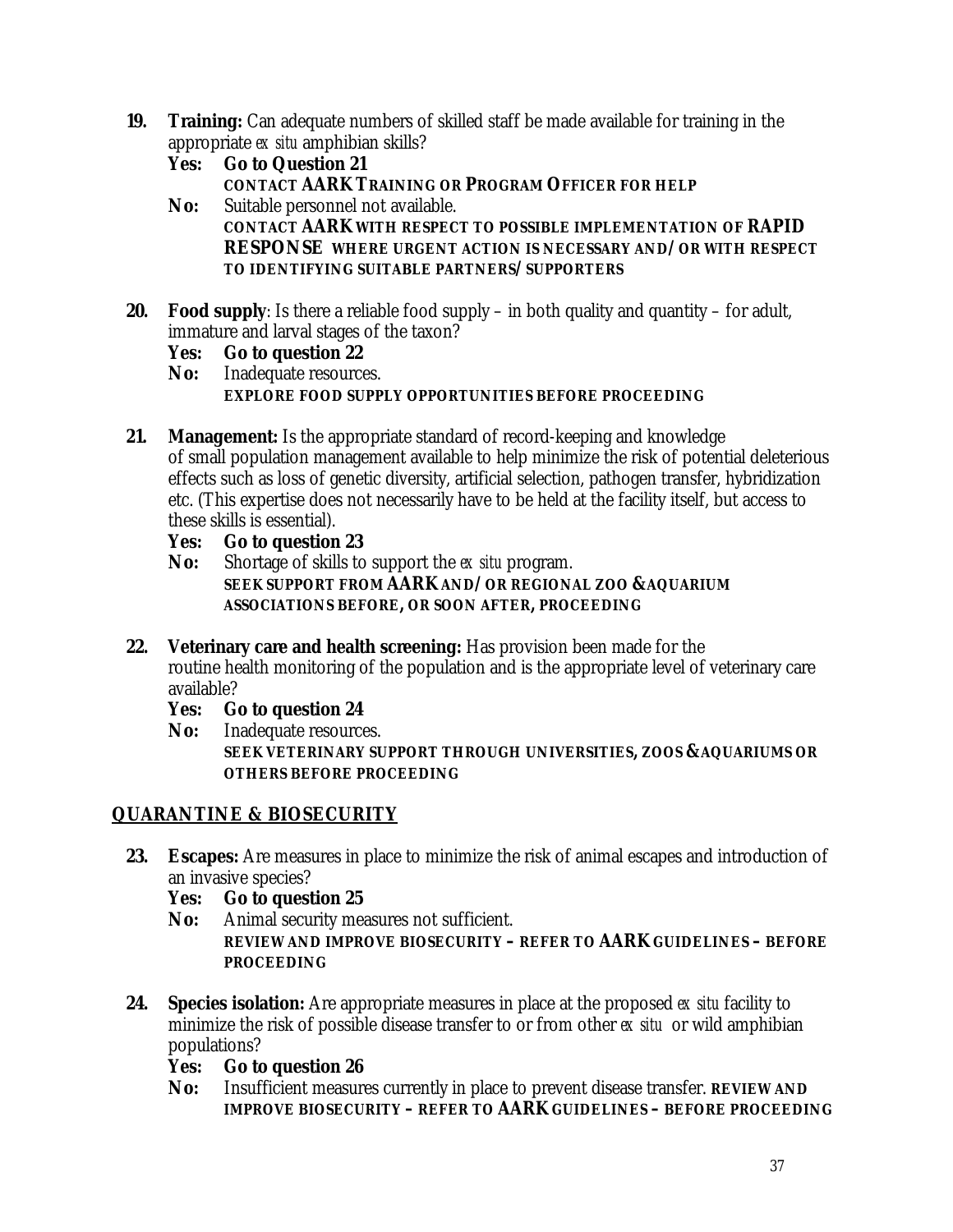**25. Water treatment:** Are the appropriate waste water treatment regimes in place to eliminate the possibility of disease transfer from the *ex situ* population to the external environment?

**Yes: Ex situ conservation program currently feasible and ready for implementation**

**No:** Bio-security measures inadequate. **REVIEW AND IMPROVE BIOSECURITY – REFER TO AARK GUIDELINES – BEFORE PROCEEDING** 

### **If you have answered 'Yes' to questions 9 through 26 you are ready to implement your AARK ex situ conservation breeding program. Good luck.**

#### **Appendix One – Conservation Role Defined Conservation Role**

Simply keeping and breeding threatened amphibian species in captivity does not in itself equate to *conservation*. As part of a genuine amphibian conservation initiative, the *ex situ* captive management should not only form part of the recommended conservation action for the species but must also have a clearly defined role in the conservation of the species or its habitat:

- a) **Ark** An amphibian species that is extinct in the wild (locally or globally) and which would become completely extinct without *ex situ* management.
- b) **Rescue** An amphibian species that is in imminent danger of extinction (locally or globally) and requires *ex situ* management as part of the *recommended* conservation action.
- c) **Supplementation** An amphibian species for which *ex situ* management benefits the wild population through breeding for release as part of the *recommended* conservation action.
- *d)* **Mass production in captivity**  An amphibian species threatened through wild collection (e.g. as a food resource), which is being bred in captivity – normally in-country, *ex situ* - to replace a demand for specimens collected from the wild. *This category generally excludes the captive-breeding of pet and hobbyist species, except in exceptional circumstances where coordinated, managed breeding programs can demonstrably reduce wild collection of a threatened species.*
- e) **Conservation Research**  An amphibian species undergoing specific applied research that directly contributes to the conservation of that species, or a related species, in the wild (this includes clearly defined 'model' or 'surrogate' species).
- f) **Conservation Education** An amphibian species that is specifically selected for management – primarily in zoos and aquariums - to inspire and increase knowledge in visitors, in order to promote positive behavioral change. For example, when a species is used to raise financial or other support for field conservation projects (this would include clearly defined 'flagship' or 'ambassador' species).

### **Appendix Two – Ex situ Mandate Mandate for Ex situ Conservation**

The decision about which species should be protected in *ex situ* conservation programs should not be made by the AARK community alone because such programs must be part of broader plans for species conservation. The AARK community needs to respond to needs identified by appropriate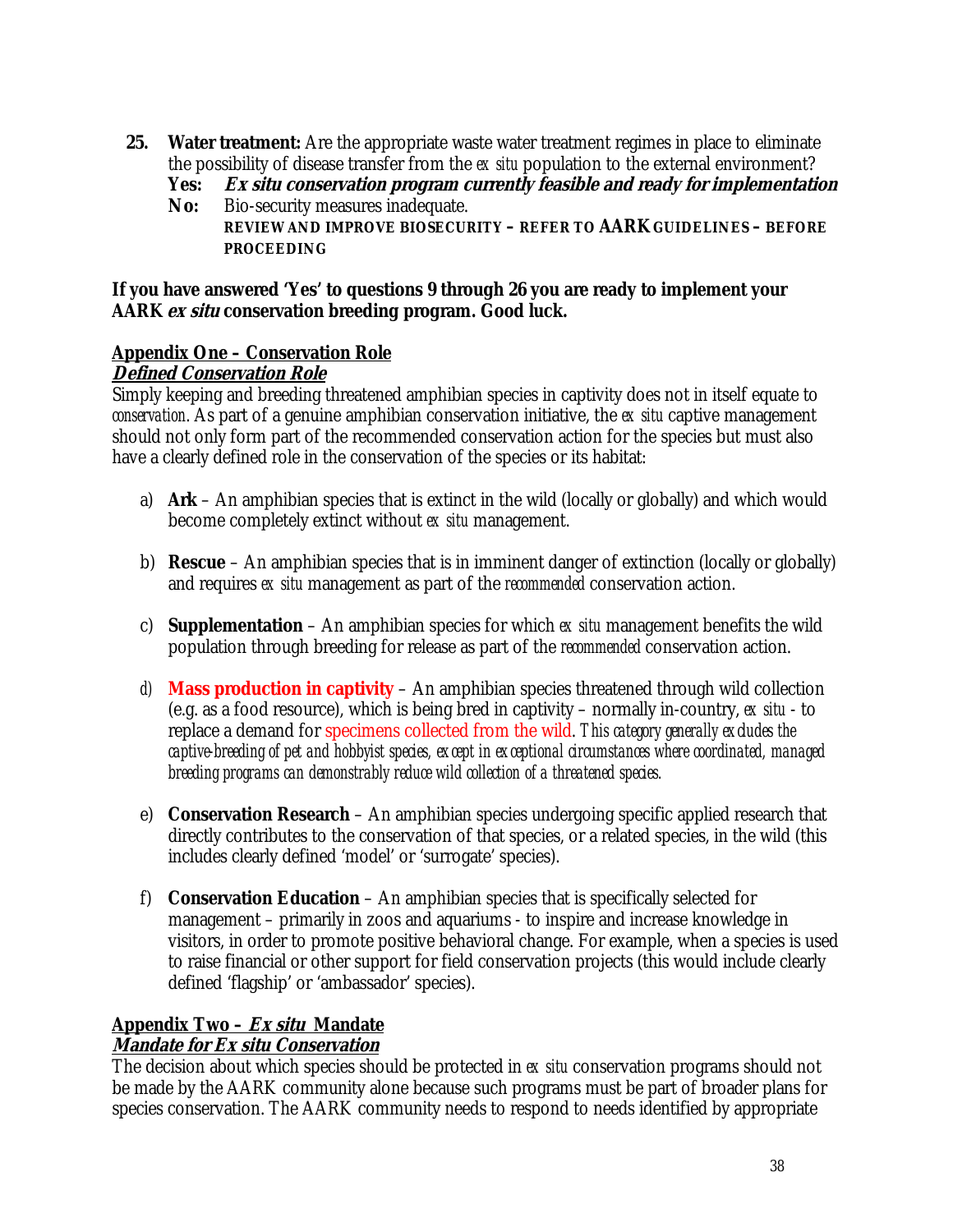conservation authorities, especially since the decision to safeguard species in *ex situ* programs needs to follow from a careful assessment of which species cannot currently be assured of adequate protection *in situ*. A recommendation for an *ex situ* population of a threatened amphibian species can come from a number of recognized sources, such as:

- The IUCN/SSC Amphibian Specialist Group (ASG).
- The Global Amphibian Assessment (**[www.globalamphibians.org](http://www.globalamphibians.org/)**) the authority on IUCN Red List status for all amphibian species and which recommends *ex si*tu conservation action for at least 240 species.
- The IUCN the IUCN Technical Guidelines for the Management of *Ex situ* Populations recommends *ex situ* populations for all Critically Endangered species.
- An IUCN/SSC Conservation Breeding Specialist Group (CBSG) Population and Habitat Viability Assessment (PHVA) workshop process. (**[www.cbsg.org/toolkit/phvas.scd](http://www.cbsg.org/toolkit/phvas.scd)**)
- An IUCN/SSC Conservation Breeding Specialist Group (CBSG) Conservation Assessment and Management Plan (CAMP) process. (**<http://www.cbsg.org/toolkit/camps.scd>**)
- An IUCN/SSC regional amphibian (and reptile) specialist group recommendation (Madagascar & Mascarene, Europe or China).
- A published Species Action Plan.
- A local, regional or national government request.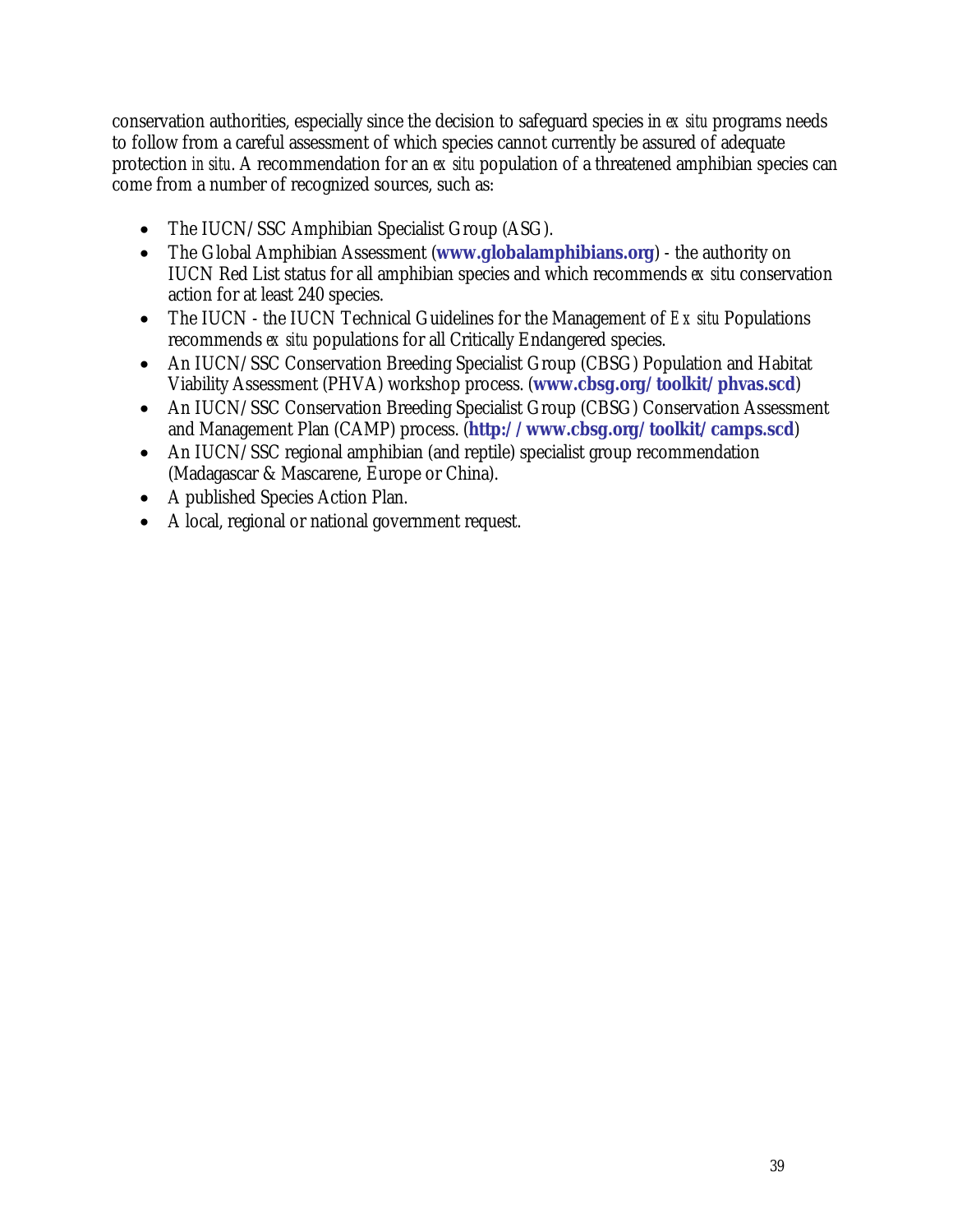<span id="page-39-0"></span>

| AZA Amphibian Taxon Management Plan |  |
|-------------------------------------|--|
|-------------------------------------|--|

 **Date of completion:** 08/02/07

 **Author(s):** Paul Crump

#### **BACKGROUND**

#### **Species (common/scientific names):**

Houston Toad (*Bufo houstonensis*)

#### **Distribution:**

Central Texas

#### **Conservation status (IUCN, CITES other):**

IUCN – Endangered USFWS – Endangered

#### **Threats:**

Habitat modification and fragmentation, urbanization, regional drought, predation from introduced fire ants.

**Proposed** *ex situ* **roles (Ark; Rescue; Supplementation; Research; Education):**

Rescue; Supplementation; Education; Research

**Husbandry guidelines (Y/N, if yes give details and/or hyperlink):**

N, but being developed by PC (09/01/08)

#### **Co-ordinator and contact details:**

Paul Crump

#### **Programme Goal:**

To provide an self sustaining *ex situ* colony to 1) prevent the extinction of the toad, 2) to use the colony as a source to specimens to reintroduce the toad into historical localities, and 3) to use the colony as a source for specimens to increase the number of individuals within each population.

### **ACTION PLAN**

*Ex situ* **population management** 

**Current population (no. of individuals and/or institutions):**

0.1.800

#### **Target population (no. of individuals and/or institutions):**

100.200 at 5 institutions, Houston, potentially Dallas Zoo, Ft. Worth, Omaha, Oklahoma City, Audubon.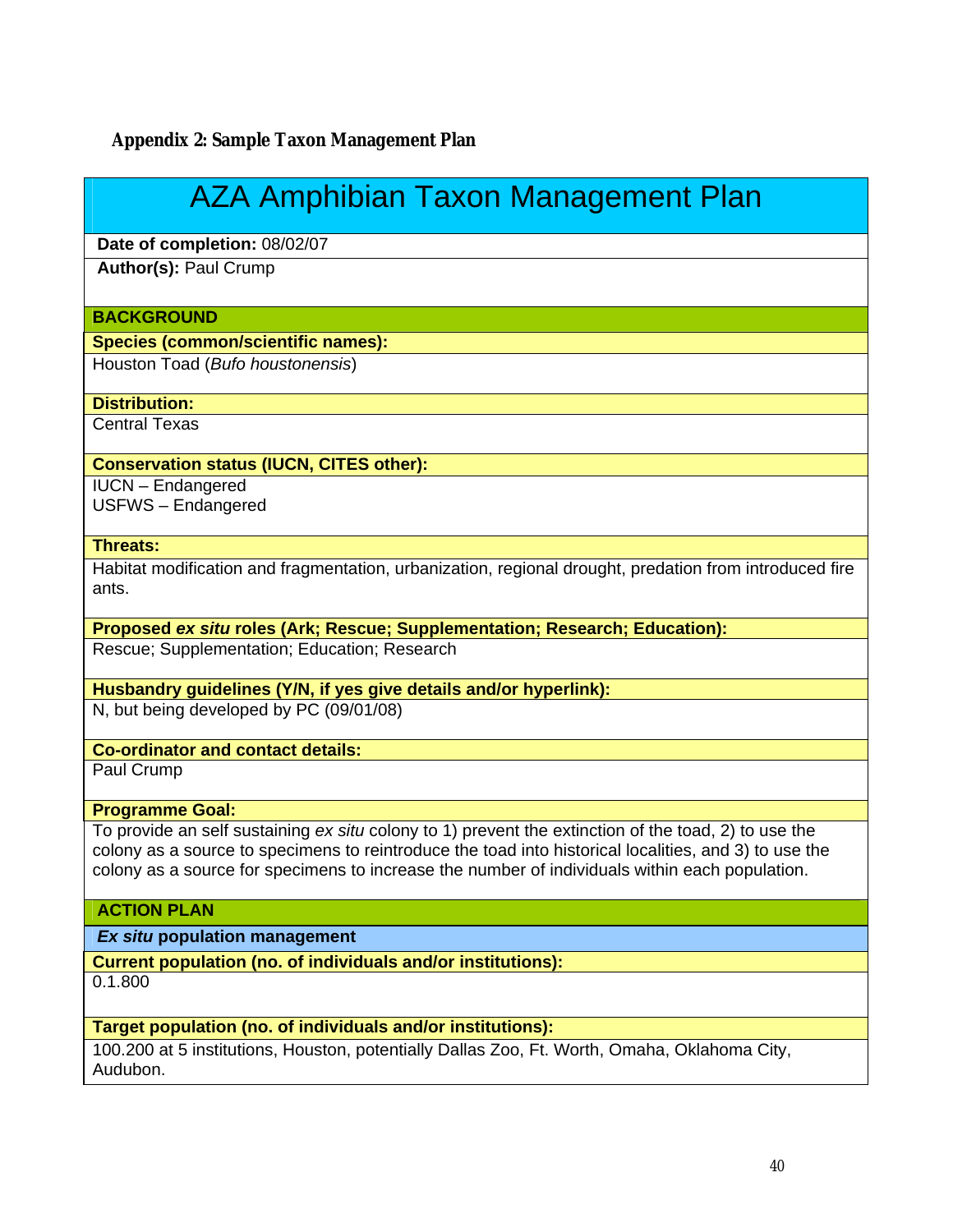#### **Objectives (clearly defined and measurable):**

Self sustaining ex situ population exists that is genetically and demographically stable

#### **Proposed actions and respective time frames:**

- Collect additional egg strands (if less than 15 were collected in 2007). January – May 2008

- Release the remaining juvenile Houston Toads after 30 (10.20) Toads are kept back from each cohort for inclusion into ex situ assurance colony. September – October 2008

- Solicit other regional and Texas zoological and academic institutions to participate in program to hold, research and/or breed Toads for release (the timeframe will allow addition of Bufo houstonensis to holding permits in before receiving them). September – October 2008

- Collect additional egg strands (if less than 15 were collected in 2007 and 2008) January – May 2009

- Pair up first round of founders for breeding as soon as wild breedings are documented in Bastrop January – May 2009.

### *Ex situ* **Research**

#### **Current research objectives and expected time frames:**

Husbandry and nutritional requirements of the larvae and juveniles – 07/01/08 Meiotic sex ratio vs. operational sex ratio – 01/01/08 Disease monitoring and parasite treatments – 01/01/09

#### **Proposed research objectives and expected time frames:**

Study if differential growth rates exist between sexes (females grow quicker and both mature in 1 year or males mature in 1 year and females mature in 2 years) – PC 01/01/09 Investigate tadpole "spinning" issues – PC 09/01/08

#### **Actions necessary to meet research objectives:**

Expand ex situ capacity to allow for tadpole and juvenile experimental replication – PC Houston Zoo is providing additional amphibian quarantine space due to be ready in early 08 01/01/08 Solicit amphibian pathologist/disease expert to examine tadpoles with "spinning" issues – PC to contact Allan Pessier about this 10/01/07

Assess health status of captive toads rigorously once data from wild populations is available – PC 01/01/09

#### *Ex situ* **Education**

**Educational message:** 

Example of an amphibian that suffered dramatically due to the synergistic efforts of man and nature. Rapid urbanisation and prolonged drought (as a result of climate change?)

**Objectives (clearly defined and measurable):** 

Teach Texans about the story behind the population decline and range contraction of the Toad and how despite intentions, the conservation tactics have failed.

Use the Toad as an organism to illustrate the process of glacial expansion and contraction and how this process can lead to relict species and speciation.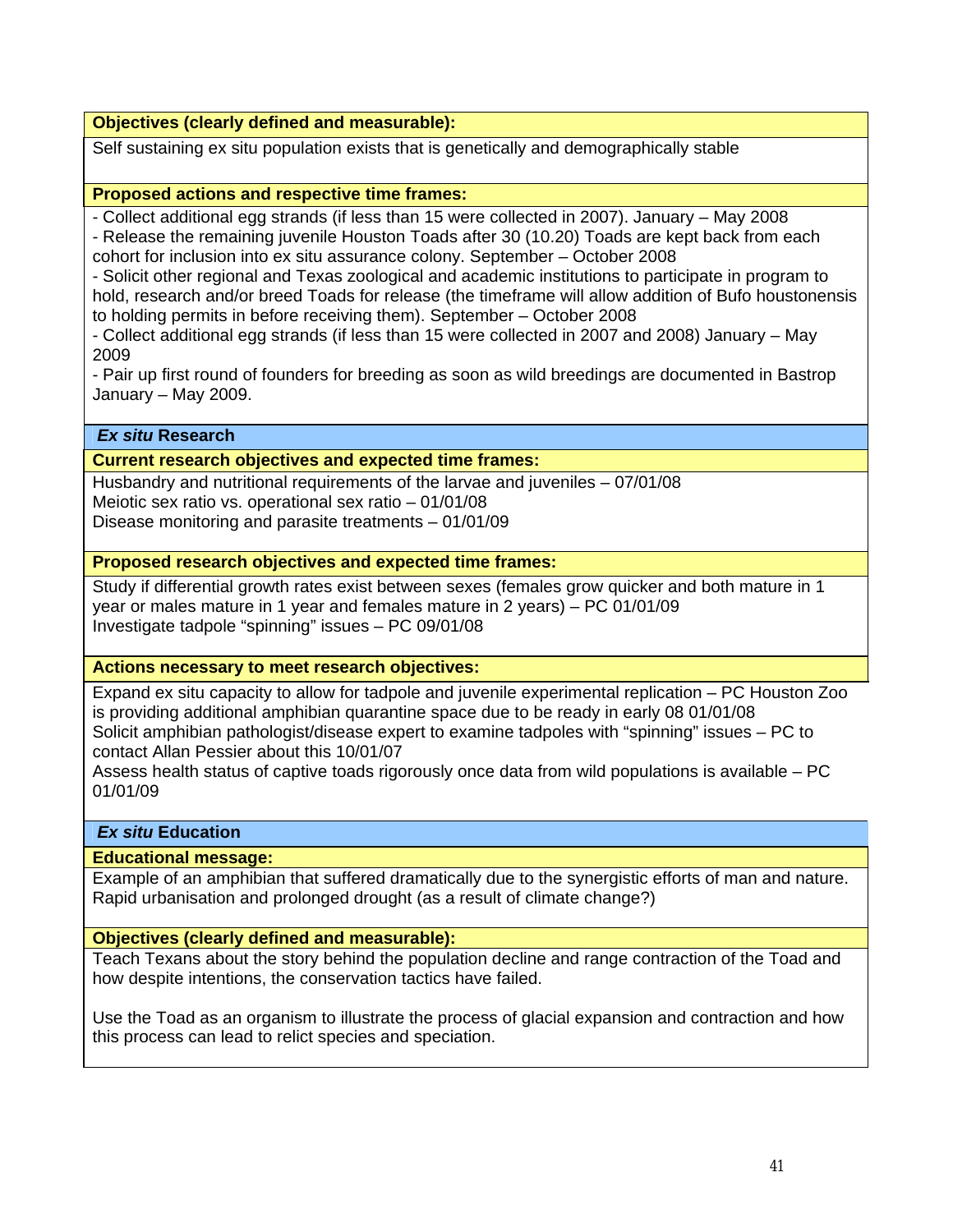### **Proposed actions to meet above Educational Objectives with time frame:**

**Look for and solicit regional zoos and educational facilities to display the Houston Toad – PC** 06/01/08

 Develop supplementary educational material for institutions wishing to display toads – PC to work with an educator to develop this material 06/01/08

#### **Any other information:**

#### **In-country/field initiatives**

#### **Current activities:**

Population surveys and searches,

Metapopulation genetics,

Larval and juvenile recruitment rates and other demographic and life history parameters, All in situ research is being conducted by the lab of Dr. Mike Forstner at TX State Univ., San Marcos.

#### **Objectives (clearly defined and measurable):**

The main goal is to reintroduce the Houston Toad into at least one historical locality and evidence of reproduction and population viability is acquired over multiple years to confirm success. Subsequent initial primary objectives then become

1) Restore Toad habitat by brush reduction,

- 2) monitor for emerging infectious disease,
- 3) headstart Toads to bypass tadpole and juvenile mortality,

4) Population searches and monitoring

Other in situ research needed is a wild population health assessment to compare incidence and prevalence of significant, known and unknown diseases with ex situ colony specimens.

#### **Proposed actions and respective time frames:**

 The main core of in situ research requires little assistance from AZA institutions. However, PC will maintain regular contact with TSU and provide information as needed.

 Assistance can be provided with the health assessment and a Morris-Animal Foundation Grant is currently being prepared. PC needs to finish this and work with Allan Pessier to see if he can perform disease diagnostics for the project – 06/01/08

#### **Long term goal (exit strategy):**

In situ - brush reduction to restore Toad habitat, disease monitoring, ex situ, expand the range of the Toad back into its historical localities; increase the current population size and number of populations of the Toad; establish a self sustaining ex situ colony of toads to serve as a assurance colony and as a source of animals for reintroductions into historical localities. Down list the Houston Toad to threatened by the USFWS.

### **References**

#### **Publications/reports:**

1984 USFWS Recovery Plan

2006 Report by Mike Forstner to USFWS for active Toad recovery.

#### **Bibliography:**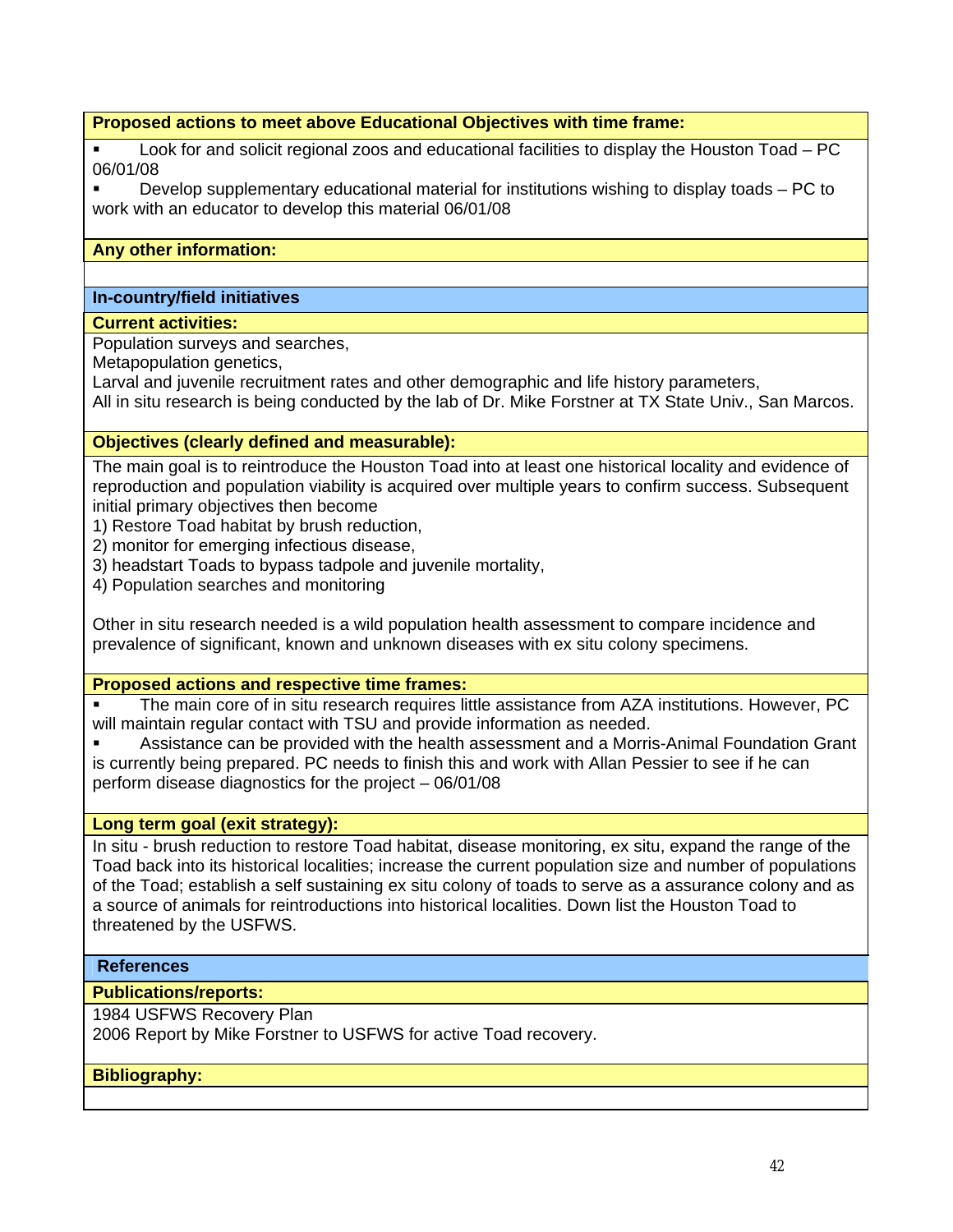### <span id="page-42-0"></span>**Appendix 3: ATAG Taxon Champion Job Description**

#### Description

The taxon champion is responsible for developing and implementing a Taxon Management Plan, tracking the status of the *in- and ex- situ* population, and serving as an information resource among Taxon Management Plan participants. The coordinator should have a demonstrated interest and/or expertise in the taxonomic species and should have institutional approval and support for the position.

 The taxon champion position differs from traditional PMP or SSP coordinator positions. While PMP and SSP coordinators are often involved with *in situ* conservation, the primary role of these coordinators is management of *ex situ* conservation population. This is not necessarily the case with the taxa being covered by a champion, the position is a more holistic and an evaluation of the conservation needs of the taxa and the feasibility of implementation is likely the first action of the new champion.

#### Criteria

• Should have husbandry and/or *in situ* conservation experience and expertise that will facilitate conservation success.

• Demonstrated or inferred behavior consistent with guidelines and reporting requirements of the Amphibian TAG and the AZA.

• Must possess excellent communication skills, an enthusiasm for interacting with a diversity of amphibian conservation partners, and a willingness to present progress of the Taxon Management Plan.

• Possess basic computer skills and record keeping abilities.

#### Application Process

Taxon champions may be solicited by a member of the steering or special committee of the Amphibian TAG for the task because of their specific skills and experience with the taxon in question, or else may apply to positions posted in the monthly AZA Amphibian Newsletter. All candidates will be required to fill out the application form and submit a CV. The steering and special committee of the Amphibian TAG will vote to approve positional taxon champions

#### Specific Responsibilities

• Develop a Taxon Management Plan for approval of the AZA Amphibian TAG Steering Committee within three months of accepting the position/appointment.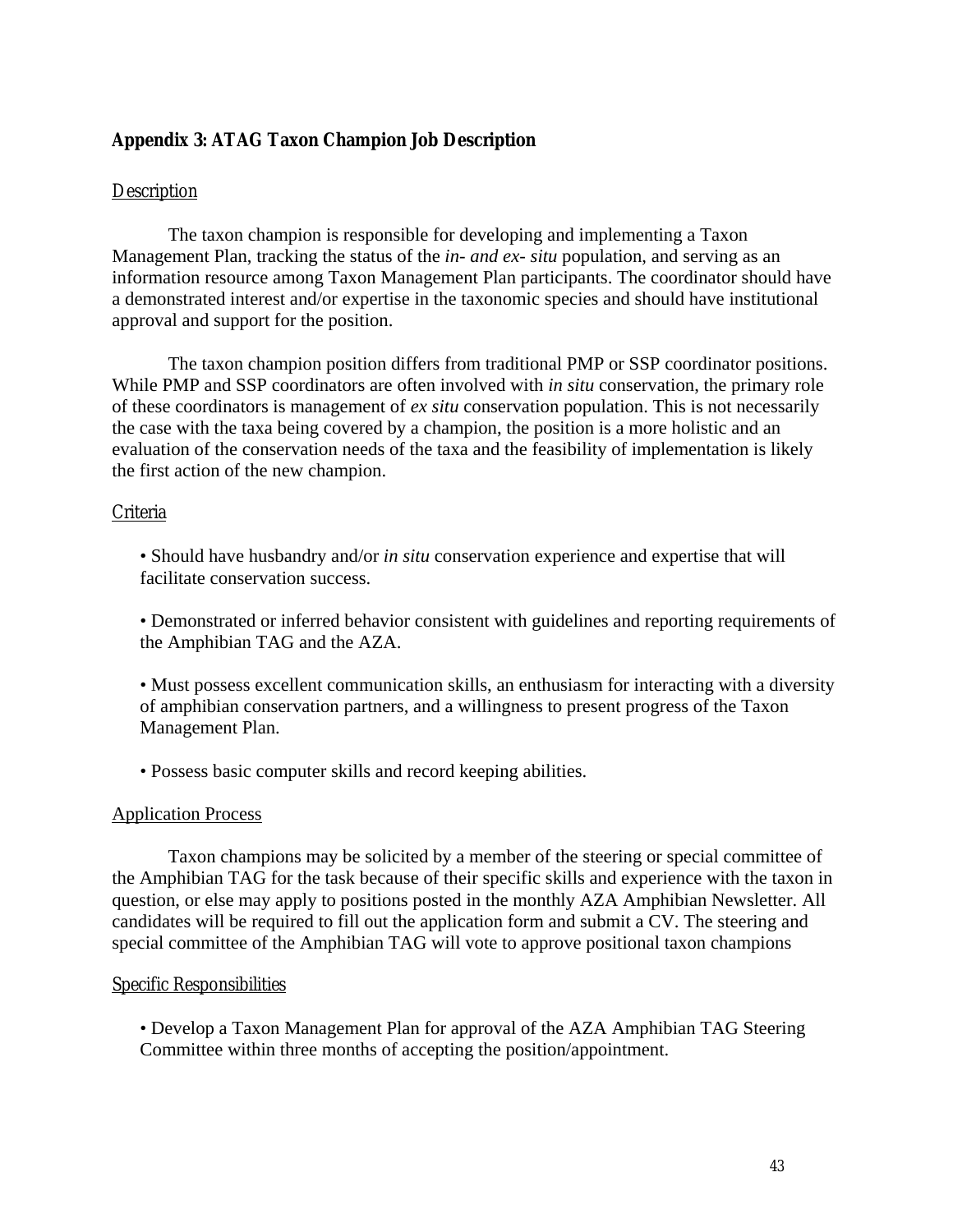<span id="page-43-0"></span>• Develop a listserv or analogous forum for Taxon Management Plan participants to exchange information.

• Initiate a computer database of Taxon Management Plan participant holdings. This database should include all specimens in captivity (both within and outside of AZA institutions) that are appropriate and consistent with the objectives of the Taxon Management Plan.

• Actively seek new and appropriate Taxon Management Plan participants. Participants should be well aware of the species-specific goals of the program (e.g., ark population for extinct-in-thewild taxa, necessary biosecurity, and captive research on reproductive biology).

• Active linkages and communication with *in situ* activities are mandatory for all species. This includes but is not limited to any municipal, state or federal programs, university or museum research, NGO, non-profit, or any other organizations or individuals with objectives and behavior consistent with the goals of the Taxon Management Plan. Regional contacts, advice and recommendation(s) can be obtained through the steering or special committee of the Amphibian TAG, through the CBSG/WAZA Amphibian Ark, or from the IUCN's Amphibian Specialist Group.

• Keep the Taxon Management Plan updated and, at least annually, distribute to participants.

### Accountability

The taxon champion is responsible for working with the Amphibian TAG and the AZA Conservation Department to ensure that the program is run effectively and efficiently. The TAG can remove the taxon champion if s/he is consistently not responsive to requests for information, is out of communication with the TAG for an extended amount of time, or fails to meet the management and communications responsibilities as outlined in this position description.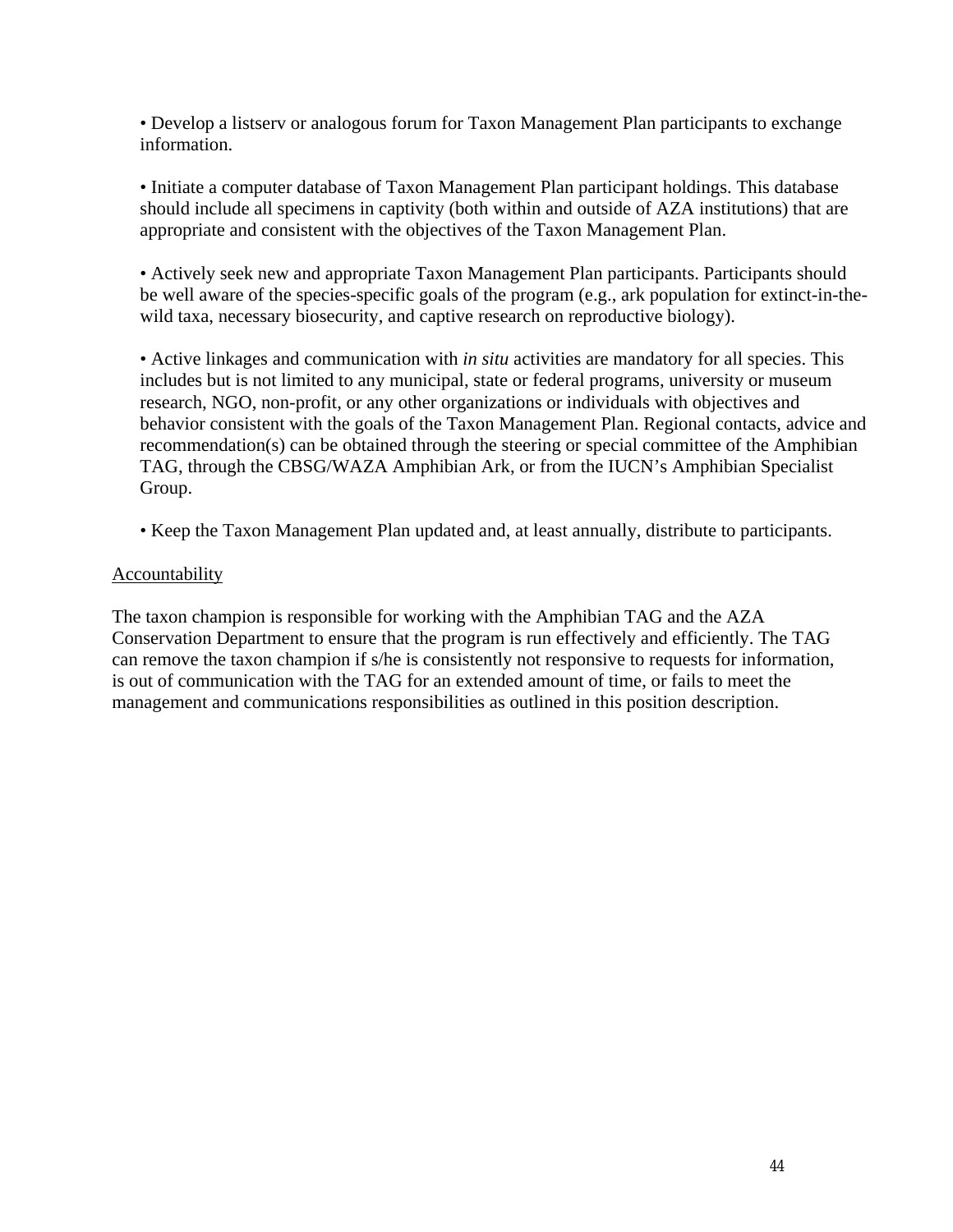# **Application for an Amphibian TAG Taxon Champion**

Individuals interested in coordinating the Taxon Management Plan of a selected amphibian species should complete the following application and return it to the Amphibian Taxon Advisory Group Chair.

### 1. **Applicant Information**

| Name:                         |
|-------------------------------|
| Institution:                  |
| <b>Institutional Address:</b> |
| Phone:                        |
| Fax:                          |
| Email:                        |

### 2. **Taxa encompassed in plan**

### 3. **Please submit a curriculum vita, including all relevant experience with the taxon for which the applicant is applying.**

### 4. **Statement of Individual Commitment**

 As a Taxon Champion, I am willing and able to devote the necessary time and energy to oversee the establishment/progress of the plan. I am willing and able to meet all deadlines and responsibilities as outlined in the job description document. Failure to meet these requirements will result in my removal as taxon champion.

Name of Applicant

Signature of Applicant

Date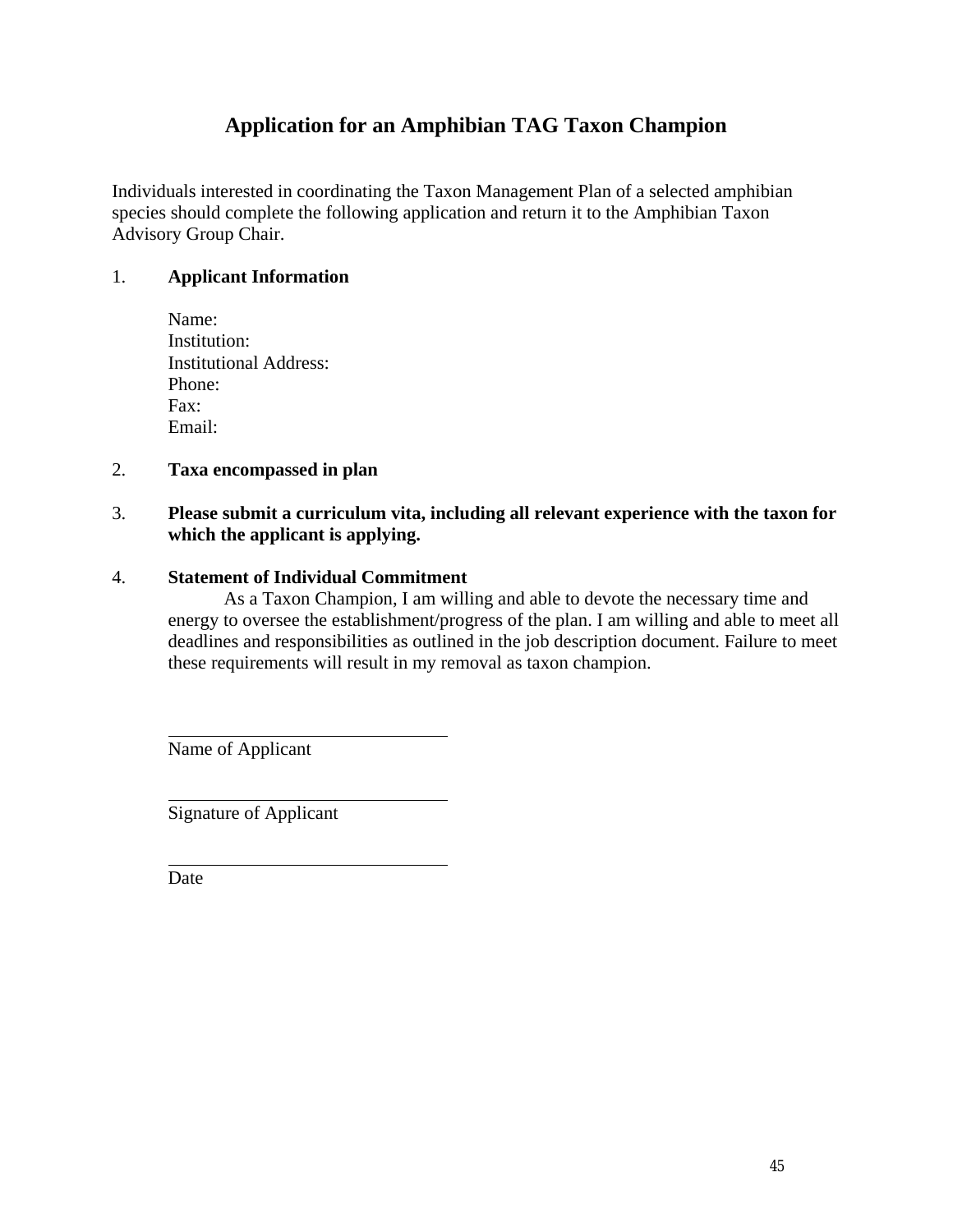### 5. **Statement of Institutional Support**

The (name of institution) is committed to providing the adequate resources and support for the establishment/progress of the Taxon Management Plan for <u>Community Community (name</u> of taxa) as outlined in the job description document.

Name of the Director / Governing Official

Signature of Director / Governing Official

Date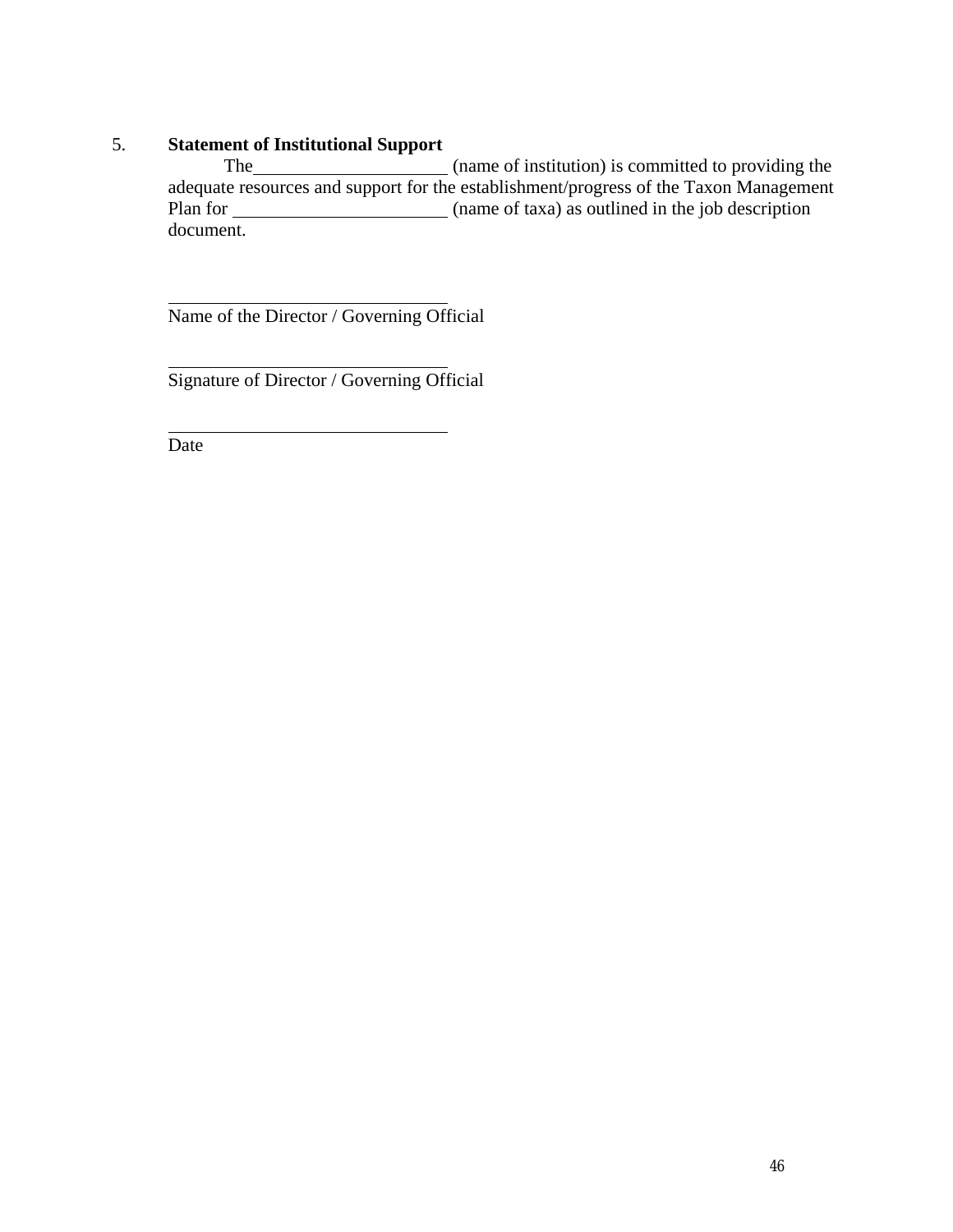## <span id="page-46-0"></span>**Appendix 4: Recommendations for Amphibians Used for Outreach Programs**

Compiled by Diane Barber, Fort Worth Zoo Updated May 2008

## **INTRODUCTION**

This document has been created by the AZA Reptile and Amphibian Taxon Advisory Groups to be used as a resource to aid in the development of institutional outreach programs and has been updated specifically for amphibians. Within this document are lists of species that are commonly used in amphibian outreach programs. With nearly 6,000 species of amphibians in existence today, there are numerous combinations of species that could be safely used in outreach programs. It is not the intent of the ATAG to produce an all-inclusive or restrictive list of species to be used in outreach. Rather, the list included in the RCP is intended for use as a resource and are some of the more common species that have been safely used in outreach programs.

It is hoped that during the species selection process for outreach programs, educators, collection managers, and other zoo staff work together, using ATAG outreach recommendations, ATAG RCP, and Institutional Collection Plans as tools. It is well understood that space in zoos is limited and it is important that outreach animals are included in institutional collection plans and incorporated into conservation programs when feasible. However, this does not mean that all outreach animals must be part of a conservation program. There are many parallel species that can be used in place of rare or "fragile" animals to convey conservation and education messages.

There are numerous components to consider when choosing appropriate species for use in outreach programs. Some popular species used for exhibit can be categorized as "difficult" from documented experience or by reputation, rendering them unsuitable for outreach programs. However, it is important to remember that individual animals often have individual personalities and can sometimes be evaluated on a case-by-case basis. These considerations as well as staff expertise, husbandry requirements, medical and nutritional requirements, length and types of programs, environmental needs, restraint and transportation methods, temperament, safety issues, and educational messaging should all factor into sound collection planning for outreach program animals.

### **HUSBANDRY CONSIDERATIONS**

It is imperative that adequate housing is provided for all animals. Housing and quarantine requirements for each species should be addressed and approved by qualified staff before animals are acquired. Because of their relatively small size, ease of availability, and seemingly routine housing components, amphibians are oftentimes acquired before enough is learned about their husbandry requirements. Although some amphibians, such as marine toads, can live long and seemingly welladjusted lives housed in nothing more than a glass terrarium with no substrate and minimal props, this is not the case for every amphibian. Many species require elaborate environments just to survive. Components such as space utilization, ultraviolet light requirements, thermoregulation needs, nutritional and medical requirements, stress factors, water quality issues, adequate record keeping, etc., all factor into maintaining healthy captive amphibians. There is no simple recipe or cookie-cutter approach to choosing the right species for an outreach program. It is imperative that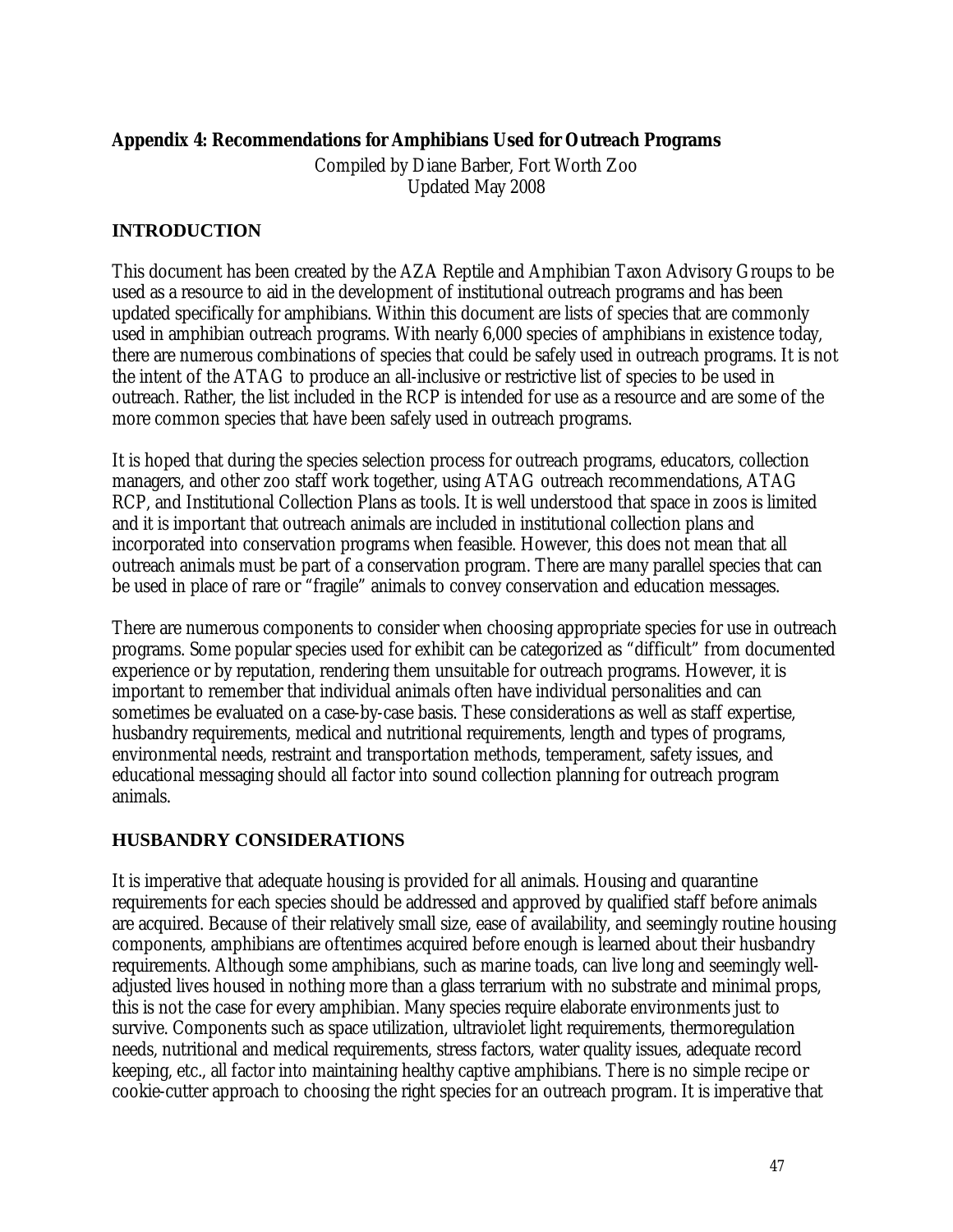each animal is researched and experienced personnel are consulted before acquisition in order to evaluate whether or not the animal can be adequately housed and cared for. The *ATAG's Husbandry Resource Guide* (available at: **[http://www.aza.org/ConScience/Amphibians\\_Intro/index.html](http://www.aza.org/ConScience/Amphibians_Intro/index.html)**) and Steering Committee Members can be used as resources outside of institutions if necessary, but by all means utilize herpetological staff if they are present.

All efforts should be made to acquire animals that can be properly cared for. Some species are suitable for trained keepers or educators who have little to no amphibian husbandry experience. On the other hand, there are many species that require expert care and are labor intensive. Adequate training should be given to all caregivers and expertise levels of staff should mirror the attention needed for the animals in the collection. The animals recommended for outreach programs in the ATAG RCP have been categorized by level of experience needed by the caregiver in terms of meeting husbandry requirements, as well as the animal's relative level of hardiness in captive situations in order to help facilitate the decision-making process.

# **HANDLING AMPHIBIANS**

During the handling or transporting of any animal, safety considerations for the animal, handler, and audience are of utmost importance. These factors include animal transport and handling methods, animal size, temperature limitations, stress levels, audience contact with the animal, appropriate settings and situations, disease and handling protocols, experience and number of handlers.

Each institution should develop its own handling protocols for its outreach programs. This document touches upon some of the more common issues and suggestions for safely handling and transporting amphibians. Once again, this is not an all-inclusive document and is meant to serve as a guideline for developing a handling protocol.

### **Animal Transport and Restraint**

Many amphibians are easily transported from one destination to the other with little to no demonstrable adverse effects. Amphibians can be placed in small plastic containers filled with damp moss or paper towels and transported within styrofoam boxes or coolers to regulate temperature changes. As with any animal, care must be taken to keep them from direct sunlight and extreme temperature changes and to provide adequate ventilation. (For more information read IATA's Live Animal Regulations for standard shipping methods for amphibians by commercial airlines: http://www.iata.org/ps/publications/lar.htm.)

Most of the amphibians recommended in this document require little restraint when handling. When choosing outreach animals, it is important to consider the size and temperament of the animal and the type of restraint necessary for each species. It is imperative that the handler is experienced enough to reasonably anticipate the animal's reactions and behavior in various situations. The handler should also know how to adequately provide support to the animal so that is comfortable and relaxed. It is recommended that powder-free surgical gloves be worn when handling amphibians due to their permeable skin. Many institutions restrict the handling of amphibians entirely, using a clear box. When holding amphibians, it is important to restrain them from jumping and injuring themselves. Large amphibians can be held by both legs at the base of their body, while small species, such as dart frogs, may be carefully grasped by one or both hind limbs. It is not recommended to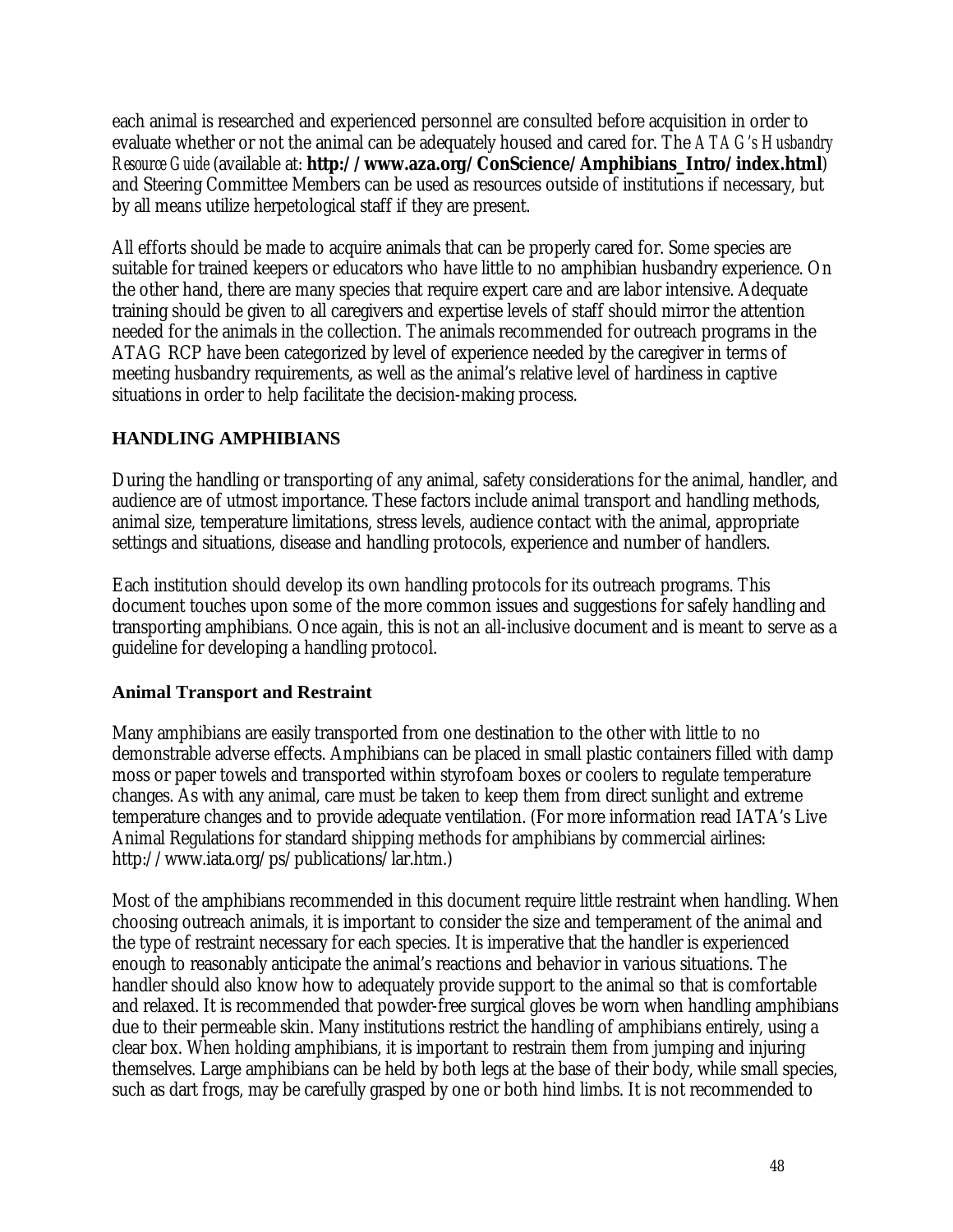allow the audience to hold the amphibians. If the audience is small, it is acceptable to allow a few people to touch the amphibian with one finger. However, the amphibian should be rinsed and rehydrated with dechlorinated water. Many species of amphibians are capable of excreting toxic, irritating secretions through glands in their skin. Therefore, the audience should wash their hands after they come in contact with amphibians.

## **Evaluating the Situation**

Comparing the animal's temperament and anticipated stress levels against the actual type of event will help determine the amount of time each animal should be handled. For example, a dart frog may be appropriate for an intimate 10-minute news interview, but will most likely become stressed during a 30-minute demonstration walking among a group of party guests in someone's hand. Most species of amphibians should be placed in plastic containers if they are going to be used for more than 10 minutes at a time. The actual environment can have a direct effect on the amount of time an animal should be used in a program. Amphibians can stress easily and dehydrate quickly if used outdoors during a hot day. In such cases, it is best to keep the amphibians moist in shaded areas and to keep direct contact at a minimum. It is also important to know the natural history for each species. For example, a Gulf Coast toad would fair well on a warm summer day, but hot temperatures could be dangerous for a cool, forest dwelling species such as marbled salamander for extended periods of time.

Whatever the case, always evaluate the setting and consider stress-related factors such as amount of time handled, potential contact with the audience, and environmental influences such as temperature, as well as the animal's actual role in the program's messaging in order to help choose the most appropriate species.

### **Minimization of Disease Transfer**

Each institution should decide what level of intermixing between "collection animals" and "outreach animals" is allowed to reduce the risk of spreading infectious diseases into the zoo population. This needs to be decided through thoughtful consultation of the reptile staff, veterinary staff and programs staff so that the institutional goals for the outreach program may be obtained without placing unreasonable or unnecessary limits to the use of the animals. As a general guideline, it is best to maintain outreach animals in a separate facility from the core animal collection.

Outreach animals may need to be held to a more rigorous preventive medicine program with routine fecal checks performed quarterly. Any animals that are not behaving normally or are known to be ill should not be used until the issue is resolved.

# **EDUCATIONAL MESSAGING**

The use of threatened species can be effective. It is recommended that all state and federal laws are followed and that the audience is made aware of the laws. Animals that are surplus to SSPs and captive management programs can be important ambassadors for their own conservation.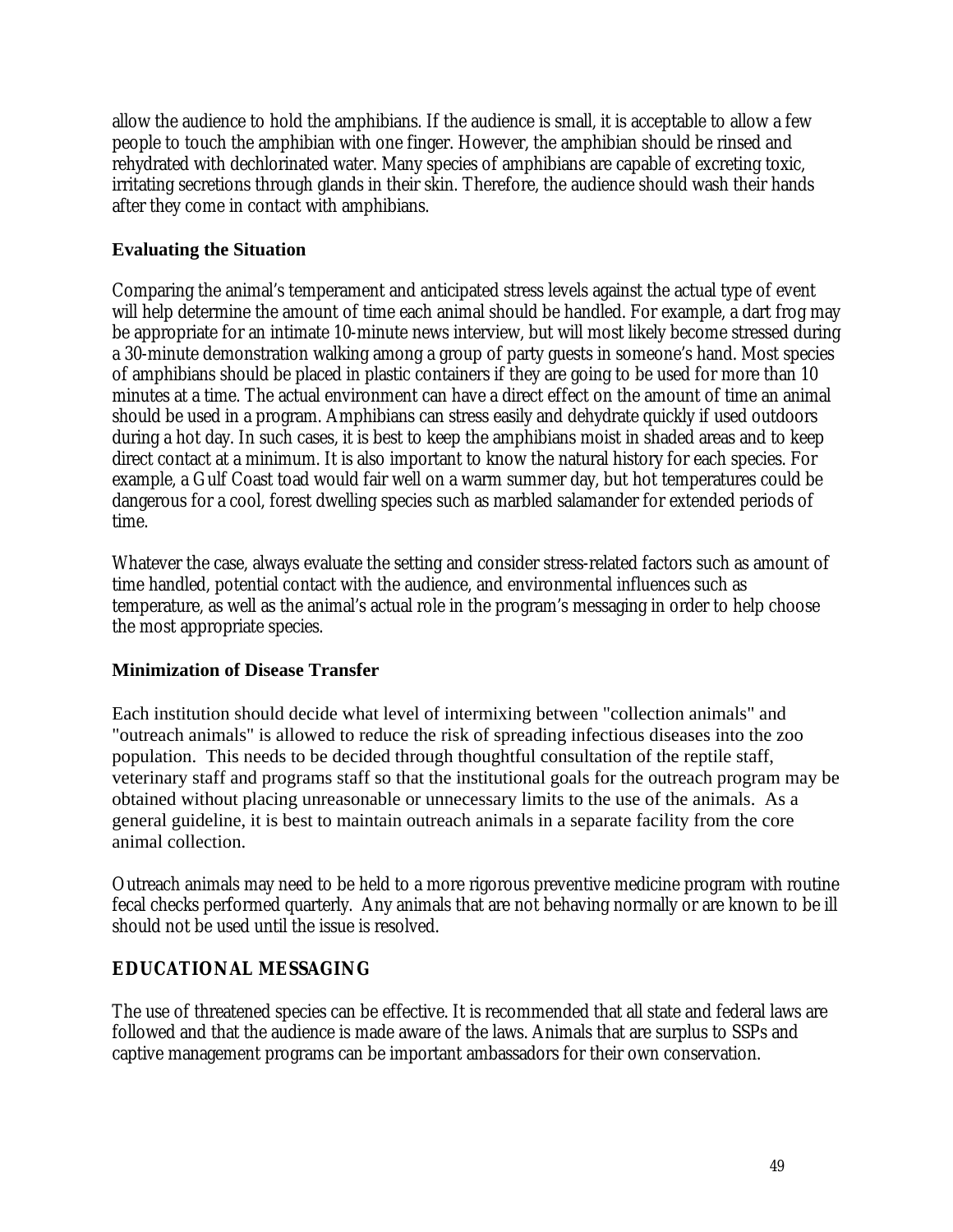Native species are all too often overlooked in zoo programs. Through the use of locally occurring species in outreach programs, audiences can learn about conservation in their own backyard. Using amphibians for outreach is also a good opportunity to teach audiences about state-protected species, cohabitation, the affects of urban sprawl, pollution, global warming, biomedical applications, amphibians as bioindicators, and of course, the global amphibian crisis.

### ATAG Amphibians in Classroom Settings Statement:

Live amphibians in classrooms can stimulate students' interest in wildlife and promote respect for animals and their ecosystems. However, it is important that teachers think about disposition of classroom pets prior to obtaining them. Obviously, it is ideal for teachers to keep the amphibians from semester to semester until their natural death. However, as this is not always possible, it is imperative that teachers seek alternatives to releasing unwanted amphibians into the wild. Releasing larval (e.g.: tadpoles and newts) forms and metamorphosed (juvenile and adult) amphibians can have serious impacts on native species and their ecosystems. Released amphibians can introduce harmful pathogens and parasites into the wild. They can also out-compete native species for food and shelter, or act as predators, eating indigenous amphibians. Teachers should act responsibly and plan to keep the pet for its lifetime. If the amphibian can no longer be housed and a suitable home cannot be found, euthanasia is a better alternative than releasing it to the wild.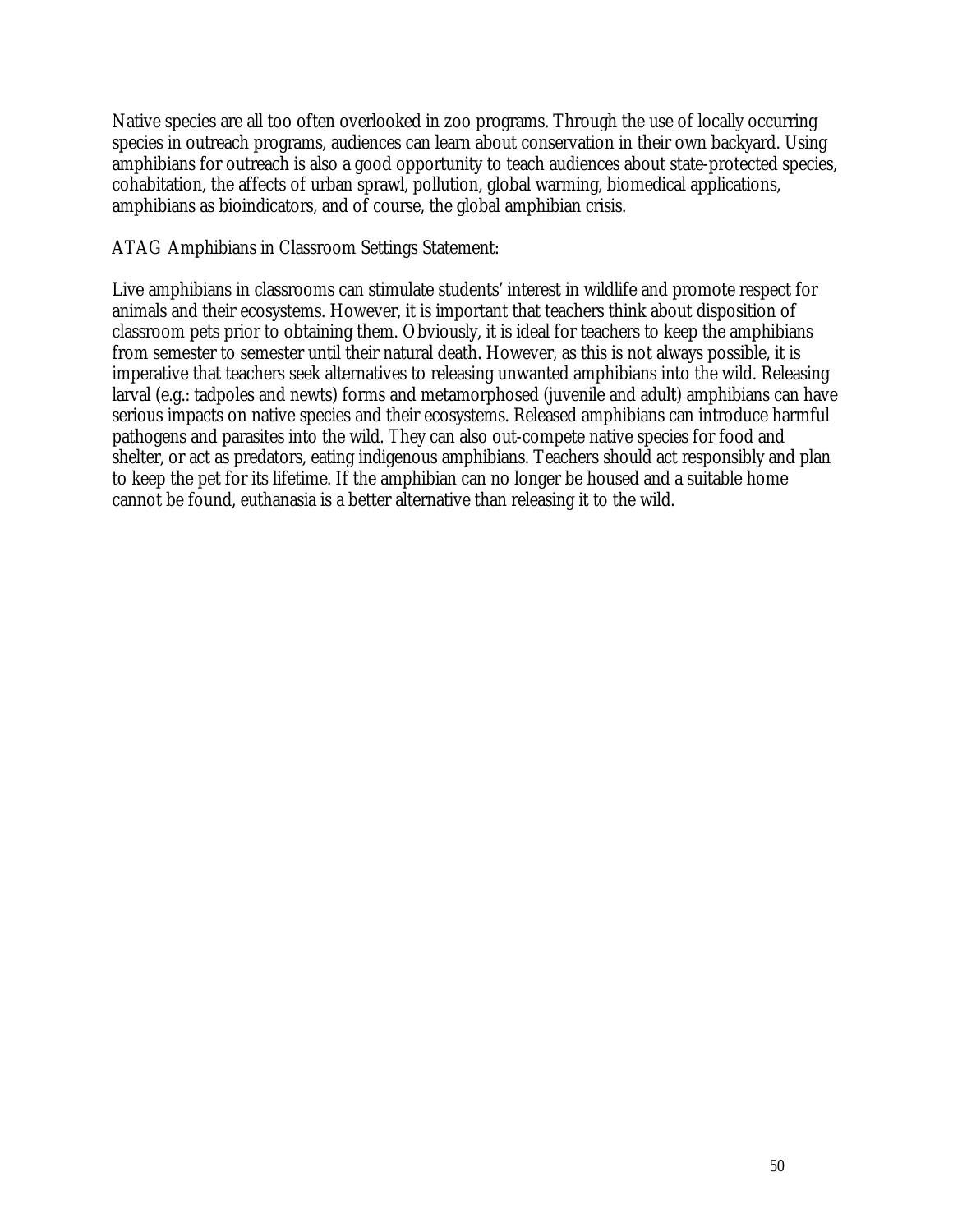## <span id="page-50-0"></span>**Appendix 5: Amphibian Quarantine Guidelines**

Chapter 3 of the *Amphibian Husbandry Resource Guide*, Edition 1.0. A publication of AZA's Amphibian Taxon Advisory Group, 2008

Author: Shannon T. Ferrell, D.V.M., D.A.B.V.P., D.A.C.Z.M. Associate Veterinarian, Fort Worth Zoo 1989 Colonial Parkway Fort Worth, TX 76110-6640 sferrell@fortworthzoo.org

**Caveat:** All the classifications and recommendations below were created to form a baseline of information for amphibian management decisions within AZA facilities. The recommendations represent the optimal quality of care that might not be financially or physically possible given a facility's particular limitations. Therefore, this document should not be construed as being mandated policy, but a set of suggestions that can improve amphibian care and conservation programs within participating institutions. The document can also be used to ensure that the highest recommended standards possible (such as for wastewater treatment and solid waste disposal) are incorporated into plans for new amphibian facilities. Over time, recognition of new diseases and technologies can and should be used to modify the information within this document.

# **TYPES OF QUARANTINE**

### **Quarantine 1 (Q1):** *Out-of-range with intent to return to the wild*

These animals are not from the locale where the facility is located. The main concerns are both the entrance and exit of pathogens from this quarantine group, as either direction engages a new host/disease interaction with potentially fatal effects.

#### **Quarantine 2 (Q2):** *Range country with intent to return to the wild*

These are wild animals from the general locale where the facility is located. The main concern is entrance of a novel pathogen into this captive group from outside the facility (i.e., a new disease agent has advanced into a geographic range as additional specimens are extracted to a facility, risking exposure to entire captive collection).

### **Quarantine 3 (Q3):** *Out-of-range for display, education, and research; no possibility of return to the wild in range country*

These are animals in the standard collection of the zoo or aquarium designated for education, display, or research. Although they are not to be released, they can be considered to be in a semiquarantine state, as they are not exposed to animals outside the collection.

### **Quarantine 4 (Q4):** *Incoming into facility*

These animals are coming into the collection from the wild or other institutions. They can bring diseases, native or non-native to the range country, into the collection. All specimens entering into the facility should complete a full entry-quarantine regimen (Q4) regardless of ultimate designation (Q1-Q3).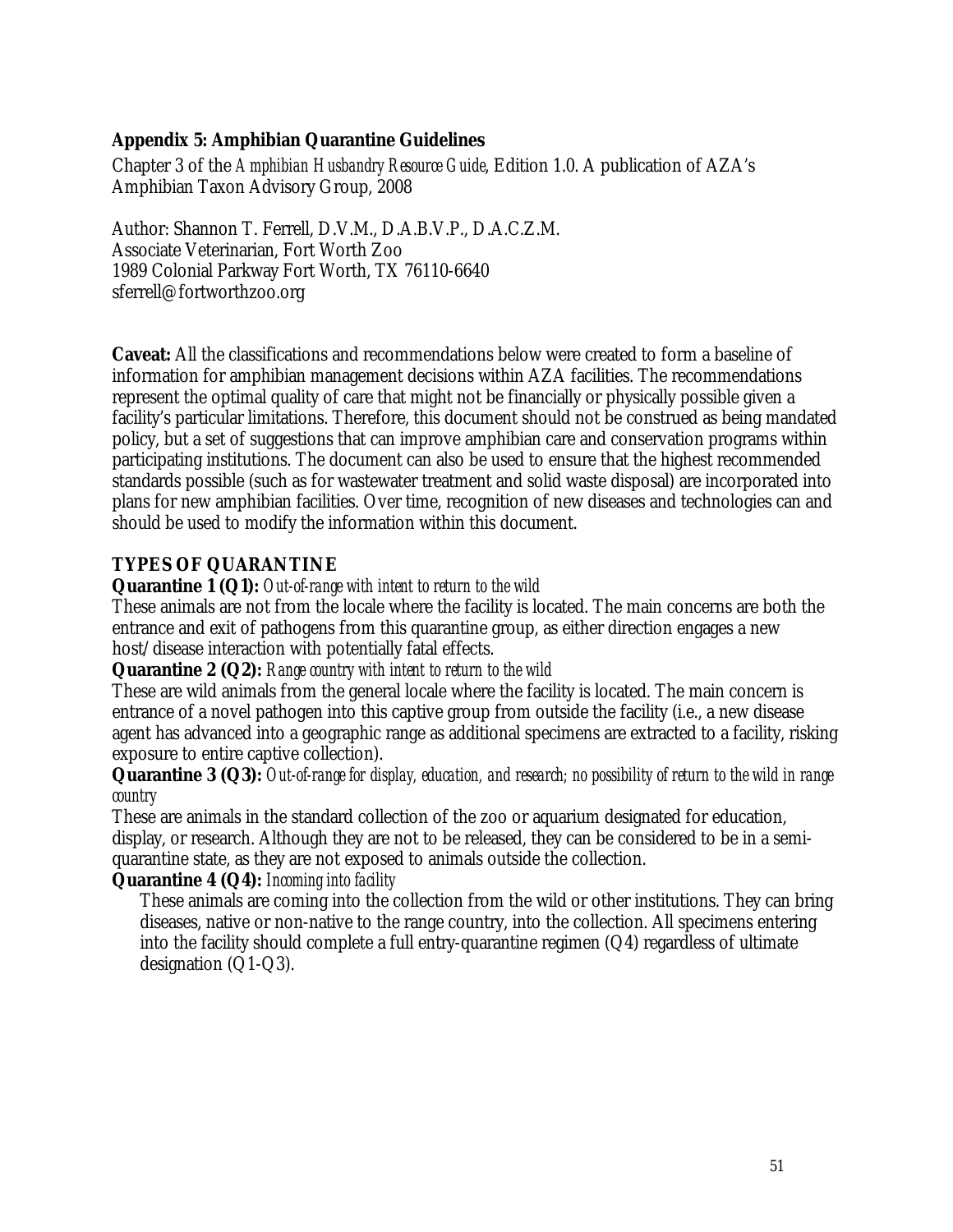# **QUARANTINE FACILITIES**

# **Natural history of animal**

Prior to the development of a species collection plan and construction of any facility/room, it is important to be familiar with the natural history of the species in question. Knowledge of the temperature, humidity, and light requirements with additional attention given to behavioral temperament can and should heavily influence the construction of the facility. Many species require specific water qualities and temperatures for optimal feeding and breeding that place heavy demands on construction and utilities, and that require advanced planning and budgeting.

# **Location**

- Quarantine 1, 2, and 4 *Preferred* standard for location of the Amphibian Quarantine Facility, The quarantine facility is a completely separate building from the cosmopolitan animal collection. Only a single species or species assemblage (an amphibian faunal group that naturally occurs in the range country) is permitted per room. Facilities that house individual species or species assemblages in self-contained units [such as modified shipping containers (Amphibian Research Centre, 2007)] may have advantages over a single dedicated building.
- Quarantine 1, 2, and 4 *Minimum* standard for location of Amphibian Quarantine Facility. Dedicated space in a cosmopolitan animal facility should consist of isolated rooms containing only a single species or species assemblages (as described for the preferred standard above). Animals need to be serviced first in the day before caring for animals in the cosmopolitan collection. It is important for managers to understand that these rooms constitute the Amphibian Quarantine Facility; showering upon exit or minimum equivalent should occur **PRIOR** to handling non-quarantine collection animals.

## **Rooms**

**Surfaces** 

Walls, floors, and ceilings should be impervious to fluids, creating easier cleaning and enhancing sanitation.

**Electrical** 

Water is often splashed around during cleaning of aquatic amphibians such that all electrical outlets should have ground fault circuit interrupters (GFCI).

- Environmental controls (For more information on following topics, see Chapter 1)
	- o *Temperature:* Rooms need to be capable of adjusting temperatures to meet the natural historical ranges for the species and be capable of independent variation within a facility such that each room can run at a separate temperature. Temperatures within a room should ideally be warmer during the day with a small nocturnal decrease to simulate environmental fluctuations.
	- o *Humidity:* Humidity can be increased by the use of free-standing humidifiers, misting systems, or changing enclosure design to optimize humidity. Non-aquatic amphibians usually need high humidity that can be provided by using a moss substrate to keep the cage environment at an optimal humidity level.
	- o *Light:* Rooms and enclosures should be capable of independent light levels based on the required light cycles (most amphibians require at least 8-12 hours of light daily). Full-spectrum lighting is recommend to provide ultraviolet-B (UVB) and UVA.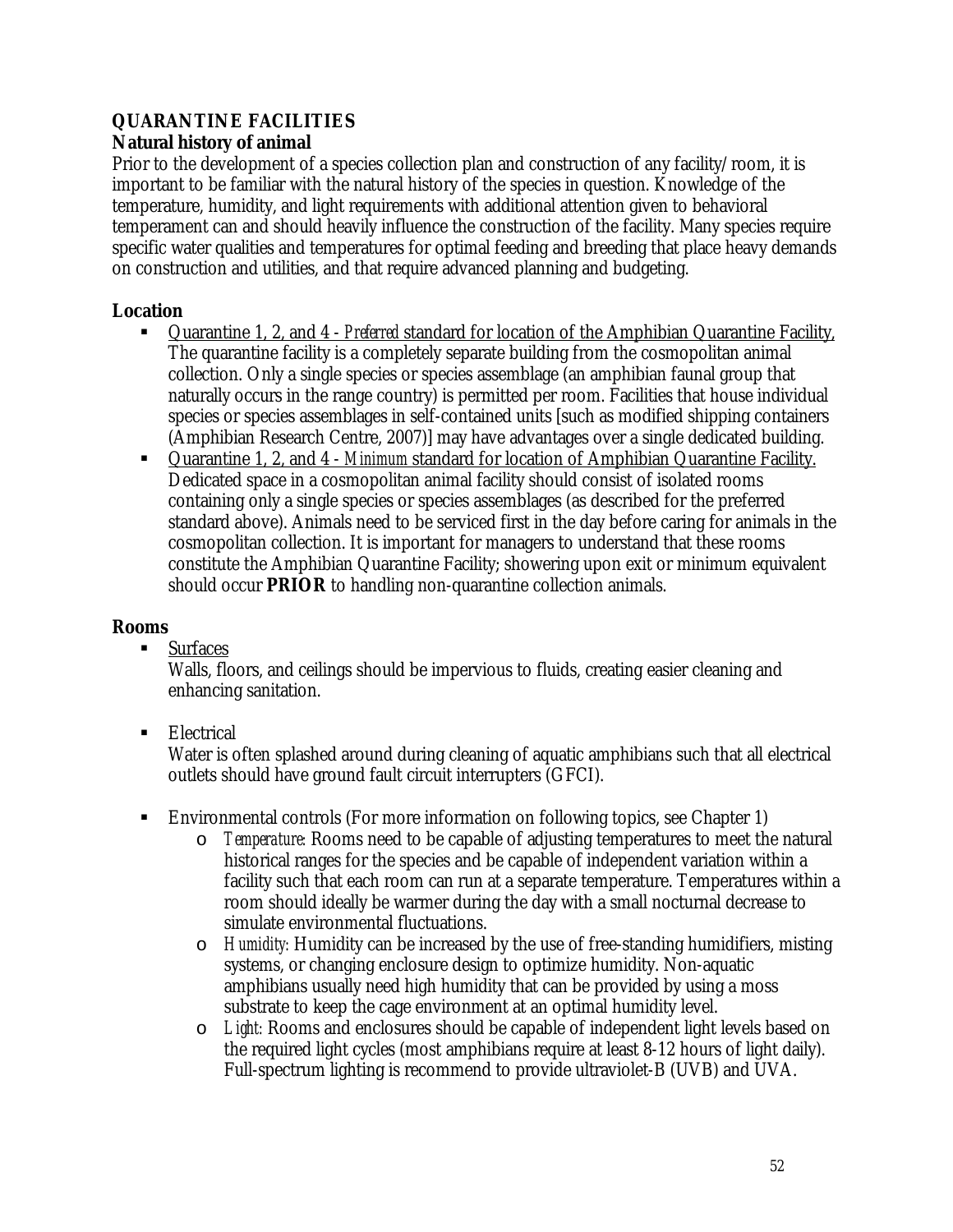# **Enclosures**

Glass, fiberglass, or plastic tanks can be used. Acceptable plastics are those used for human food storage as other industrial plastic sources can leach toxicants into the water. Plastic food storage bins (5-15 gallon/19-57 L) with custom-fabricated, ventilated lids are used frequently. Tank dimensions vary with size and number of animals housed. Tanks can be plumbed for constant water flow and drainage, if needed (see *Water* section below for information on plumbing). Opaque containers and the use of hiding sites (PVC pipe, ceramic tiles, or terra cotta pots, etc.) decrease stress and enhance growth. Cages placed on racks at a tilt promote drainage and hygiene, maximize storage, and improve access through lid on top. As many species can escape by climbing or jumping out of the enclosure, lids should be well-fitted and securable. For more information on enclosures, see Chapter 1.

# **Water**

- **Desired types** 
	- o *Disease-free water*: Water acquired from sources determined to be free of amphibianrelated diseases
	- o *Treated water*: Water treated to safeguard inhabitants against disease transmission
		- Heat sterilized to 160 F (71 C) for 15-20 minutes under pressure is the *preferred* method.
			- Sediment removing mechanical pre-filters with chemical treatments (such as chlorine or chloramines) is the *minimal* method. Improper use of chlorine agents could potentially lead to accidental and catastrophic fatal exposure for resident animals and is also of environmental concern. Aeration of water can be used to remove some chlorine compounds. Other agents (sodium thiosulfate,  $AmQuel@+$ , and/or activated charcoal) can be added to chemically-treated water to remove any chlorine compounds. If using sodium thiosulfate to remove chloramines, the water will need further treatment to remove the ammonia (i.e., zeolite or biological filter).

# Sources

o *City/well* 

Inexpensive and commonly used. Tap water from municipalities contains lethal levels of chlorine or chloramines that should be removed by 24-48 hour aeration, chemical treatments (sodium thiosulfate or AmQuel®+), and/or activated charcoal filtration. Activated charcoal is much more effective at removal of chloramines than aeration. Well-water and tap water might have trace toxic chemicals that could be lethal to amphibians, making the use of activated charcoal preferred for treatment. Both tap water and well-water should have the pH and other water quality levels checked to ensure they are within the parameters for the species maintained. Some water sources will need to have the pH manipulated with chemical additives or buffers to be suitable for use with some amphibian species.

- o *Bottled*: Distilled or reverse-osmosis (RO) treated Expensive for a large-scale operation; distilled water and RO water is usually not electrolyte-balanced and can be fatal to amphibians without rebalancing with buffers, electrolytes, and pH adjustments (see Chapter 1 on *Source Water Treatment*).
- o *In-house reverse–osmosis (RO) treated*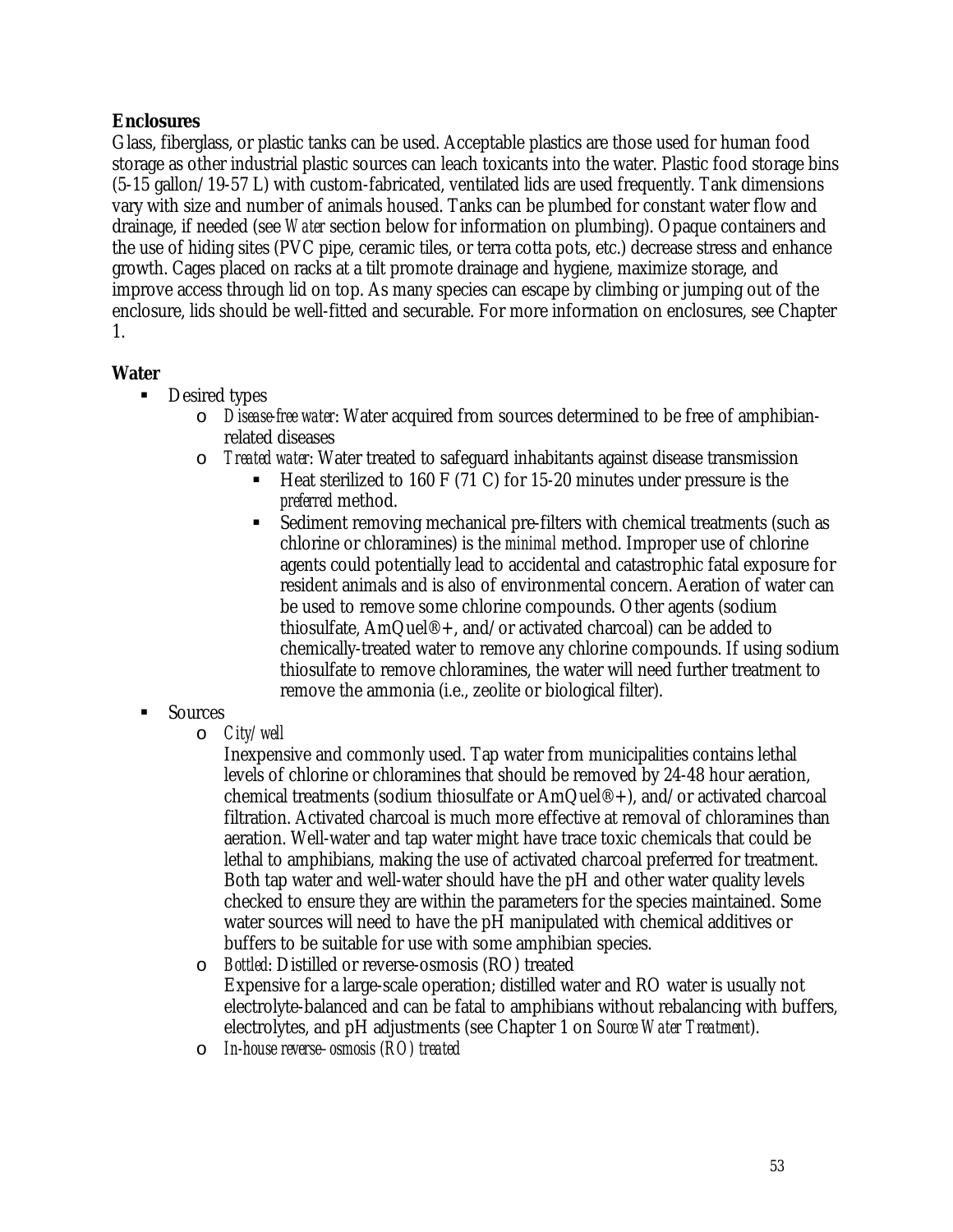Expensive for a large-scale operation, but provides the highest water purity available. Only moderate volumes are generated at any given time, involving daily production by staff. This method also requires rebalancing and buffering with salts and electrolytes for safe, long-term use with amphibians (See Chapter 1 on *Source Water Treatment*).

- Plumbing/flow system types
	- o *Static*: Closed systems with standing water (*dump and fill*) Works well for large or small groups. Enclosures should be plumbed for convenient draining and refilling purposes. These systems require daily manual labor to clean and maintain adequate water quality in the confined environment.
	- o *Recirculating systems*: Closed systems

Pumps force the water through mechanical (i.e., sand and/or charcoal) and biological filters to remove debris and nitrogenous wastes, respectively, from enclosures. Filters can become overwhelmed by debris and waste if used for large populations. These systems require regular maintenance and monitoring to ensure adequate water quality and flow rate.

o *Continuous flow systems*: Open systems

A constant stream of water into and out of enclosure usually by a hose, misting system, or other drip source dilutes waste to a non-toxic level in the enclosure water, and removes wastewater and debris continually. A standpipe can be employed to regulate pool depth as well as to drain water from this system. Influent water temperature and quality needs to be regulated and treated to ensure no chlorine compounds or other toxins. Constant monitoring is necessary to prevent temperature fluctuation into extreme ranges or overflow from a blocked drain.

Water quality testing

Testing should be performed weekly in Q4 and at least monthly in Q1, Q2, and Q3. Accurate testing equipment is required and staff should be trained for correct use. Electronic colorimetric equipment<sup>[a](#page-53-0)</sup> is highly accurate and should be considered, but is also expensive. Less expensive chemical titration kits and dip-strip tests are available and suitable for nonroutine testing, however they are less accurate and precise than electronic colorimeters.

# **Modification**

Water chemistries can be manipulated to enhance tadpole growth, breeding, etc. Formulas are available that detail what additives and amounts to add to tank water as needed (Wright and Whitaker, 2001).

**Disposal** See *Sanitation* section that follows.

# **HUSBANDRY**

# **Identification**

Morphological identification

Includes the use of physical characteristics such as size, coloration patterns, sexual dimorphism (i.e., nuptial pads in the males, toe-pad width, etc.), and/or other distinguishing markings to identify individuals within a collection. Photo-documentation is a very valuable tool, but juveniles of some species change dramatically as they age.

External identification

<span id="page-53-0"></span> $\overline{a}$ <sup>a</sup> Such as the Hach® DR/890 Colorimeter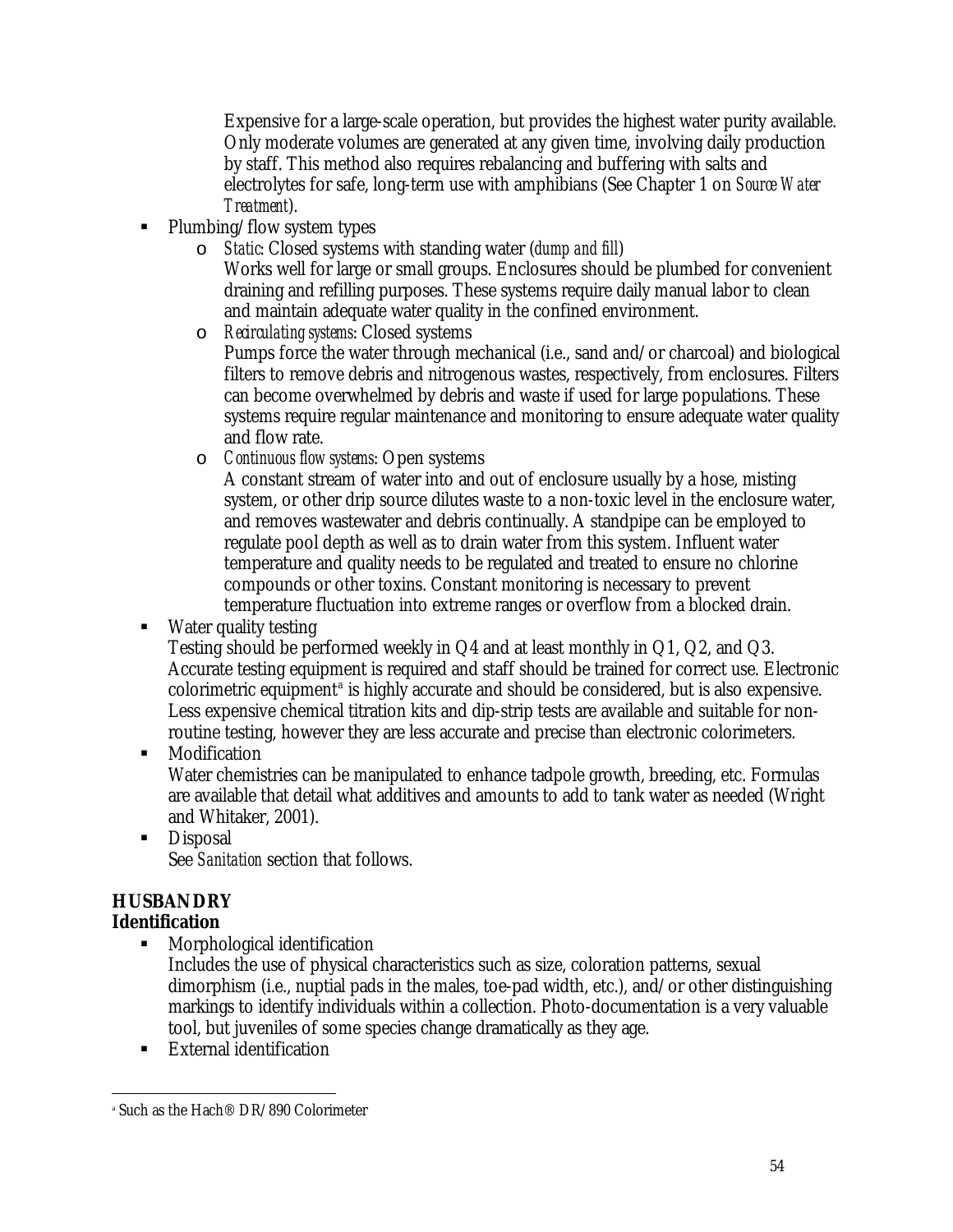o *Toe clips* 

This inexpensive option for marking individuals involves surgical amputation of the end of specific digits based on a coding scheme for marking purposes (Donnelly et al., 1994). The tissue removed can be saved for DNA banking, *Batrachochytrium dendrobatidis* (*Bd*; the amphibian chytrid fungus) polymerase chain reaction (PCR), and/or other disease investigations, if stored correctly.

o *Attached tags or beads*

Loose colored wire or elastic bands have been placed around the waist of frogs. Plastic, colored beads have been sewn to the limbs of amphibians using a nonabsorbable suture material that passes through a muscle mass and anchors the beads permanently. Placement on animal, added weight, and potential for catching on enclosure furnishings should be taken into consideration for this method.

o *Ink and branding*

Traditional tattooing and branding (heat or freeze) have been used to mark amphibians successfully (Kaplan, 1959; Clarke, 1971; Daugherty, 1976). However, application of these methods varies between species and testing should be performed before it is used widely. Select a dye or method that will contrast with skin pigmentation and remain legible over time.

o *Radiofrequency biocompatible ink* 

This special ink tattoo emits an identification-signal specific to that animal and can [b](#page-54-0)e read with radiofrequency.<sup>b</sup> This is new technology and is unknown for use in amphibians.

- **Internal identification** 
	- o *Microchip Identification Devices* (PIT tags)

Subcutaneously implanted microchips function at different frequencies and levels of encryption. Some companies' microchip readers can recognize and/or identify multiple frequencies, but most only read their own frequency. ISO frequency (134.2 kHz, 15-digit numeric identity code) is becoming the world standard, and most US distributers are starting to [c](#page-54-1)arry the ISO frequency chips and readers.<sup>c</sup> Surgical glue is recommended to close the implant site.

o *Injectable elastomers*

Phosphorescent elastomers are injected underneath the skin or into the muscle superficially (Visible Implant Elastomer or *VIE* Tags).<sup>[d](#page-54-2)</sup> Multiple colors are available, including invisible elastomers that utilize a black light for detection. There are similar pre-cured elastomer tags with individual alphanumeric codes printed on one side (*VI Alpha*). Implanted markers may migrate.

o *Coded Wire Tags* (CWT) An implanted short length of thin magnetized stainless steel wire is marked with rows of co[d](#page-54-3)ed numbers that can be read under magnification.<sup>d</sup> Implanted markers may migrate.

 $\overline{a}$ 

<span id="page-54-1"></span><span id="page-54-0"></span>b Somark Innovations, Inc., Saint Louis, MO – available in visible or invisible dyes.<br>c AVID® (125 kHz); Banfield® (125 and 134.2 kHz); Biomark®/Destron Fearing™ (125 and 134.2 kHz); and Trovan® (128 and 134.2 kHz).

<span id="page-54-3"></span><span id="page-54-2"></span>d Available from Northwest Marine Technology, Inc.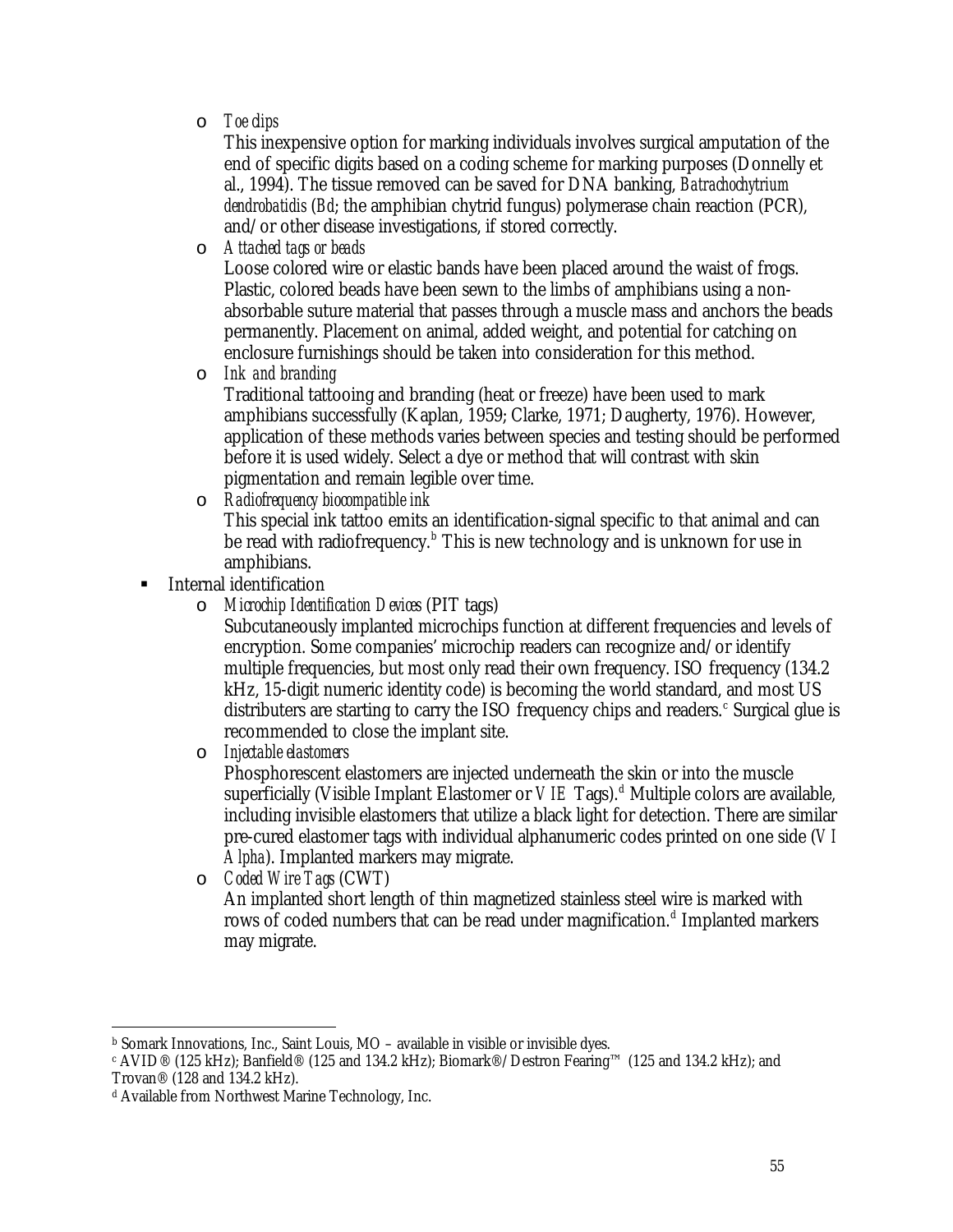# **Nutrition**

- Complete, balanced diet
	- o *Prey in general*

Most amphibians will attempt to eat prey items only if they are alive and moving. Prey items need to be the correct size or they will not trigger a feeding response. When possible, offer a varied diet to provide a wider range of nutrients and better simulate a natural diet. See Chapter 1 for more information on amphibian diets.

- o *Insects* crickets, fruit flies, mealworms, wax moth larvae, springtails, roaches, fieldsweepings, etc.
- o *Other invertebrates* worms or crayfish
- o *Fish* small minnows, goldfish, shiners, etc.
- o *Small animals* rodents, lizards, amphibians, birds, or commercially-available sausages[e](#page-55-0)
- **Supplementation**

Most insects will need to be dusted with a formulated vitamin supplement to ensure proper calcium to phosphorus ratio (Ca:P) in the diet and also provision of certain vitamins, such as vitamin A.

■ Feeding schedule

Varies on needs of animals, but is usually daily for small insectivores and less frequently for larger amphibians (every other or third day). Obesity can be an issue, especially with large terrestrial amphibians, so frequency for offering large meals may range from weekly to monthly; offering smaller live insects between large meals will encourage exercise.

Presentation/removal

Ideally, prey items should be fresh and moving. If prey items are not consumed within 24 hours, they should be removed to keep from fouling the environment and possible reversepredation on the amphibian. Insects such as crickets need a food source (small dish with cricket diet or rodent chow) within the amphibian's tank to keep them from attacking the amphibian.

# **Sanitation**

- Cleaning schedule: *Minimal* standard with frequencies increasing as amphibian biomass and feedings increase
	- o Water change frequency is dependent on the natural history of the animal and type of system used. A continuous, low-volume flow with overflow drains is preferred over the static (*dump and fill*) method and reduces stress to the animals. If closed systems are to be used, weekly or more frequent water changes are recommended, depending on if a filtration system is employed. It is advisable to perform a water change two hours post-feeding for aquatic amphibians.
	- o General cleaning of all cages should be performed at least weekly.
	- o Complete cage break down and cleaning should be performed weekly in Q4 and at least biannually in Q1, Q2, and Q3.
	- o Attempt to clean cages at same time of day and in the same directional order to control disease spread.
- Clothing, gloves, and uniform standards
	- o Quarantine 1, 2, and 4 *Preferred* standard for working between species or species assemblages:

 $\overline{a}$ 

<span id="page-55-0"></span><sup>e</sup> Natural Balance® Reptile Diet sausages.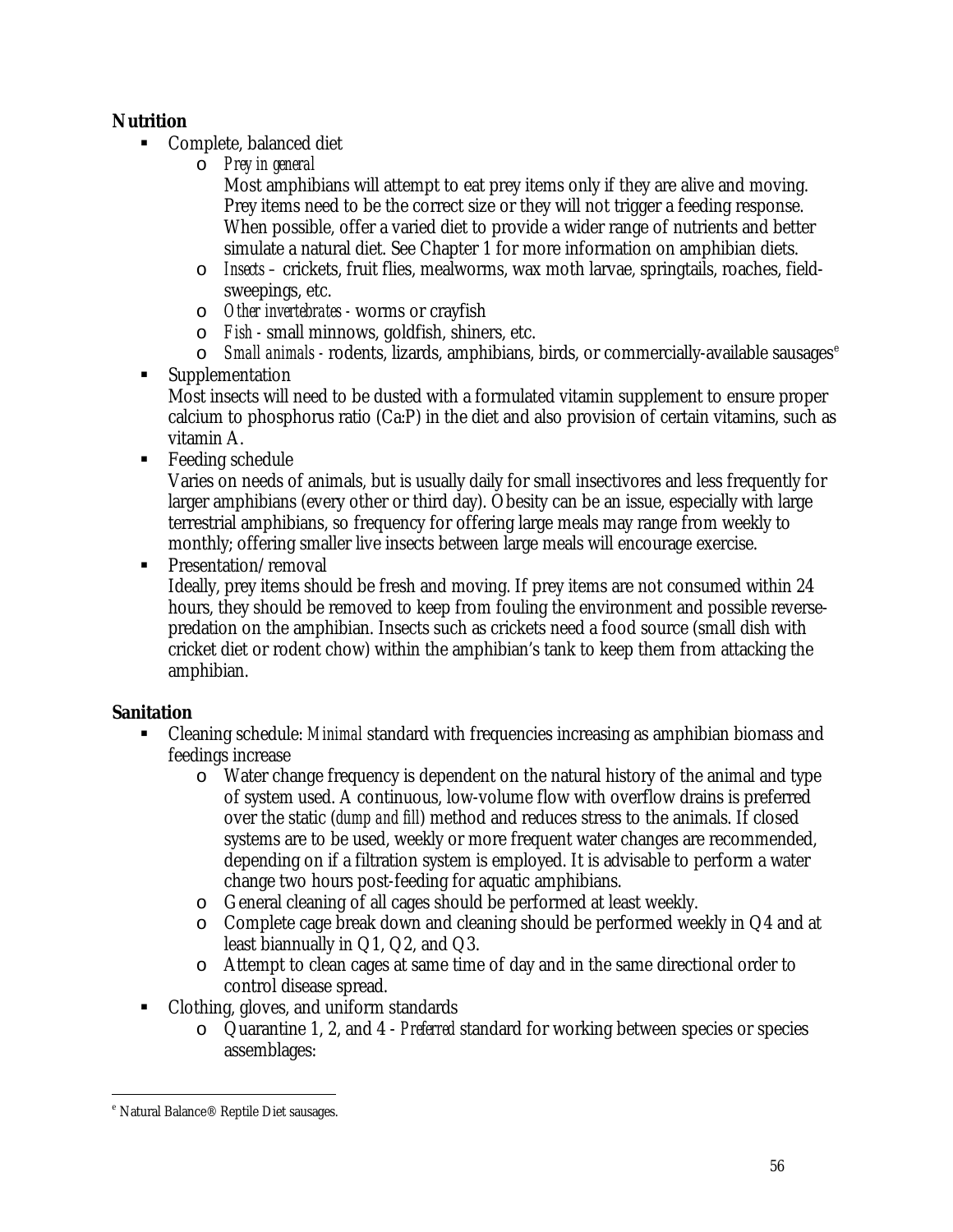Dedicated clothing and footwear should be available for each species or species assemblage and changed before working with a different group. Disposable protective clothing (e.g. Tyvek® jumpsuits) may be useful in this regard. Ideally, keepers would have appropriate amenities to shower between servicing each species or species assemblage housed in the Amphibian Quarantine Facility. Gloves should be worn while accessing amphibian enclosures, and dedicated glove use may be required per individual container, per species, or per faunal group depending on pathogen risk.

o Quarantine 1, 2, and 4 - *Minimum* standard for working between species or species assemblages:

Dedicated clothing and footwear should be available for each species or species assemblage and changed before working with a different group. Disposable protective clothing (e.g. Tyvek® jumpsuits) may be useful in this regard. Gloves should be worn while accessing amphibian enclosures, and dedicated glove use may be required per individual container, per species, or per faunal group depending on pathogen risk.

**Tools** 

Ideally, each species or species assemblage will have its own set of tools (nets; forceps; suction tubing; scrub brushes and sponges; etc.) that will not move between cages/rooms. If tools will be used in multiple cages within a room, it is advisable that the tools be soaked in a disinfecting solution for at least 15 minutes. Tools may need to be soaked in specific or multiple disinfectants prior to use depending upon the pathogens to be eliminated (See Chapter 2 for recommendations). After each disinfectant, all tools need to be thoroughly rinsed with fresh water.

Substrate change frequency

For substrates that cannot be disinfected (i.e., organic matter and paper towels), complete replacement should be performed daily or weekly in Q4 and at least biannually in Q1, Q2, and Q3.

Wastewater disposal

Facility wastewater should be treated to minimize the risk of exporting foreign pathogens out of the facility and introducing them into the surrounding area (Brown et al., 2007). Heat sterilized to 160 F (71 C) for 15-20 minutes under pressure is the *preferred* method and will kill both *Bd* zoosporangia and ranavirus (Johnson et al., 2003; Langdon, 1989). At minimum, chlorine treatment of wastewater with standard household bleach (recommended dilutions and minimum contact time still to be determined) added to the wastewater should take place in an amphibian-safe manner (e.g., ventilation of chemical fumes and disposal into the sewer system rather than a local watershed). The treatment of wastewater may be incorporated into a keepers' daily schedule such that the wastewater is collected, treated, and kept overnight before discharged.

Solid waste disposal

Disposal of solid waste from Q1, Q2, and Q4 (and Q3 in the case of a known pathogen outbreak), including all substrate, props, gloves, etc., should be decontaminated by way of incineration or heating to a minimum of 160 F (71 C) for 20 minutes prior to being discarded. Disposal by a medical waste hauler is an alternative.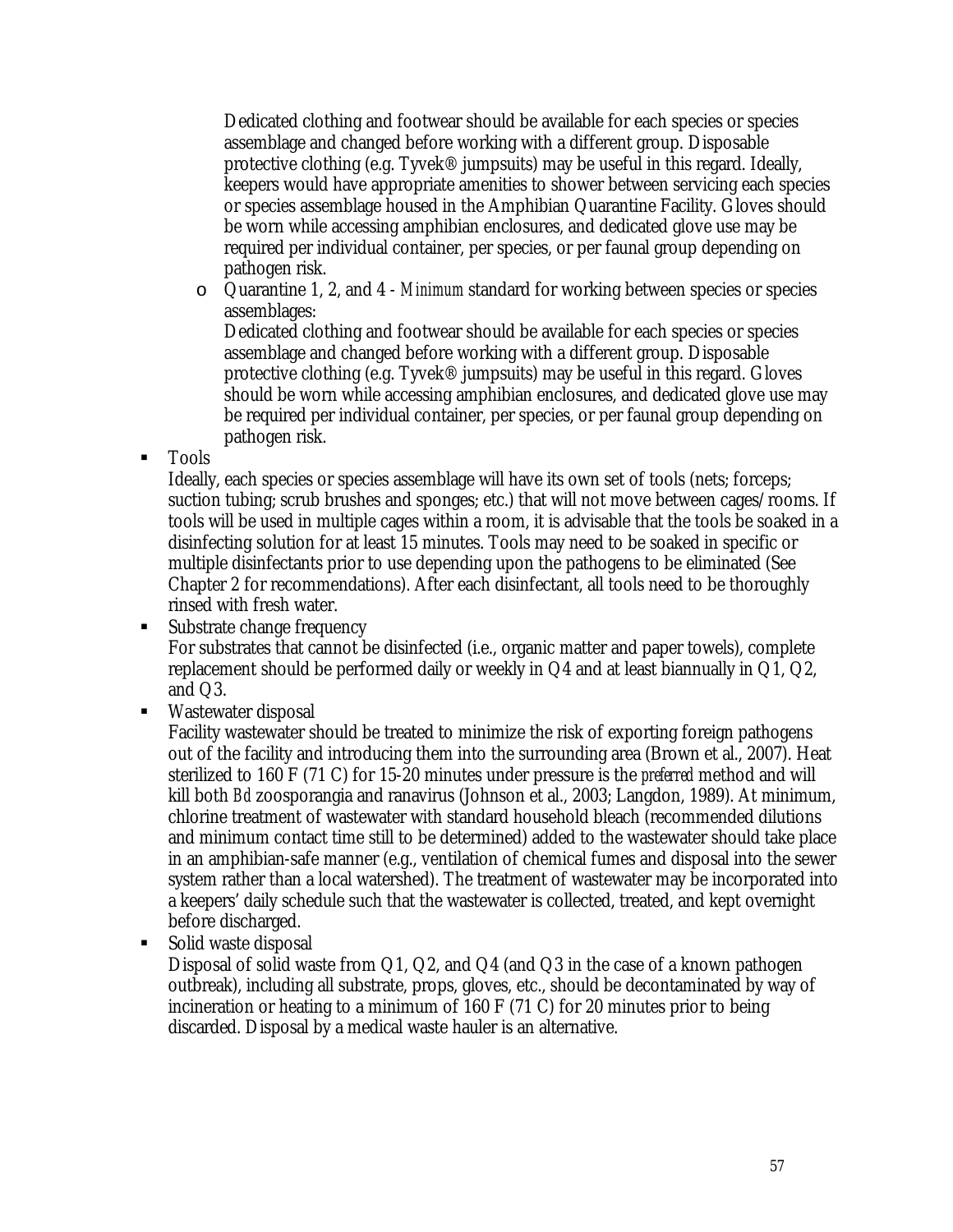Carcass disposal

For carcass disposal, institutions should follow appropriate necropsy procedures. Accepted final tissue disposal options include: incineration, alkaline tissue digestion, formalin or alcohol fixation, or disposal by a certified medical waste hauler.

■ Vermin control

Vermin in a facility can act as transport hosts for viral, bacterial, and parasitic agents. The use of mechanical trapping methods is preferred over chemical agents as many of the chemical agents (whether sprayed or stored as bait) can adversely affect amphibian health through direct toxic effects or by functioning as endocrine disruptors.

• Disinfectants

There are no ideal disinfectants that combine wide efficacy against a variety of pathogens; low toxicity; ease of use and disposal; and low cost. A disinfectant should be carefully chosen based on all relevant factors. Reading the product label is highly recommended to use and dispose of the disinfectant compound(s) correctly. Equipment, cages, and surfaces should be cleaned of debris and rinsed prior to the application of any disinfectant. Prior manual removal of debris greatly enhances the efficacy of the applied disinfectant. The following disinfection methods and duration of exposure have been recommended for amphibian settings:

- o 4% sodium hypochlorite (household bleach) for 15 minutes
- o 70% ethanol or 1 mg/ml benzalkonium chloride for 1 minute
- o Desiccation or exposure to 140 F (60 C) heat for 30 minutes

Rinse all equipment, cages, and surfaces with fresh water after applying a disinfectant (see Chapter 2 for more information on hygiene and disinfection recommendations).

# **DURATION**

- Quarantine 1, 2, and 4 *Preferred* standard for duration of quarantine
	- All animals enter into a facility at the same time and leave at the same time (*all in all out*). Sixty days are usually needed to detect and treat fully for pathogens, prior to release from a quarantine area. The duration might be extended depending on clinical findings. Animals will not be released from quarantine if mortalities occur from unidentified, unknown causes. If possible and practical, treatment on surviving animals should be initiated. No animals should be released from quarantine until all mortalities have stopped; disease issues are completely eliminated; and the remainder of animals are feeding, defecating, and appear healthy.
- Quarantine 1, 2, and 4 *Minimum* standard for duration of quarantine All animals enter into a facility at the same time and leave at the same time (*all in - all out*). Thirty days is the minimum quarantine period. The duration might be extended depending on clinical findings. Animals will not be released from quarantine if mortalities occur without a cause of death being identified. If possible and practical, treatment should be initiated on surviving animals. No animals should be released from quarantine until all mortalities have stopped; disease issues have been completely addressed or eliminated; and the remainder of animals are feeding, defecating, and appear healthy.

# **MEDICAL CARE**

# **Records**

Daily observations on all animals should be documented. Monitor body weights weekly while animals are in Q4 and monthly for Q1, Q2, and Q3.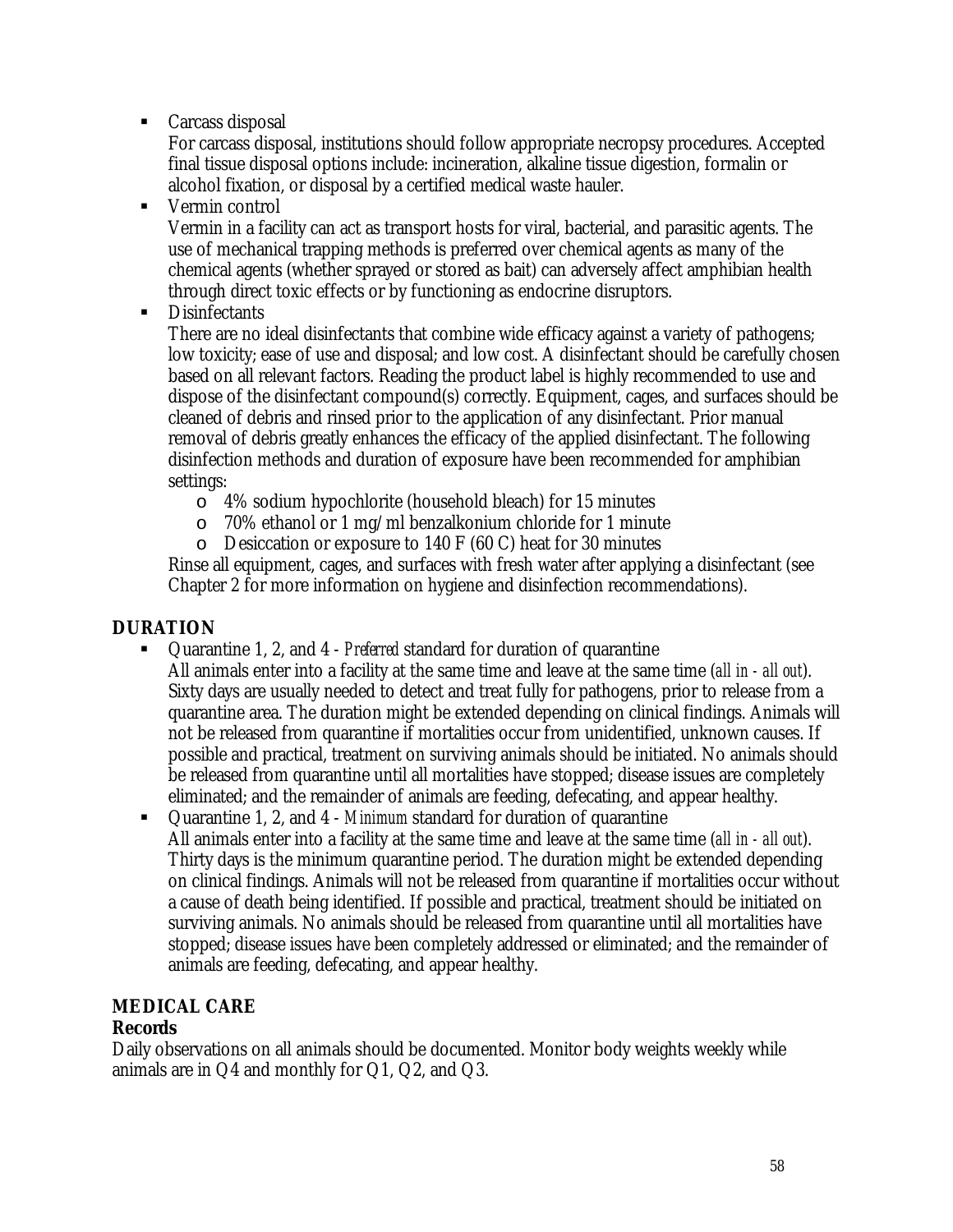# **Parasites**

- Fecals should be tested for parasites weekly while animals are in  $\mathbb{Q}4$  and biannually for  $\mathbb{Q}1$ , Q2, and Q3, if not scheduled for any impending release (i.e., a holding facility). Animals destined for immediate release require two fecal surveys performed in the 30 days prior to release.
- Although many amphibians carry a commensal load of enteric flagellates that do not usually require treatment, the decision to treat will be dependent upon parasite, load level, antiparasitic agents, species temperament, and ultimate disposition plan. Trying to remove all enteric and systemic parasites via chemotherapeutics can stress the animals, change their enteric biota, and result in the animal's death. A veterinarian and amphibian manager should make a cost/benefit analysis prior to parasite treatments.
- Available medications include fenbendazole, ivermectin, and levamisole. Dosages and route can vary depending on parasite and host species (Wright and Whitaker, 2001).

# **Medical diagnostics**

- Physical examinations by a veterinarian familiar with amphibians
	- o *Visual exam and palpation performed at least once in Q4 and Q1.*
	- o *Morphometrics:* Record weight and identifying markings.
	- o *Clinical:* Document behavior and physical abnormalities
- *Batrachochytrium dendrobatidis* (*Bd*; the amphibian chytrid fungus) screening via DNA probe
	- o *Perform prior to any treatments at least once in Q4 and Q1.*
	- o *Suggested lab, cost, and collection method:*  **Pisces Molecular LLC**, 2200 Central Avenue, Suite F, Boulder, CO 80301-2841, 303-546-9400; 22 USD/sample; Submit skin surface swab or scrape placed into 70% alcohol (contact Pisces for details).
- Ranavirus screening via DNA probe
	- o *Perform at least once in Q4 and Q1.*
	- o *Suggested lab, cost, and collection method:*

**University of Florida**, contact April Childress, 2015 SW 16th Ave, Building 1017 Room V2-238, Gainesville, FL 32608, Phone 352-392-4700 x 5775; 60 USD/sample; Submit swab or tissue (suggested sample for living animal is cloacal swab).

Hematology/biochemistry

Dependent upon the specimen's size, it is safe to collect up to 1% of body weight from a healthy animal. Consider not collecting blood from specimens weighing below 50 g due to safety concerns. Correct use of tricaine methanesulfonate (MS-222) can make blood collection easier with reduced stress and adverse problems. Only a veterinarian or trained individual should perform anesthesia, as mortalities can occur.

- o *Perform at least one full blood panel in Q4 and Q1 animals.*
- o *Suggested lab and cost*

Employ **any veterinary diagnostic laboratory** that runs reptile samples. A hematology and biochemistry panel will cost approximately 30 USD at most national laboratories for an amphibian. Few normal panel values currently exist for most amphibian species in the *International Species Inventory System (ISIS)* database, making interpretation of results somewhat difficult. Based on diagnostic needs, the laboratory may have to design a complete hematology and biochemistry panel, but if limited by cost they apply those existing for reptile species. As more amphibian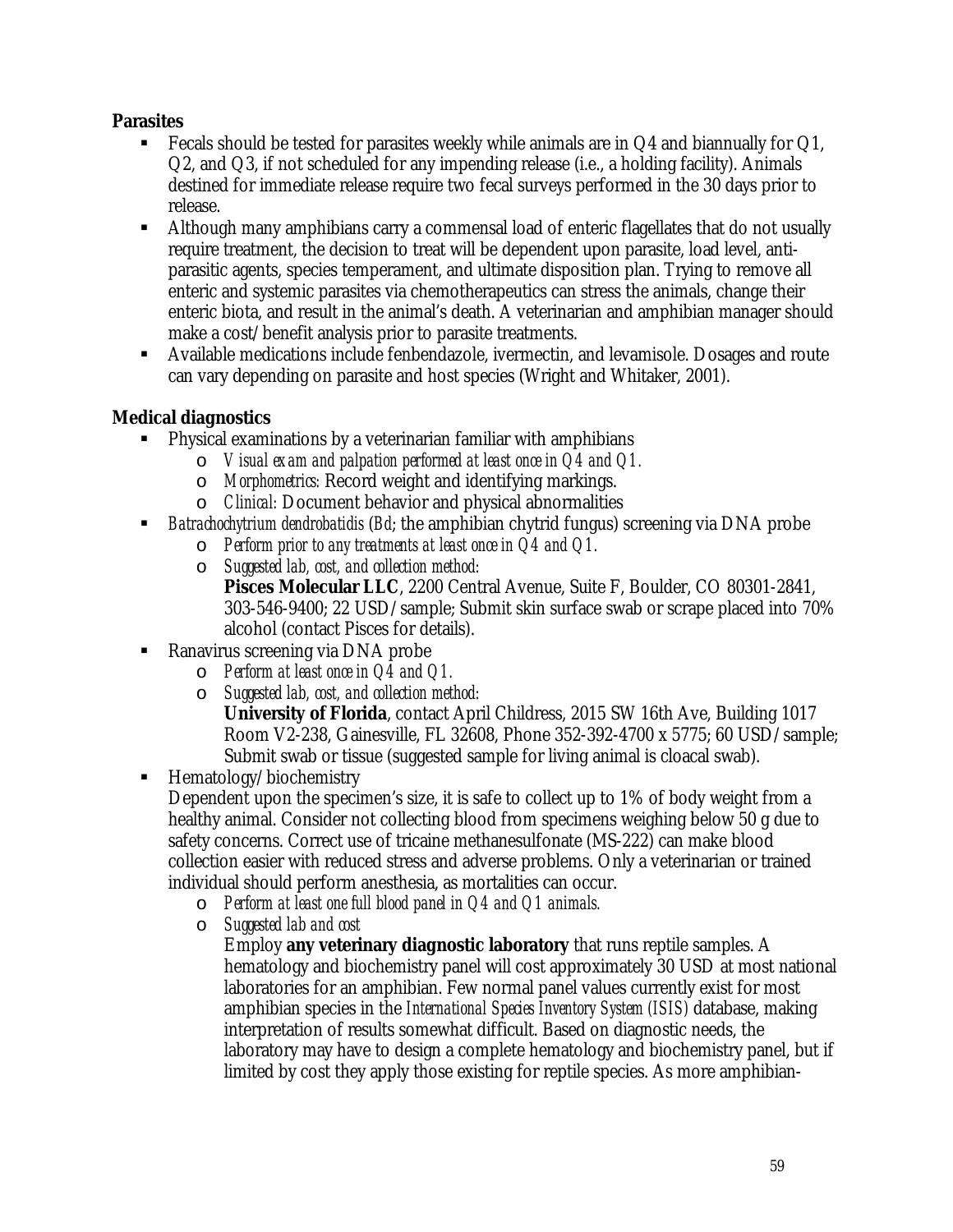specific panels are designed and submitted to the *ISIS* database, the diagnostic value of any result increases for the population, improving amphibian healthcare overall.

• Necropsy

All animals receive gross necropsies upon death with a report generated for the medical record. Necropsies should be performed by a veterinarian or trained individual to maximize diagnostic information. Bodies should be immediately refrigerated if there is any delay to the necropsy being performed. Do not freeze the carcass prior to necropsy. If a significant delay will occur prior to necropsy by a veterinarian or trained individual, make an incision into the coelomic cavity and immerse entire carcass in 10% buffered formalin. Animals that are autolyzed and/or desiccated are of little diagnostic value as tissues degrade quickly. Submit recent history and water quality along with the body.

o *Sample collection for histopathology*

Samples from a fresh animal are ideal. Samples should be placed into 10% buffered formalin. Small animals (less than 10-20 g) can be placed intact into formalin if a small incision is made into the coelom to allow formalin to permeate the body cavity. Larger animals should have tissues collected by a veterinarian or trained individual. It is suggested that portions of the liver be routinely frozen and saved from all necropsies.

If multiple animals die from a disease outbreak at the same time, freeze half of the specimens at –70 F (-57 C) for future ancillary diagnostic tests, and perform necropsies and histopathology on the remaining deceased animals. Tissues will then be forwarded onto a pathologist familiar with amphibian diseases. The pathologist will generate a report for the medical record that is then used to make management decisions.

- o *Sample collection for additional diagnostics*
	- Collect skin sample for *Bd* testing (see *Bd screening via DNA probe* above).
	- Collect cloacal swab or liver sample for ranavirus testing (see *Ranavirus screening via DNA probe* above).
	- If organized by veterinarian, additional samples can be submitted for electron microscopy (in glutaraldehyde fixative) or viral culture (special media required).

o *Carcass disposal*

For carcass disposal, institutions should follow appropriate necropsy procedures. Accepted tissue disposal options include formalin or alcohol fixation; incineration; alkaline tissue digestion; or disposal by certified medical waste hauler.

# **Treatments**

- *Bd* prophylaxis and treatment
	- o Prophylactic treatment is suggested primarily for amphibians that are coming from a known *Bd* positive collection or field site, or if animals positive for *Bd* are identified through testing. Specimens destined for release from Q1 or Q2 require a minimum 5-day course of *Bd* treatment (listed below) to be completed immediately prior to release. Animals that test positive for *Bd* (and their cage-mates) should be treated and retested one week post-treatment. Multiple treatment cycles may be required to completely eliminate *Bd* infection.
	- o Treatment: The author recommends itraconazole diluted to 0.01% concentration (in 0.6% saline) bath for 15 to 60 minutes daily for 5 days as a prophylactic regimen for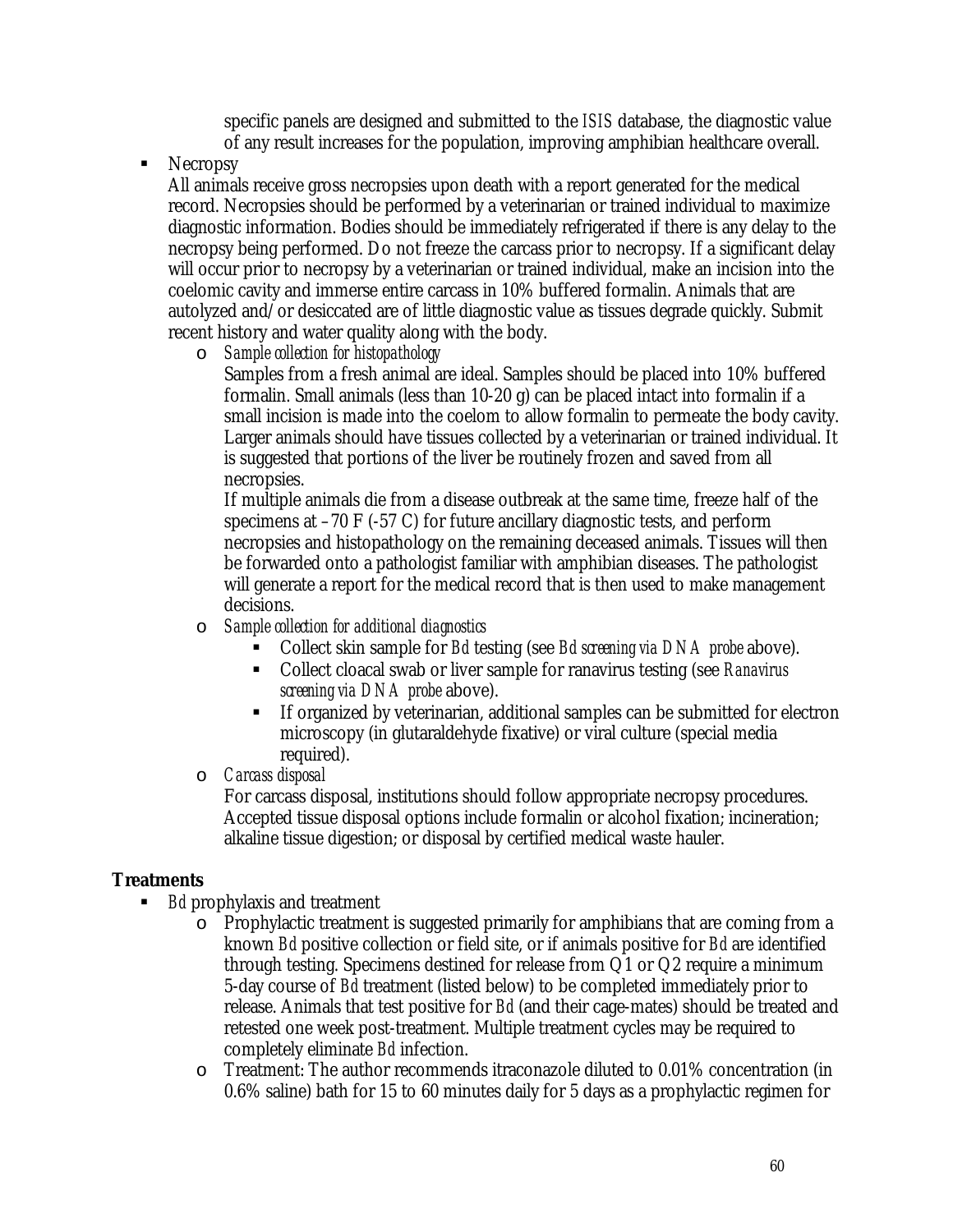animals destined for release. For treating those animals that are known positives or exposed to known positives, a 0.01% itraconazole bath for 5 minutes daily for 11 days is recommended (Nichols and Lamirande, 2000). For treatment, animals are placed into a plastic container and allowed to soak with their digits and ventral surface of their abdomen covered with the solution.

- Bacterial therapeutics Administer antibiotic with Gram negative (-) bactericidal activity prior to periods of stress. Dosages and routes can vary based on species (Wright and Whitaker, 2001).
- Other pathogens or diseases. Consult with staff veterinarian for treatment.

# **RELEASE SITE ACTIVITY**

- **Assessment** Have a veterinarian or skilled person perform a final visual observation of all specimens prior to release and retain any animals with abnormal appearance or behavior.
- **Adjustment** Whether aquatic or terrestrial, animals should have their water and/or cage environments slowly adjusted to the parameters they will be entering upon release. Allow for proper shading and predation protection during the adjustment time post-release.

### **REFERENCES**

Amphibian Research Centre. 2007. Amphibian Research Centre Web tour, ARC Containers: On the Inside. http://frogs.org/au/arc/container.php.

Browne, R.K., R.A. Odum, T. Herman, and K. Zippel. 2007. Facility design and associated services for the study of amphibians. ILAR Journal 48(3):188-202.

Clarke, D.R., Jr. 1971. Branding as a marking technique for amphibians and reptiles. Copeia 1971:148-151.

Daugherty, C.H. 1976. Freeze branding as a technique for marking anurans. Copeia 1976:836-838.

Donnelly, M.A., C. Guyer, J.E. Juterbock and R.A. Alford. 1994. Techniques for marking amphibians. *In* W.R. Heyer, M.A. Donnelly, R.W. McDiarmid, L.C. Hayek, and M.S. Foster (eds.): Measuring and Monitoring Biological Diversity, Standard Methods for Amphibians. Smithsonian Institutions Press, Washington, D.C. Pp 279-282.

Johnson, M., L. Berger, L. Philips, and R. Speare. 2003. Fungicidal effects of chemical disinfectants, UV light, desiccation and heat on the amphibian chytrid, *Batrachochytrium dendrobatidis.* Diseases of Aquatic Organisms 57:255-260.

Kaplan, H.M. 1959. Electric tattooing for permanent identification of frogs. Herpetologica 15:126.

Langdon, J.S. 1989. Experimental transmission and pathogenicity of epizootic haematopoietic necrosis virus (EHNV) in red fin perch, *Perca fluviatilis* L., and 11 other teleosts. Journal of Fish Diseases 12:295-310.